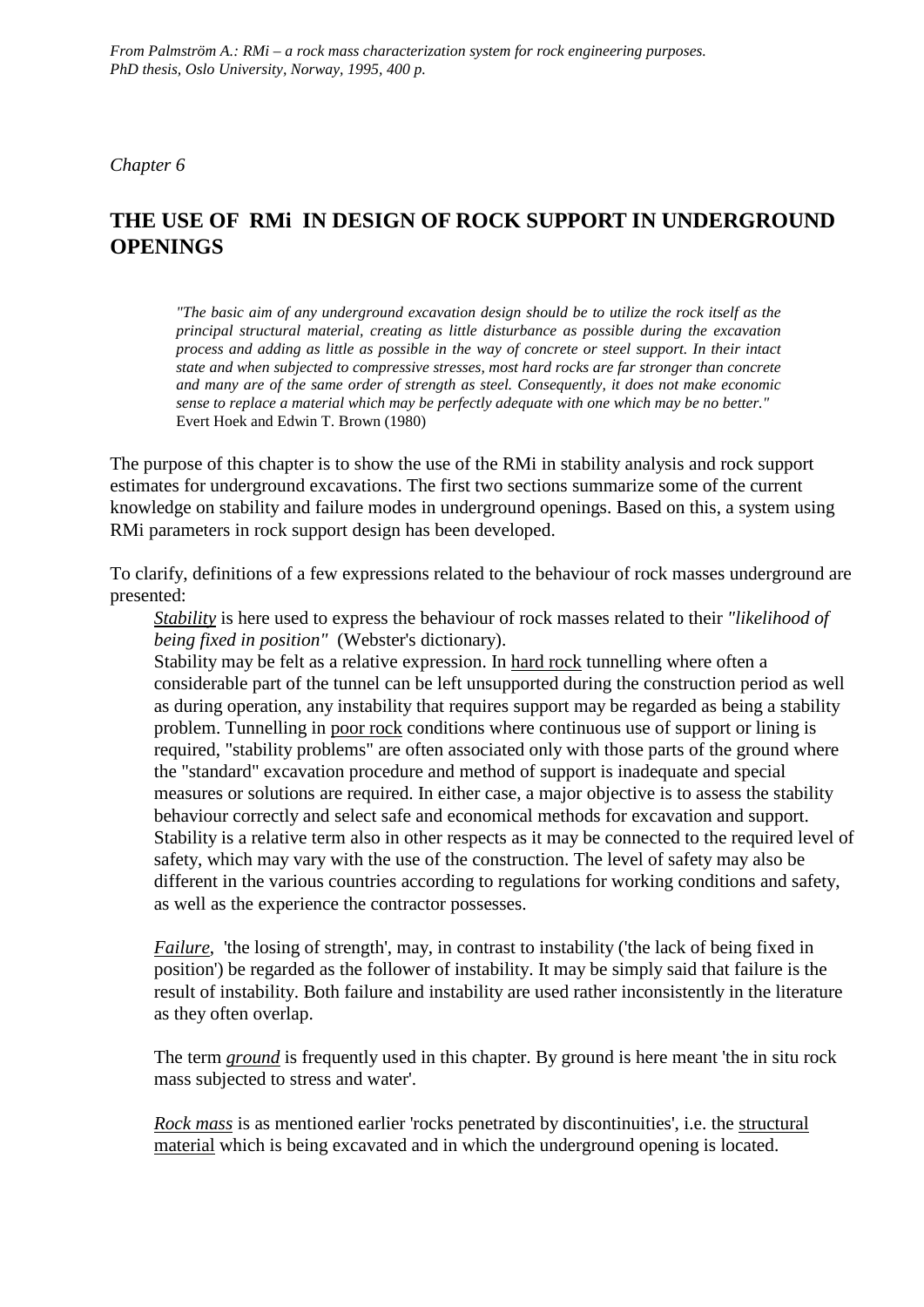Another expression introduced in this chapter is the *competency of the ground*. It has a similar meaning to 'competency of the rock', i.e. related to the strength of the material compared to the forces acting. While a competent rock bed is defined as "*a rock layer which, during folding, flexes without appreciable flow or internal shear"* (Dictionary of geology, 1972), competent ground is a rock mass or soil having higher strength than the stresses acting on it.

# **6.1 STABILITY ANALYSES AND ROCK SUPPORT DESIGN**

There are no universal standard analyses for determining rock support design, because each design is specific to the circumstances (scale, depth, presence of water, etc.) at the actual site and the national regulations and experience. Support design for a tunnel in rock often involves problems that are of relatively little or no concern in most other branches of solid mechanics. The material and the underground opening forms an extremely complex structure. "*It is seldom possible, neither to acquire the accurate mechanical data of the ground and forces acting, nor to theoretically determine the exact interaction of these*" (Hoek and Brown, 1980).

Therefore, the rock engineer is generally faced with the need to arrive at a number of design decisions in which judgement and practical experience must play an important part. Prediction and/or evaluation of support requirements for tunnels is largely based on observations, experience and personal judgement of those involved in tunnel construction (Brekke and Howard, 1972). Often, the estimates are backed by theoretical approaches in support design of which three main groups have been practised in recent years, namely

- the classification systems,
- the ground-support interaction analysis (and the Fenner-Pacher curves used in NATM),
- the key block analysis.

The complex dilemma of structural analyses of tunnels is described in the guidelines for the design of tunnels of an ITA Working Group edited by Duddeck (1988), from which the following is extracted: *"The result of an analysis depends very much on the assumed model and the values of the significant parameters. The main purposes of the structural analysis are to provide the design engineer with:*

- *1) A better understanding of the ground-structure interaction induced by the tunnelling process.*
- *2) Knowledge of what kinds of principal risks are involved and where they are located.*
- *3) A tool for interpreting the site observations and in-situ measurements.*

*The available mathematical methods of analysis are much more refined than are the properties that constitute the structural model. Hence, in most cases it is more appropriate to investigate alternative possible properties of the model, or even different models, than to aim for a more refined model."*

The design of excavation and support systems for rock, although based on some scientific principles, has to meet practical requirements. In order to select and combine the parameters of importance for stability in an underground opening the main features determining the stability are reviewed including various modes of failure.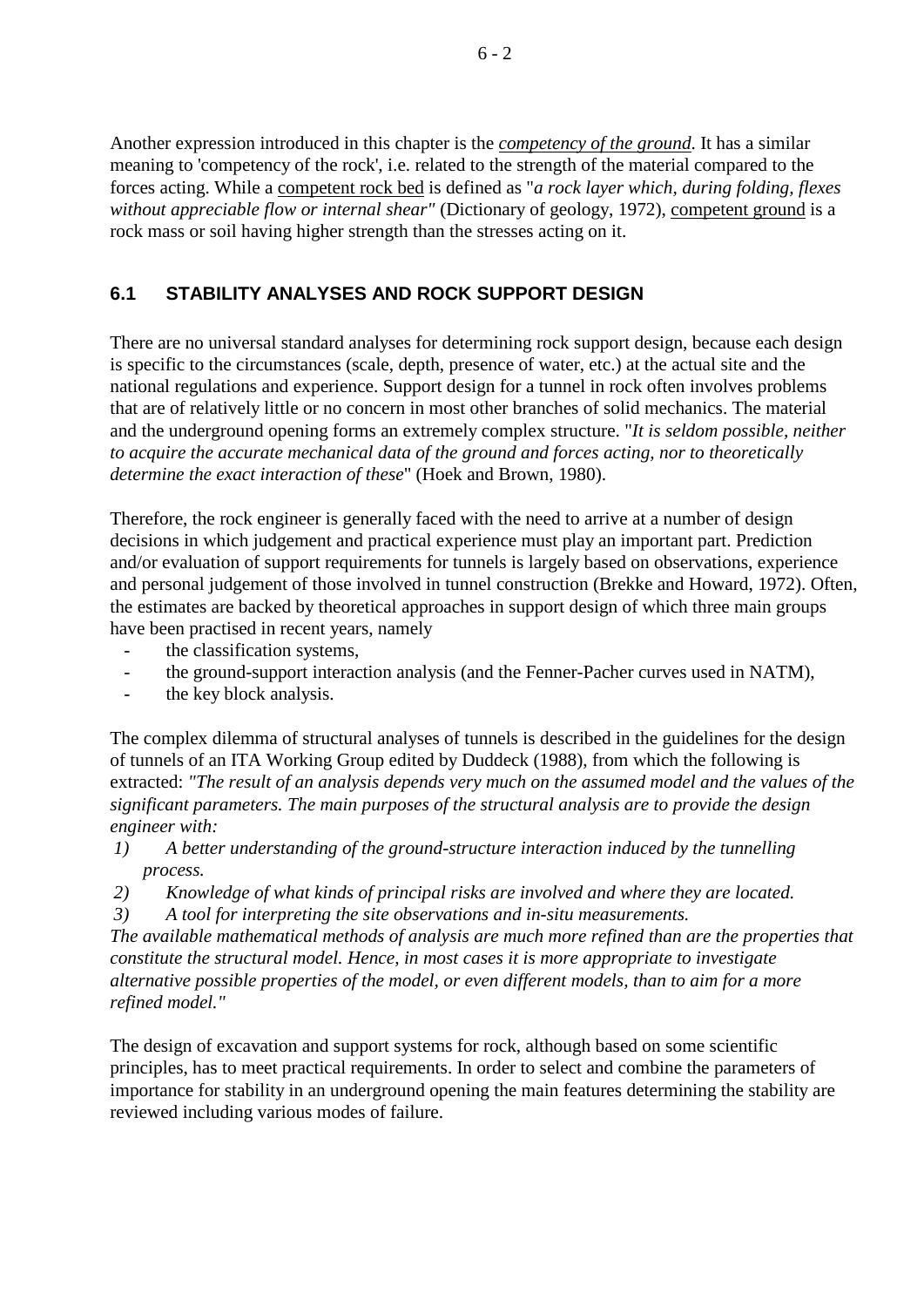# **6.2 INSTABILITY AND FAILURE MODES IN UNDERGROUND EXCAVATIONS**

Basically, the instability of rock masses surrounding an underground opening may be divided into two main groups (Hudson, 1989):

- 1. One is block failure, where pre-existing blocks in the roof and side walls become free to move because the excavation is made. These are called 'structurally controlled failures' by Hoek and Brown (1980) and involve a great variety of failure modes (as loosening, ravelling, block falls etc.).
- 2. The other is where failures are induced from overstressing, i.e. the stresses developed in the ground exceed the local strength of the material, which may occur in two main forms, namely:
	- a. Overstressing of massive or intact rock (which takes place in the mode of spalling, popping, rock burst etc.).
	- b. Overstressing of particulate materials, i.e. soils and heavy jointed rocks (where squeezing and creep may take place).

Various modes of failures are connected to these groups. Terzaghi (1946) has in his classification worked out a behaviouristic description based on failure modes. Also the new Austrian tunnelling method (NATM) contains a similar description of the ground behaviour which summarizes the main types of instability in underground openings. Both descriptions are shown in Table 6-1.

Additional modes of rock mass behaviour in underground excavations described by Terzaghi (1946) are:

Spalling  $\frac{1}{2}$  $\frac{1}{2}$  $\frac{1}{2}$ , which refers to the falling out of individual blocks, primarily as a result of damage during excavation.

Running ground, which occurs when a material invades the tunnel until a stable slope is formed at the face. Stand-up time is zero or nearly zero. Examples are clean medium to coarse sands and gravels above ground water level.

Flowing ground, which is a mixture of water and solids, which together invade the tunnel from all sides, including the bottom. It is encountered in tunnels below ground water table in materials with little or no coherence.

This has been envisaged in Fig. 6-1 where the various modes of failures in the 6 main groups of ground are indicated. The groups are defined by the continuity of rock masses as described in Section 1 in Chapter 5 and the quality of the ground, related to jointing for discontinuous rock masses and to the stress/strength ratio for continuous materials.

Most types of rock masses fall within this scheme. In addition to the continuity and the competency of the ground the time factor, the way the particle or blocks move, and the presence of water determine the development and mode of a failure.

Input from experience and knowledge of the behaviour of various types of rock masses in underground openings is important in stability analysis and rock support evaluations. Further, the understanding of how possible failure modes are related to ground conditions is a prerequisite in the estimates of rock support.

-

<span id="page-2-0"></span><sup>&</sup>lt;sup>1</sup> This term is often used by other authors as synonymous with popping or mild rock burst.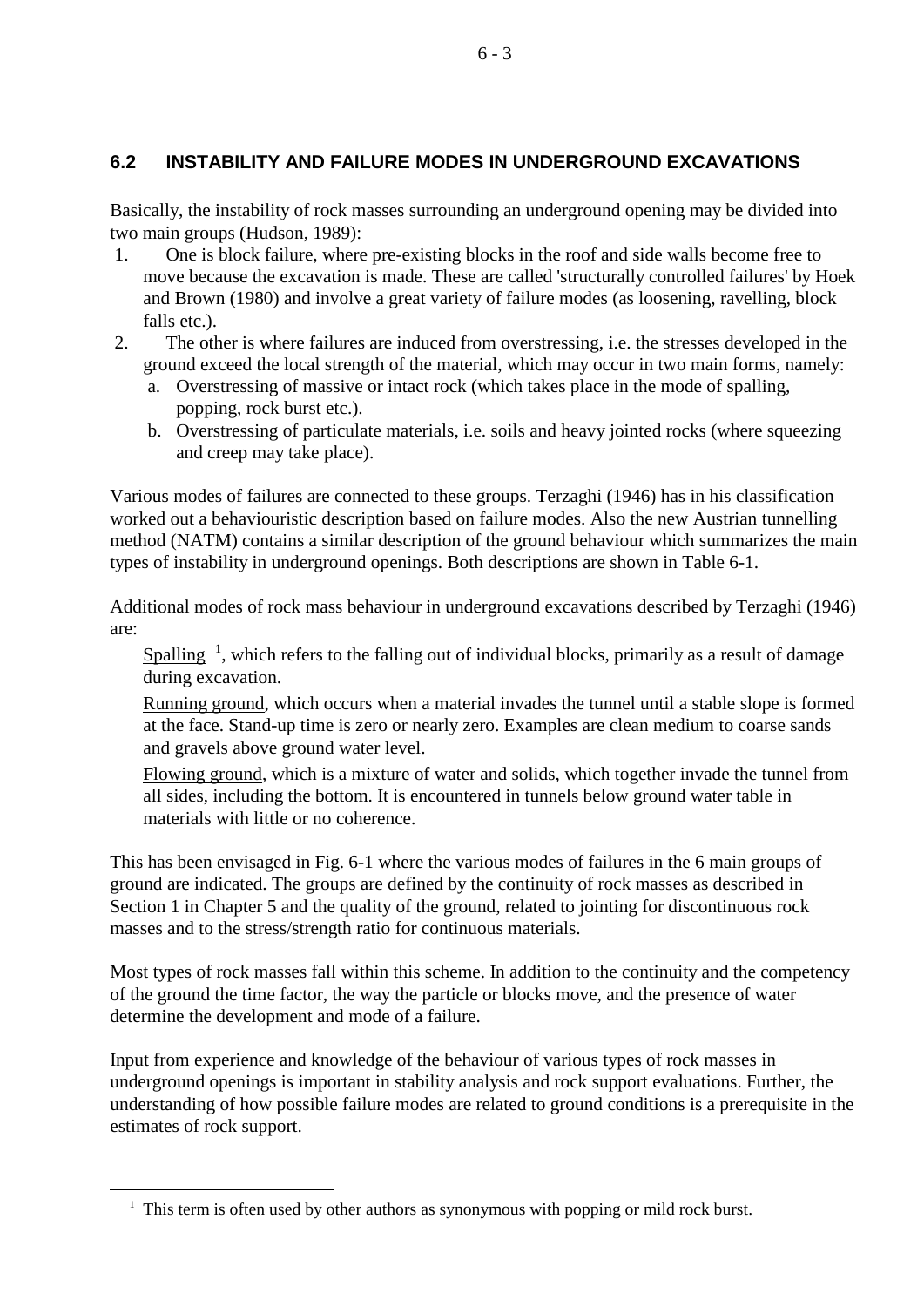| <b>Terms applied by Terzaghi</b>                                                                                                                                                                                                                                                                                                                                                                                                                                                                                              | Term used in The new Austrian tunnelling<br>method (NATM)                                                                                                                                                                                                                                                                                                                                                                                                            |
|-------------------------------------------------------------------------------------------------------------------------------------------------------------------------------------------------------------------------------------------------------------------------------------------------------------------------------------------------------------------------------------------------------------------------------------------------------------------------------------------------------------------------------|----------------------------------------------------------------------------------------------------------------------------------------------------------------------------------------------------------------------------------------------------------------------------------------------------------------------------------------------------------------------------------------------------------------------------------------------------------------------|
| Firm ground is a material which will stand unsupported<br>in a tunnel for several days or longer. The term includes<br>a great variety of materials: sands and sand-gravels with<br>clay binder, stiff unfissured clays at moderate depths,<br>and massive rocks.                                                                                                                                                                                                                                                             | <b>Stable</b><br>Elastic behaviour of the surrounding rock mass.<br>Small, quickly declining deformations. No relief<br>features after scaling.<br>The rock masses are long-term stable.                                                                                                                                                                                                                                                                             |
|                                                                                                                                                                                                                                                                                                                                                                                                                                                                                                                               | Loosening<br>Elastic behaviour of the rock mass, with small<br>deformations which quickly decline. Some few small<br>structural relief surfaces from gravity occur in the<br>roof.                                                                                                                                                                                                                                                                                   |
| Ravelling ground indicates a material which gradually<br>breaks up into pieces, flakes, or fragments. The process<br>is time-dependent and materials may be classified by the<br>rate of disintegration as slowly or rapidly ravelling. For a<br>material to be ravelling it must be moderately coherent<br>and friable or discontinuous. Examples are jointed rocks,<br>fine moist sands, sands and sand-gravel with some<br>binder, and stiff fissured clays.                                                               | <b>Ravelling</b><br>Far-reaching elastic behaviour of the rock mass with<br>small deformations that quickly decrease. Jointing<br>causes reduced rock mass strength, as well as limited<br>stand-up time and active span <sup>*</sup> ). This results in relief<br>and loosening along joints and weakness planes,<br>mainly in the roof and upper part of walls.                                                                                                    |
|                                                                                                                                                                                                                                                                                                                                                                                                                                                                                                                               | <b>Strongly ravelling</b><br>Deep, non-elastic zone of rock mass around the tun-<br>nel. The deformations will be small and quickly<br>reduced when the rock support is quickly installed.<br>The low strength of rock mass results in possible<br>loosening effects to considerable depth followed by<br>gravity loads. Stand-up time and active span are<br>small with increasing danger for quick and deep<br>loosening from roof and working face.               |
| Squeezing ground.<br>Squeezing rock slowly advances into the tunnel without<br>perceptible volume increase. It is merely due to a slow<br>flow of the material towards the tunnel, at almost<br>constant water content. The manifestations and the<br>causes of the squeeze can be very different for different<br>clays and decomposed rocks.<br>Prerequisite for squeeze is a high percentage of<br>microscopic and sub-microscopic particles of micaceous<br>minerals or of clay minerals with a low swelling<br>capacity. | <b>Squeezing or swelling</b><br>The "plastic" zone of considerable size with<br>detrimental structural defects such as joints, seams,<br>shears results in plastic squeezing as well as rock<br>burst phenomena.<br>Moderate, but clear time-dependent squeezing with<br>only slow reduction of deformations (except for rock<br>burst). The total and rate of displacements of the<br>opening surface is moderate. The rock support can<br>sometimes be overloaded. |
| Popping or rock burst is the sudden, violent detachment<br>of thin rock slabs from sides or roof, and is caused<br>primarily by the overstressing of hard, brittle rock.                                                                                                                                                                                                                                                                                                                                                      |                                                                                                                                                                                                                                                                                                                                                                                                                                                                      |
| Swelling ground advances into the tunnel chiefly by<br>expansion from water adsorption. The capacity to swell<br>seems to be limited to those rocks which contain clay<br>minerals such as montmorillonite, and to rocks with<br>anhydrite.<br>$\beta$ Active span is the span of the tunnel or the distance from the lining to the working face if this is smaller. (Lauffer, 1958)                                                                                                                                          | <b>Strongly squeezing or swelling</b><br>Development of a deep squeezing zone with severe<br>inwards movement and slow decrease of the large<br>deformations. Rock support can often be overloaded.                                                                                                                                                                                                                                                                  |

#### TABLE 6-1 VARIOUS MODES OF ROCK MASS BEHAVIOUR IN UNDERGROUND OPENINGS; TERMS DEFINED BY TERZAGHI (1946) AND NATM (1993)

Active span is the span of the tunnel or the distance from the lining to the working face if this is smaller. (Lauffer, 1958)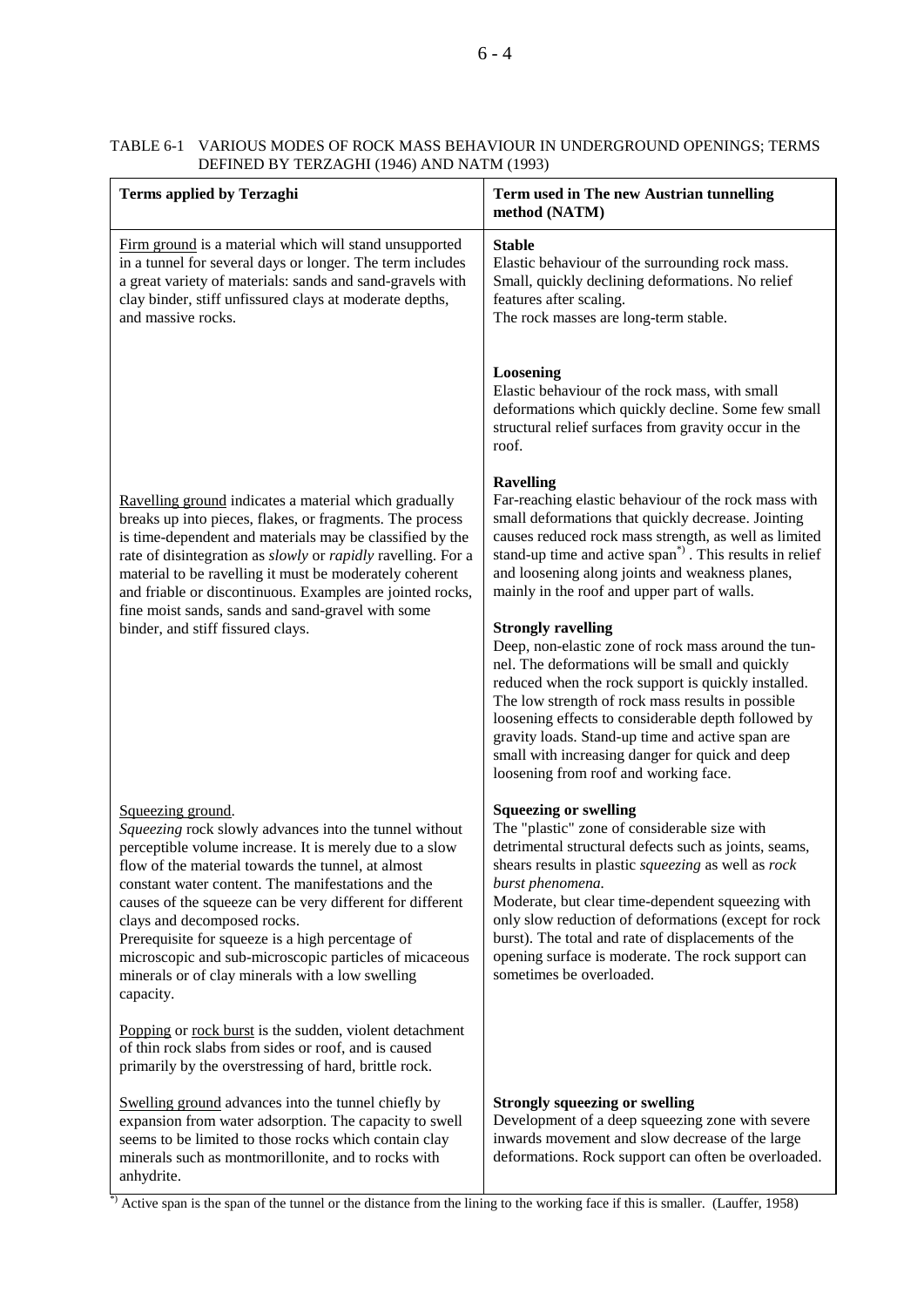

Swelling may increase instability; water must be present for this process In connection with little or no water Depends on the presence of water Depends on the type of rock

1) 2) 3) 4)

Fig. 6-1 Main types of instability in underground excavations.

## *6.2.1 Special modes of instability and behaviour related to faults and weakness zones*

Faults and weakness zones often require special attention in underground works, because their structure, composition and properties may be quite different from the surrounding rock masses. Zones of significant size can have a major impact upon the stability as well as on the excavation process of an underground opening, for instance from possible flowing and running, as well as high ground water inflow. These and several other possible difficulties connected with such zones require that special investigations often are necessary to predict and avoid such events. Bieniawski (1984, 1989) therefore recommends that they are mapped and treated as regions of their own.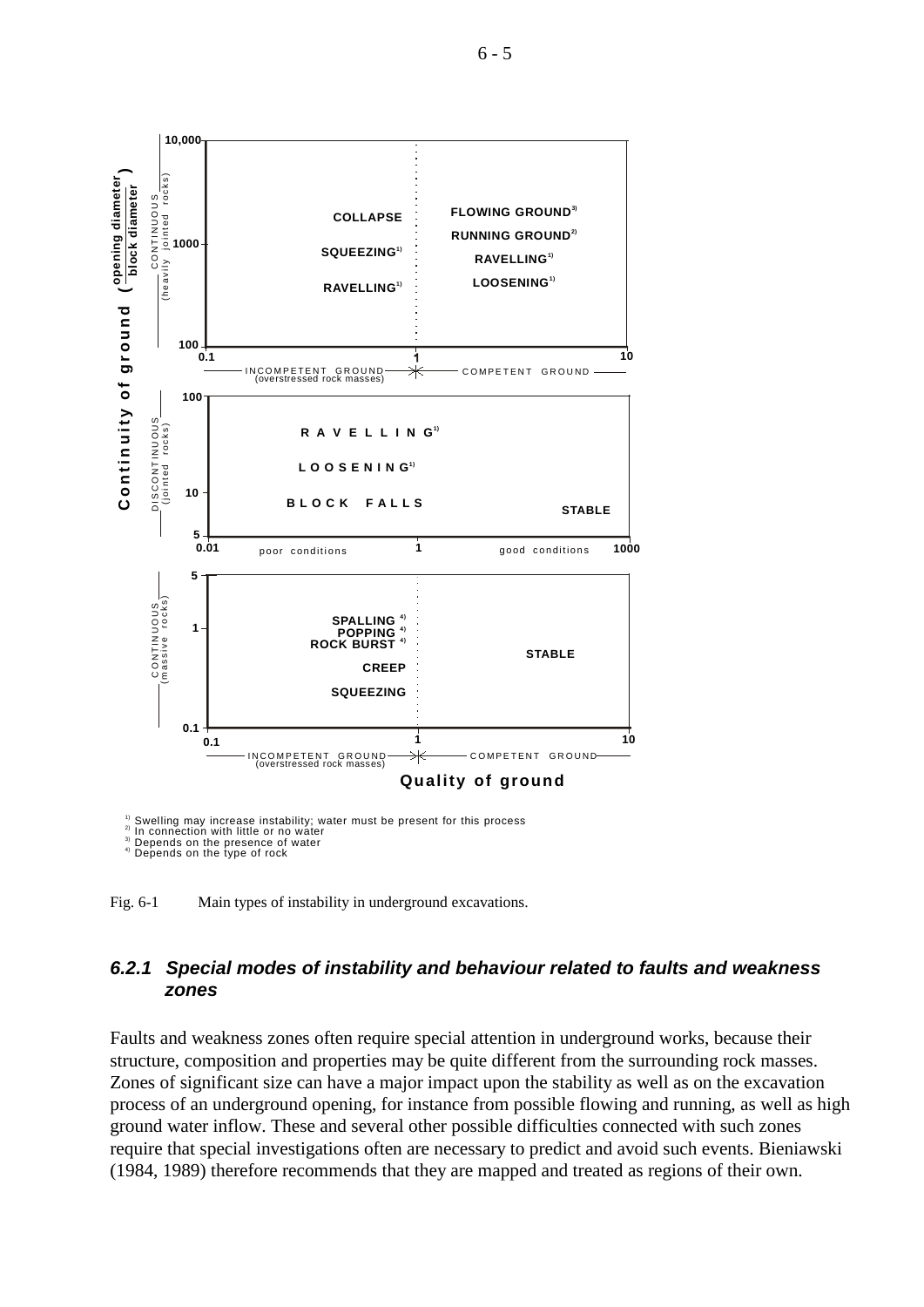Many faults and weakness zones contain materials quite different from the 'host' rock from hydrothermal activity and other geologic processes. The instability of weakness zones may depend on other features than the surrounding rock which all interplay in the final failure behaviour. An important inherent property in this connection is the character of the *gouge or filling material*. Brekke and Howard (1972) has described the main types of fillings in seams and weakness zones and their possible behaviour, as shown in Table 6-2

| Dominant material in                         | POTENTIAL BEHAVIOUR CAUSED BY THE GOUGE MATERIAL                                               |                                                                                                                         |  |
|----------------------------------------------|------------------------------------------------------------------------------------------------|-------------------------------------------------------------------------------------------------------------------------|--|
| fault gouge/filling                          | At face                                                                                        | Later                                                                                                                   |  |
| Swelling clay                                | Free swell, sloughing. Swelling<br>pressure and squeeze on shield.                             | Swelling pressure and squeeze on support or<br>lining, free swell with down-fall or washing<br>if lining is inadequate. |  |
| Inactive clay                                | Slaking and sloughing caused by<br>squeeze. Heavy squeeze under<br>extreme conditions.         | Squeeze on supports or lining where un-<br>protected, slaking and sloughing due to<br>environmental changes.            |  |
| Chlorite, talc, graphite,<br>serpentine      | Ravelling.                                                                                     | Heavy loads may develop due to low<br>strength, in particular when wet.                                                 |  |
| Crushed rock fragments<br>or sand-like gouge | Ravelling or running. Flowing if<br>surplus of water. Stand-up time may<br>be extremely short. | Loosening loads on lining, running and<br>ravelling if unconfined.                                                      |  |
| Porous or flaky calcite,<br>gypsum           | Favourable conditions.                                                                         | May dissolve, leading to instability of rock<br>mass.                                                                   |  |

TABLE 6-2 BEHAVIOUR OF FILLING MATERIAL AND GOUGE IN SEAMS AND WEAKNESS ZONES (revised from Brekke and Howard, 1972)

Table 6-2 indicates that most modes of failures can take place in such zones; often two or more may act at the same time making stability evaluations of weakness zones a very difficult task. Fault gouge is normally impervious, with a major exception for sand-like gouge. Otherwise, high permeability may occur in the jointed rock masses adjacent to the fault zone. High water inflows encountered in underground openings when excavating from the weak impervious gouge in the zone, is one of the most adverse conditions associated with faults (Brekke and Howard, 1972).

# *6.2.2 Main types of failure development*

The main modes of failures or instability in underground openings may develop in basically three different ways:

- 1. Loosening and falls of single blocks or fragments.
- 2. Collapse; i.e. the tunnel is filled with the fallen blocks which become wedged together and provide support to the remaining loose, unstable blocks.
- 3. Limited deformations on the surface of the opening caused by the redistribution of the stresses forming a stable arch in the surrounding rock masses.

The first and the last type - though dangerous for the tunnel workers - have generally limited consequences, while the second is the most serious mode of failure and may cause severe construction problems. It may start as a progressive failure, which develops into a collapse in particulate materials (for example highly jointed or altered rock masses).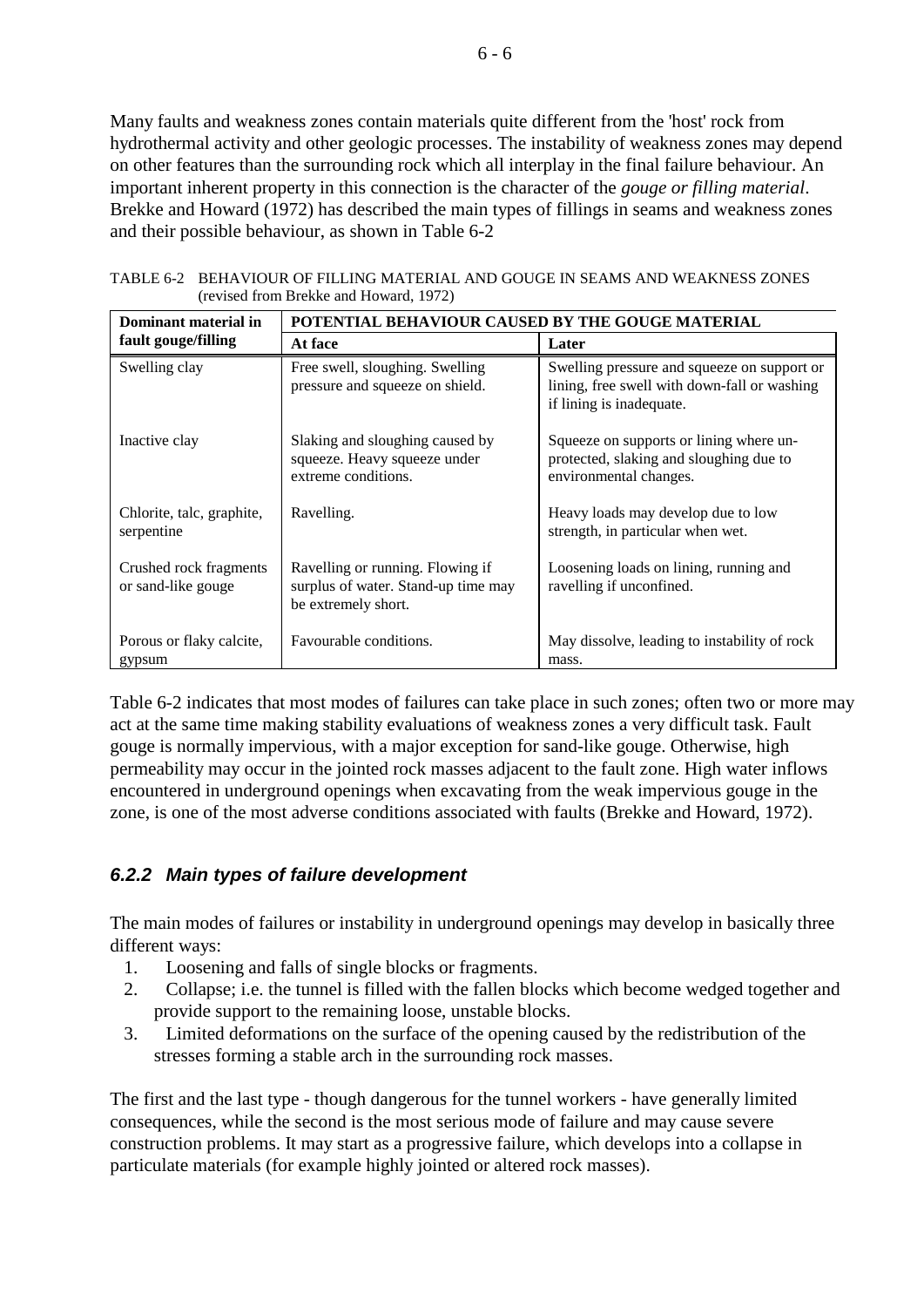Terzaghi (1946) has described the typical development as: *"Experience shows that the ground does not commonly react at once to the change of stress produced by the blast. The round blast creates an unsupported section of roof located between the new face and the last support of the tunnel. As soon as the natural supporting rock is removed by blasting, some blocks drop out of the roof, leaving a small gap in the half-dome. If the newly exposed roof section is left without support, some more blocks drop out after a while, thus widening the gap. Finally the entire mass of rock constituting the half-dome drops into the tunnel and a new half-dome is formed. The new half-dome also starts to disintegrate and the process continues until the tunnel section adjoining the working face is filled with rock debris."*

*"The rate at which the progressive deterioration or ravelling of the half-dome takes place depends on the shape and size of the blocks between joints, on the width of the joints, on the joint filling and the active span."*

These observations stress the need to closely evaluate the timing for installation of rock support and the need to follow-up the development of tunnel behaviour where low stand-up time occurs. This is further described in Section 6.4.4.

# **6.3 THE MAIN FEATURES INFLUENCING UNDERGROUND STABILITY**

The various types of failures described in the foregoing section may be the result of numerous variables in the ground. Both the composition of the rock mass and the forces acting upon it contribute to the result. Wood (1991) and several other authors find that the *behaviour* of ground in an underground excavation depends on

- the generic or internal features of the rock mass;
- the external forces acting, (the ground water and stresses); and
- the activity of man in creating the opening and its use.

Based on published papers, especially the work by Cecil (1970) and Hoek and Brown (1980), and from own experience the following factors have been found most decisive for the stability of underground constructions in jointed rock masses:

- 1. The *inherent properties of the material (rock masses)* surrounding the opening. They consist mainly of:
	- a. Intact rock properties.
	- b. Properties of jointing and discontinuities.
	- c. Structural arrangement of joints and other discontinuities.
	- d. Swelling properties of rocks and minerals.
	- e. Durability of the material.
- 2. The *external forces acting* in the ground:
	- a. Magnitude and anisotropy of horizontal and vertical stresses in undisturbed rock.
	- b. Ground water.
- 3. The *excavation features*, such as:
	- a. Shape and size of the underground opening.
	- b. Method(s) and timing of rock support.
	- c. Method of excavation.
	- d. Ratio of joint spacing/span width.
- 4. The *time-dependent features*, mainly consisting of:
	- a. The effect of stand-up time.
	- b. The long-term behaviour (caused by changes in 1. and 2.)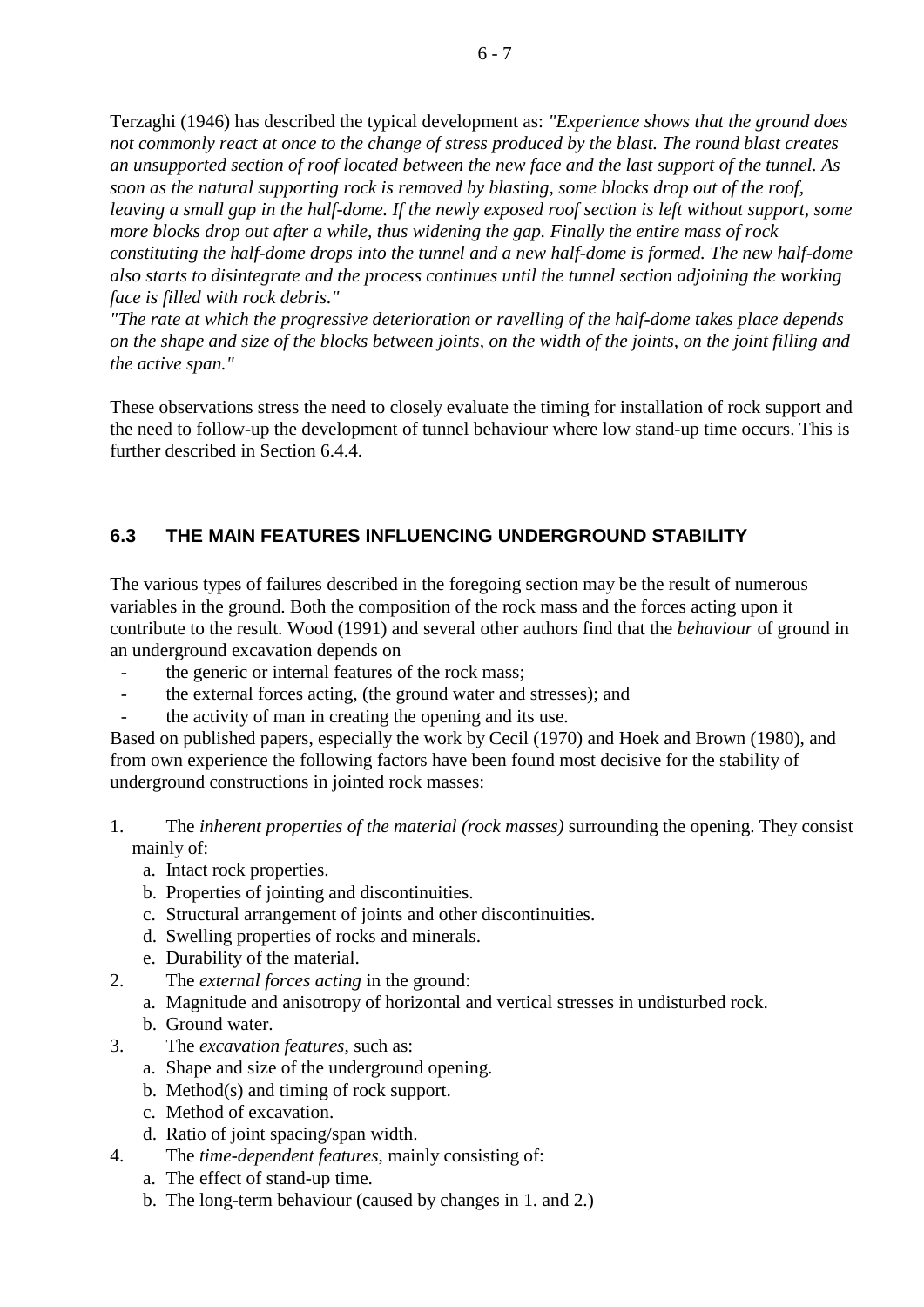The influence of these features and their possible application in a method for stability and rock support design are described in the following.

# *6.3.1 The inherent properties of the rock mass*

The geological conditions have generally greater influence on the stability than any other single factor. The exact rock mass conditions at the site will, as mentioned in Chapter 3, not be known until the excavation is made. Some of the variation in rock masses, their composition, occurrence and characteristics have been described in Appendices 1 and 2, and their numerical characterization in Chapter 5.

## 6.3.1.1 Properties of the intact rock and the discontinuities

The mechanical properties of the rock material can be characterized by the strength of the intact rock, while the joint characteristics and the block size are representative of many of the properties of the discontinuities. The latter are by several authors defined as the main contributors to instability underground. The parameters for rock strength, block volume and joint characteristics are all included in the RMi. They are further described in Chapter 4 and in Appendix 3.

# 6.3.1.2 Structural arrangement of geologic discontinuities

By the structural arrangement of discontinuities is meant the joint pattern and the geometry of blocks. Also the orientation of discontinuities with respect to the periphery of the opening and the intersection geometry of discontinuities are included. Their intersecting angle with the tunnel determines whether they influence the stability in the walls or the roof of a tunnel.

Cecil (1970) observed that multiple joint sets are most often associated with support and that single sets of joints were frequently of no concern to the stability of an opening. This may be reasonable as many joint sets generally will result in smaller blocks and hence reduced stability. Cecil also noticed that a single random joint may have a very drastic effect on an otherwise stable jointed rock mass (Fig. 6-2).



Fig. 6-2 Example of the effect of single joints on stability (from Cecil, 1970).

Deere et al. (1969) indicate from experience that two orientations of joints are particularly important:

- steeply dipping joints  $(45-90^{\circ})$  which are parallel or subparallel to the tunnel axis,
- $-$  flat-lying  $(0-30^{\circ})$  joints occurring in the tunnel roof.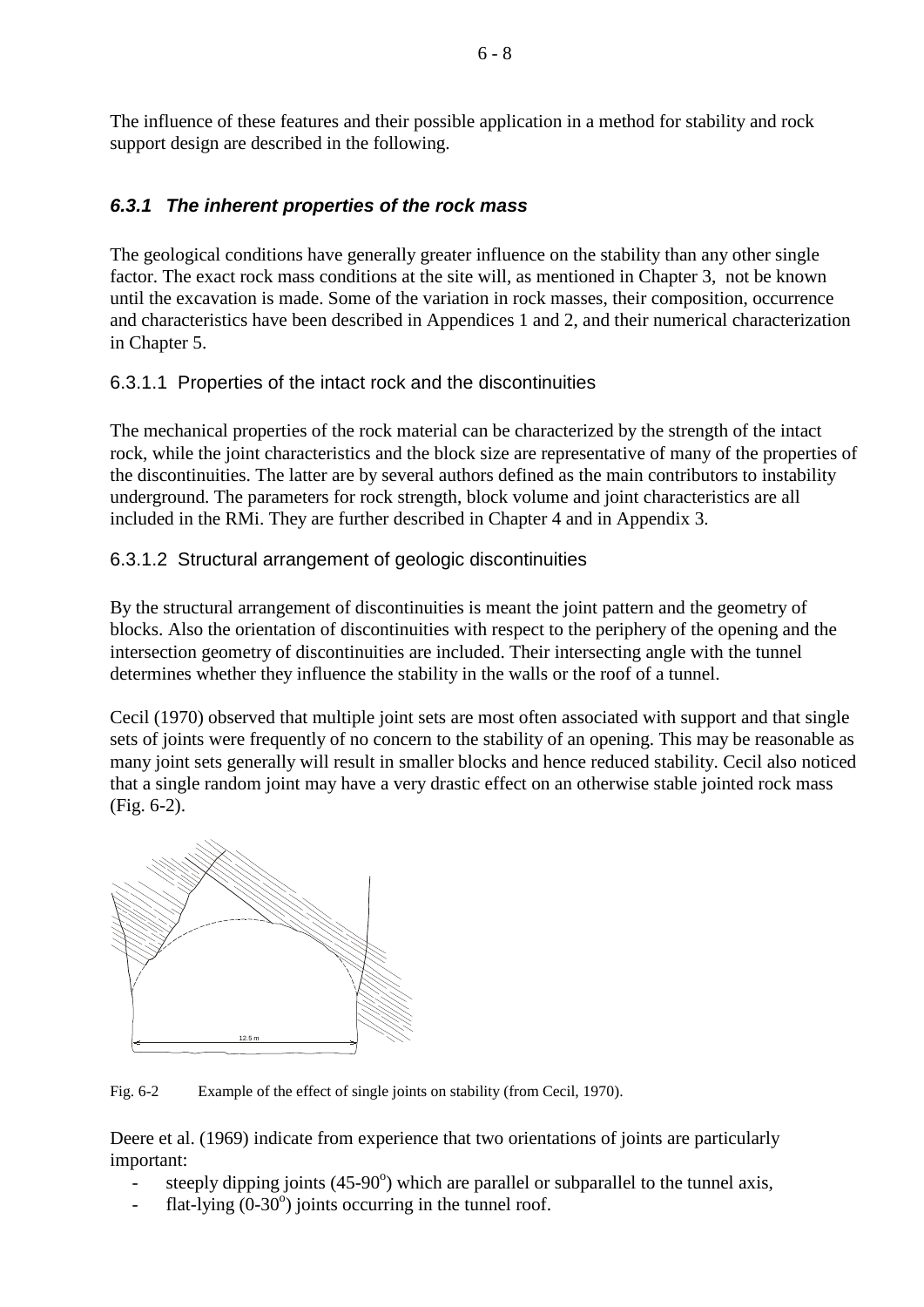Bieniawski (1984) has classified importance of the orientation of joints in relation to an underground opening, as shown in Table 6-3. The influence from orientation is similar also for weakness zones and singularities.

TABLE 6-3 CHARACTERIZATION OF DISCONTINUITY ORIENTATION RELATED TO AN UNDERGROUND EXCAVATION (revised from Bieniawski, 1984).

| <b>STRIKE</b>                  | $Dip = 0 - 20^{\circ}$ | $Dip = 20 - 45^{\circ}$       | $Dip = 45 - 90^{\circ}$      |
|--------------------------------|------------------------|-------------------------------|------------------------------|
| Strike across tunnel axis      | fair                   | favourable*<br>unfavourable** | very favourable*<br>$fair**$ |
| Strike parallel to tunnel axis | fair                   | fair                          | very unfavourable            |

 $*$  for drive with dip,  $**$  for drive against dip

## 6.3.1.3 Swelling properties of rocks and minerals

This is a special property of rocks and soils caused by the expansion of special minerals like smectite (montmorillonite, vermiculite, etc.) and anhydrite upon access to water. The swelling pressure will exert loads on the support in addition to the load from the ground stresses and gravity. Swelling may on some occasions highly influence the stability as well as the problems during the tunnel excavation (Selmer-Olsen 1964, 1988; Brekke and Selmer-Olsen, 1965; Selmer-Olsen and Palmström 1989, 1990).

In addition to several types of soils containing swelling clay minerals (bentonite, etc.) swelling materials can for example occur in:

- altered rock containing smectite;
- sedimentary rock containing anhydrite; or
- clay material in seams or filled joints either occurring singly or as parts of a fault or weakness zone.

## 6.3.1.4 Durability of the material

Durability is the resistance of a rock against slaking or disintegration when exposed to weathering processes. Some rocks may hydrate ("swell"), oxidize, or disintegrate or otherwise weather in response to the change in humidity and temperature consequent on excavation. An abundant group of rocks, the mudrocks, are particularly susceptible to even moderate weathering (Olivier, 1976). This will change the mechanical properties of rock and hence influence the stability.

# *6.3.2 The external ground features*

The external forces acting on a rock mass surrounding an underground opening are related to its depth and geological location. Their magnitude and orientation may be influenced by the topography in the area, climate, and geological history.

The two main external features are mentioned below. The effect of vibrations from earth quakes or from near-by blastings, or local drainage from other near located tunnels are other features which in addition may influence the stability. Their occurrence and effect are highly connected to local features of the site and the construction to be made.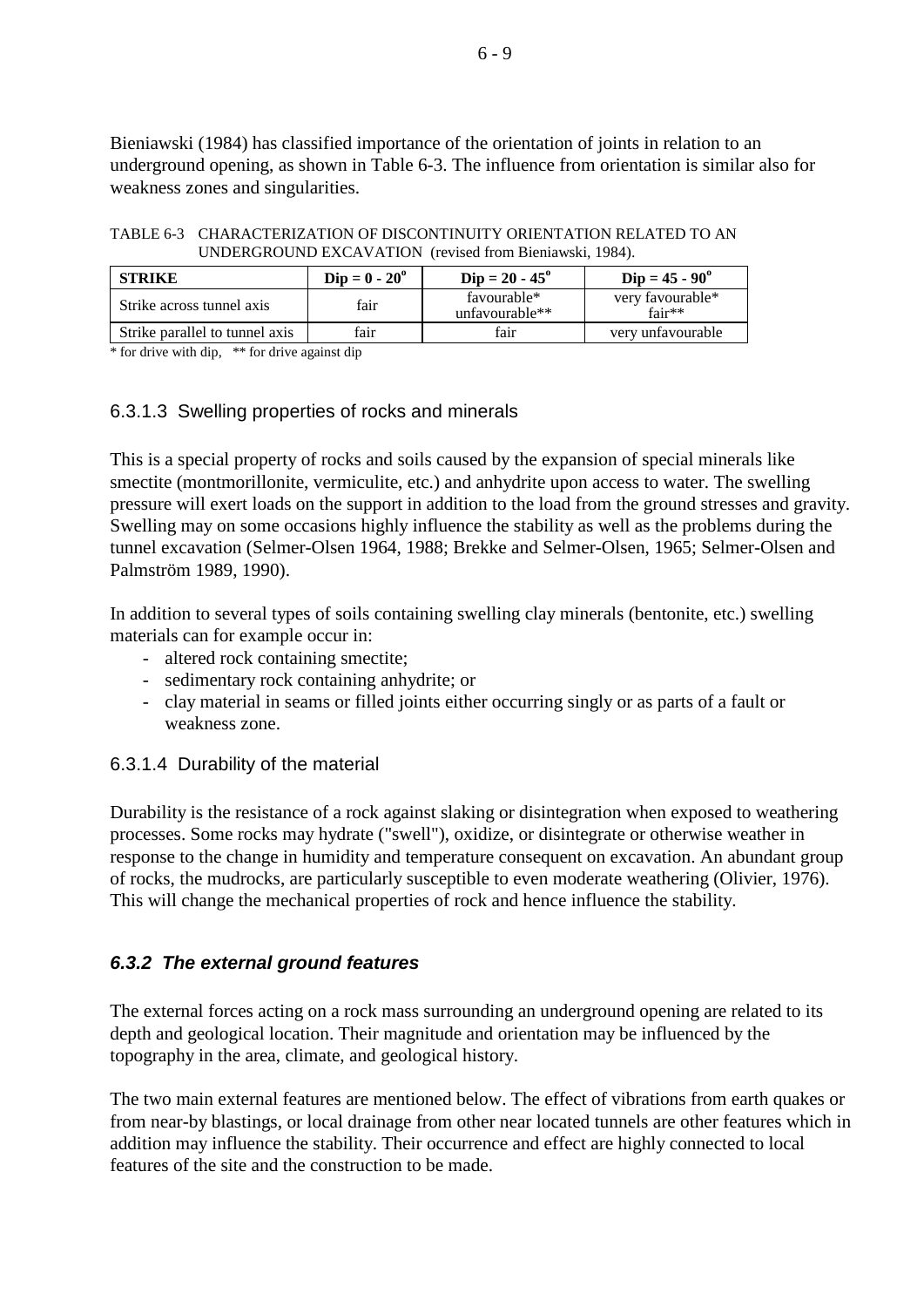# 6.3.2.1 Magnitude of horizontal and vertical stresses in undisturbed ground

The in situ stress level at the location of an underground excavation may have a great impact on its stability where the stresses set up in the rock mass around the opening exceed its strength. Not only high stresses may cause instability problems, also a low stress level may increase instability in jointed rock masses because of reduced shear strength on joints from the low normal stress.

The excavation of the opening disturbs the original, virgin stresses and the stresses set up around the opening may be quite different, depending upon the ratio between horizontal and vertical stresses and the size and the shape of the opening. After the excavation has been mined, these stresses will redistribute. The ratio between the strength of the material and the stresses acting is important in this process. The stresses can be measured where a stress cell can be placed, or it can be estimated from topography, overburden and knowledge of the general stress situation in the region.

## 6.3.2.2 Ground water

Excessive ground water pressure or flow can occur in almost any rock mass, but it would normally only cause serious stability problems when this takes place in crushed or sand-like materials, or if associated with other forms of instability. Cecil (1970) mentions that the effect of ground water on stability is caused by reducing both the strength of rock material and the shear strength of the discontinuities. As mentioned by Selmer-Olsen (1964), Brekke and Howard (1972) and Selmer-Olsen and Palmström (1989), water can significantly reduce the strength of the filling or gouge in a fault, weakness zone or seam if swelling takes place. Swelling and the following softening also leads to reduced frictional resistance.

Although water may have little influence on stability, the presence of significant quantities of ground water can cause disruption in the excavation process. The most serious problems with ground water occur when it is encountered unexpectedly. Terzaghi (1946) mentions that quantities of 61.3  $\text{m}^3/\text{min}$  have been experienced in granitic rocks at a depth of 265 m. Large inflows of water can also be experienced in karstic limestones. According to Brekke and Howard (1972) real hazards arise where large quantities of water in a permeable rock mass are released when an impervious fault gouge is punctured through excavation. In this instance, large quantities of gouge and rock can be washed into the tunnel.

Relatively few of the described failures in the literature are specifically related to joint water pressure, it is, however, very possible that ground water can contribute to instability in weak ground. High ground water pressures built up near the excavation have in some occasions caused instability. The impact from ground water pressure should be evaluated in cases where it has significant influence.

# *6.3.3 The excavation features*

Excavation features are the man-made disturbances in the ground. The creation of an excavation includes a number of factors influencing on the stability in the underground opening. The most important of these are mentioned below.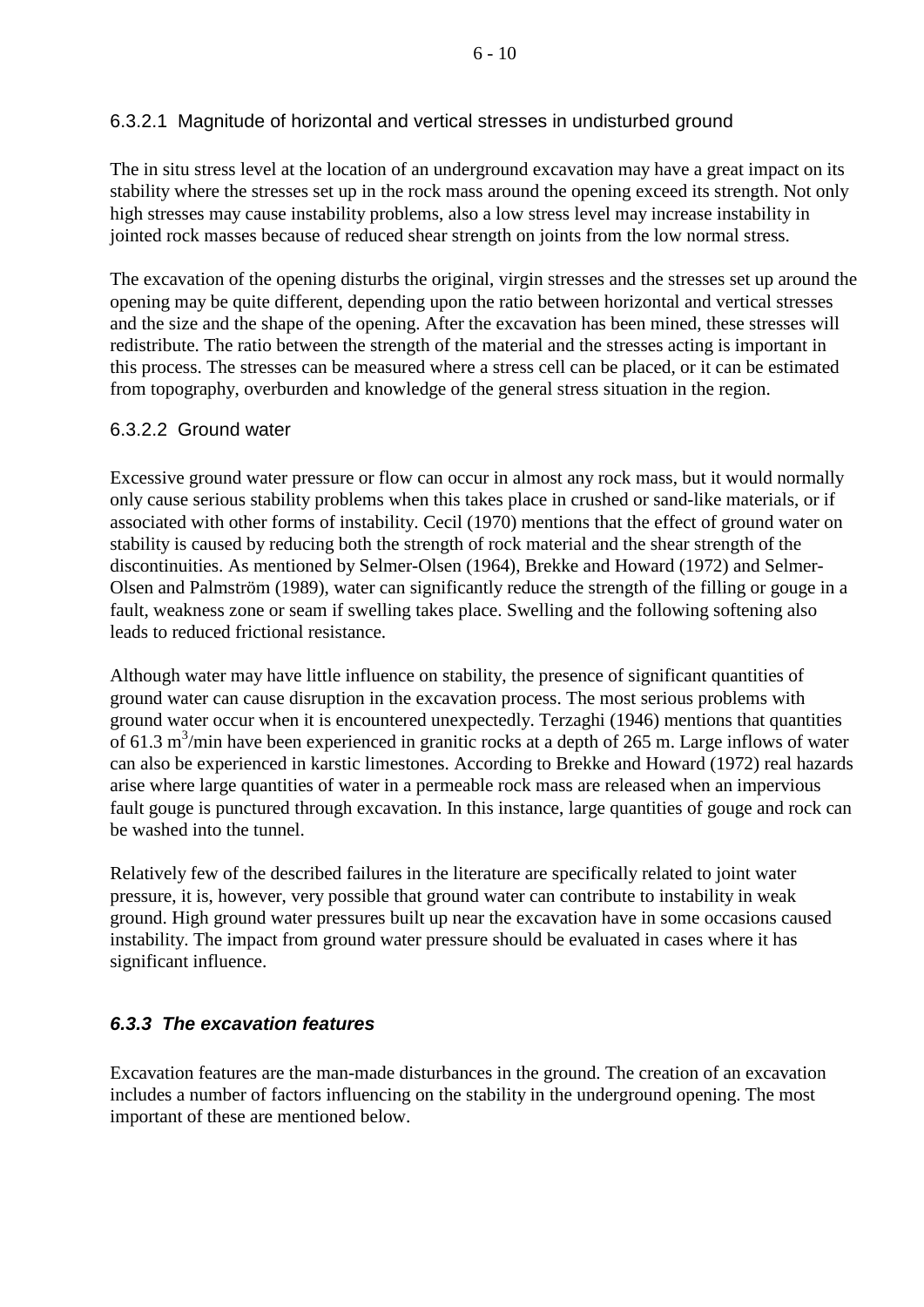# 6.3.3.1 The size and shape of the opening

Terzaghi (1946) found that the loads will increase linearly with size of the opening, except for swelling ground where high swelling pressures may develop regardless of the size. For excavations exposed to high rock stresses, Selmer-Olsen (1988) points out the importance of excavating a simple shape of the opening without ledges and overhang to reduce the amount of loosening and spalling. He has shown that, by shaping the tunnel with a reduced curve radius in the roof where the largest in situ tangential stress occurs, it is possible to reduce the area of over-stressing and hence the extent of instability (see Fig. 6-10).

Also, in jointed rocks without overstressing, the stability is improved where a simple shape of the opening is chosen (Selmer-Olsen, 1964, 1988). The stability diagram in the Q-system clearly shows that the amount of rock support depends significantly on the size of the opening. Further, Hoek and Brown (1980) and Hoek (1981) have shown that the shape of the opening has a significant influence on the magnitude of the stresses set up in the rocks surrounding the opening.

# 6.3.3.2 Method of excavation

It is commonly accepted that any method used to excavate a tunnel will cause some disturbance of the surrounding rock structure, which in turn will affect the stability. The various excavation techniques used may exert different influence on the tendency of blocks to loosen and fall out of the tunnel walls or roof. For example, mechanical tunnel excavation would tend to disturb the blocks much less than drill and blast excavation.

In most cases, it is very difficult to distinguish between the "before" and "after" conditions and whether impact from the excavation may have had an effect on the amount of rock support. Fracturing from blasting leads to reduced block size; actual loosening of rock caused by blasting is, however, often more reflected as 'overbreak' than by additional support requirements. The influence of blasting can be substantially reduced by controlled *perimeter blasting*. Another result is a smoother surface of the opening.

# 6.3.3.3 Method(s) and timing of rock support

In overstressed ground where yielding and squeezing take place, the rate and size of deformations depend on the timing and strength of the confinement (method, amount and stiffness of support) placed. This is clearly shown in the ground - support interaction curves (see Chapter 8, Section 8.3).

# 6.3.3.4 Ratio of joint spacing and tunnel diameter

Deere et al. (1969) suggested that for a tunnel in a jointed or particulate material, a characteristic dimension, such as the tunnel diameter, may be compared with the size of the individual fragments or the joint spacing of the material. This expresses the continuity of the ground as described in Chapter 5, and is regarded as an important parameter representing the effect of block loosening, see Fig. 6-3.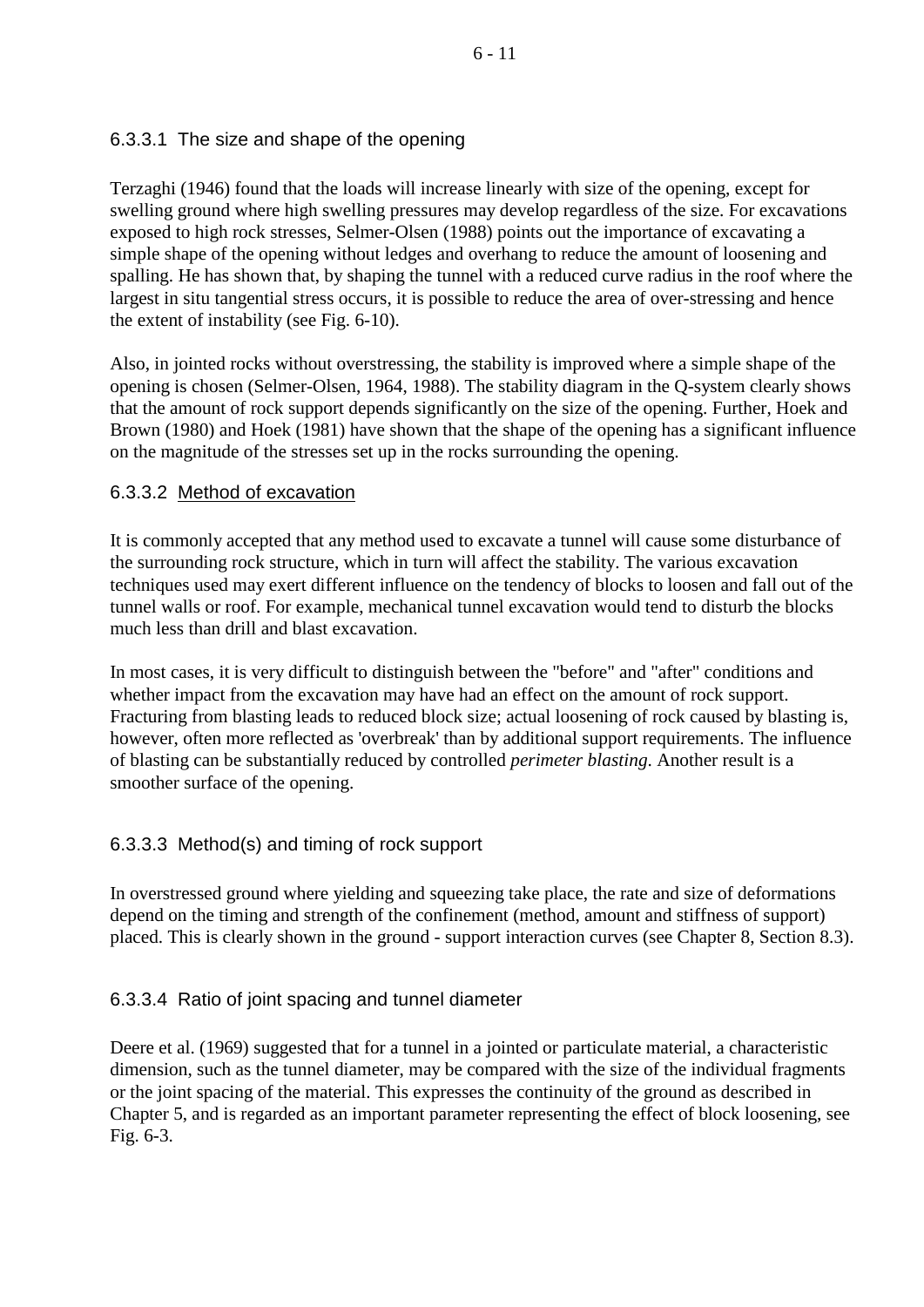

Fig. 6-3 The difference between discontinuous (left) and continuous materials (revised from Barton, 1990b). Increasing the number of blocks in the tunnel surface increases the likelihood of blocks to loosen and the volume involved in a possible failure.

## *6.3.4 The time-dependent features*

When time-dependent behaviour of soil or rock around an underground opening is considered, there are two separate influences:

short term:

the variation of the stress field as the face advances away from the point concerned in the tunnel (stand-up time), and

long term:

- the creep factors, i.e. creep under constant shear stress,
- the influence from the environment.
- the durability of the rock mass, and
- the effect of ground water.

### 6.3.4.1 Short term behaviour and the effect of stand-up time

Significant changes in tunnel stability may occur as a result of readjustment of stresses in the walls and roof of a tunnel as the face is advanced. The deformation and stress re-distribution after excavation requires time. The stability effect of this is acknowledged in the 'stand-up time' which was first systematized by Lauffer (1958). Lauffer showed that the property of the rock mass, the active span of the excavation, and the time elapsed until unstable conditions occur, are related to each other. These relations, which are key-points in stability assessments, have been applied in the new Austrian tunnelling method (NATM). Also Bieniawski (1973) has selected the principles of Lauffer in the stability diagram applied in the geomechanics (RMR) classification system.

Earlier, Terzaghi (1946) described the effect of tunnel span on what he called 'the bridge-action period' (stand-up time). *"The bridge-action period for a given material increases very rapidly with decreasing distance between supports. Thus, for instance, a very fine, moist and dense sand can bridge a span one foot wide for several hours. Yet, the same sand would almost instantaneously drop through a gap between supports with a width of five feet."*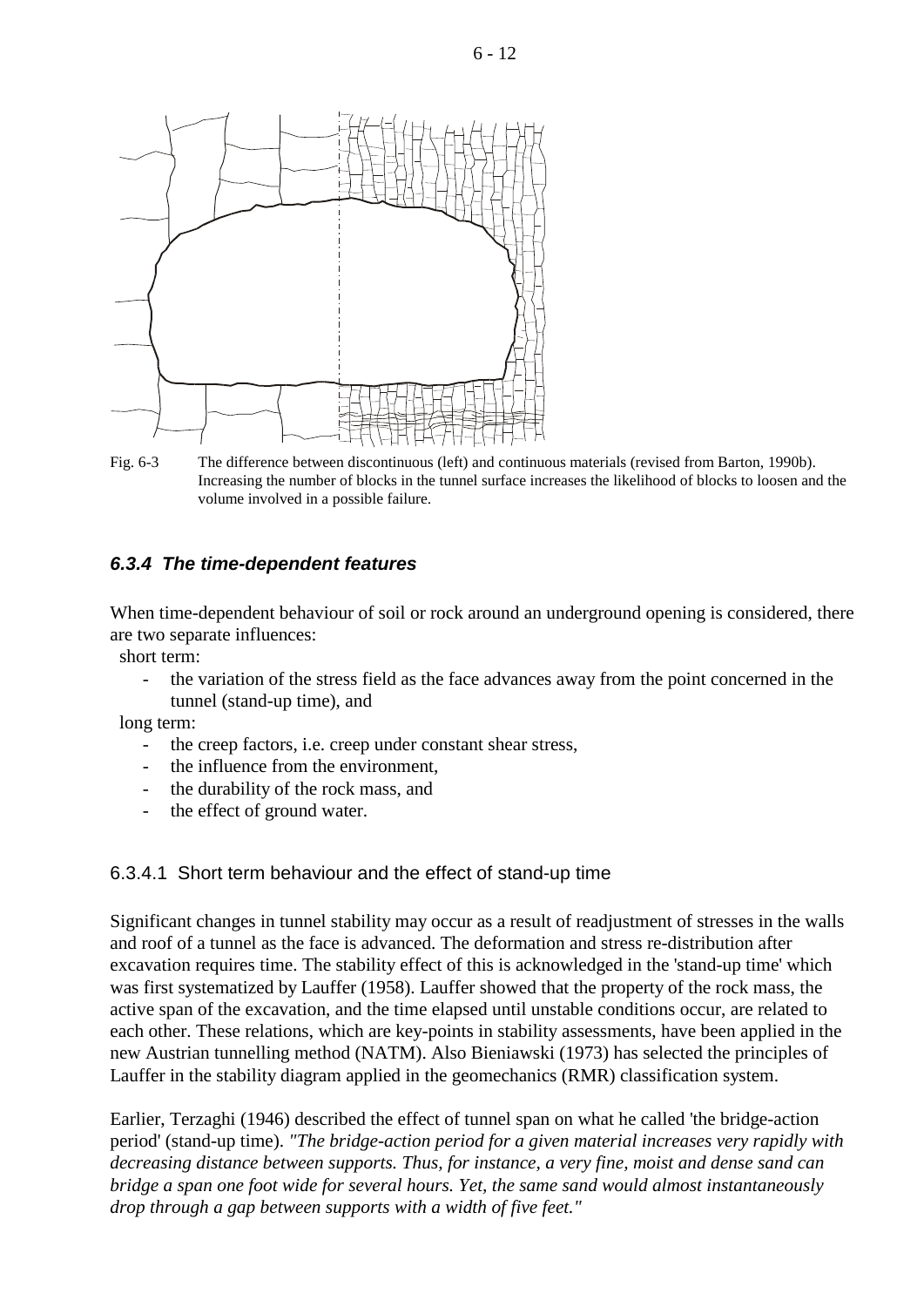The stand-up time diagram by Lauffer is also based on the behaviour of rock mass. A main point in this diagram is that an increase in tunnel size leads to a drastic reduction in stand-up time. The effect of time, therefore, plays an important role when stability evaluation of placing rock support are being made, especially at face when low stability (short stand-up time) conditions are encountered. This is further dealt with in Section 6.4.4.

## 6.3.4.2 Long-term behaviour

There are several geologic factors that may influence the long-time dependent behaviour of rock masses in an underground excavation. The influence of possible alteration of rock and gouge, or swelling, softening and weakening along discontinuities are factors that must be specially evaluated in each case. These effects are not necessarily obvious during construction, therefore, the long time stability may easily be underestimated during the construction period. Brekke and Howard (1972) have shown the effect of long-time behaviour of fillings in faults and weakness zones (see Table 6- 2).

In highly stressed rocks the effect of long-time creep may change the strength of the material as described by Lama and Vutukuri (1978). Another long-term effect is the slaking of mudrocks as mentioned in Chapter 2, Section 2.1.2.

The hydraulic effect of ground water may wash out joint filling materials through piping action, and thus, in this way, influence the long-term stability of the rock masses surrounding the opening.

From this it is clear that the effect of time depends on the conditions at the specific site, and it is difficult to include this effect in a general method of stability analysis.

# *6.3.5 Summary of Section 6.3*

-

It is not possible to include all the factors mentioned above in a practical system for assessing stability and rock support. Therefore, only the most important features should be selected. Based on the published material mentioned in the foregoing and the author's own experience in this field, the factors mentioned in Table 6-4 are considered the generally most important ones regarding stability and rock support.

Regarding other factors, which influence the stability in underground openings, the following comments are made:

- The effect from *swelling* of some rocks, and some gouge or filling material in seams and faults has not been included. $2$  The swelling effect highly depends on local conditions and should preferably be linked to a specific design carried out for the actual site conditions.
- The *long-term* effects must be evaluated in each case from the actual site conditions. These effects may be creep effects, durability (slaking etc.), and access to and/or influence of water.
- In the author's opinion it is very difficult to work out a general method to express the *standup time* accurately as it is a result of many variables - among others the geometric constellations. Such variables are generally difficult to characterize by a simple number or value.

<span id="page-12-0"></span> $2$  The influence from weakening and loss of friction in swelling clays is, however, included in the joint alteration factor  $(i)$  as input to the joint condition factor  $(i)$  in RMi.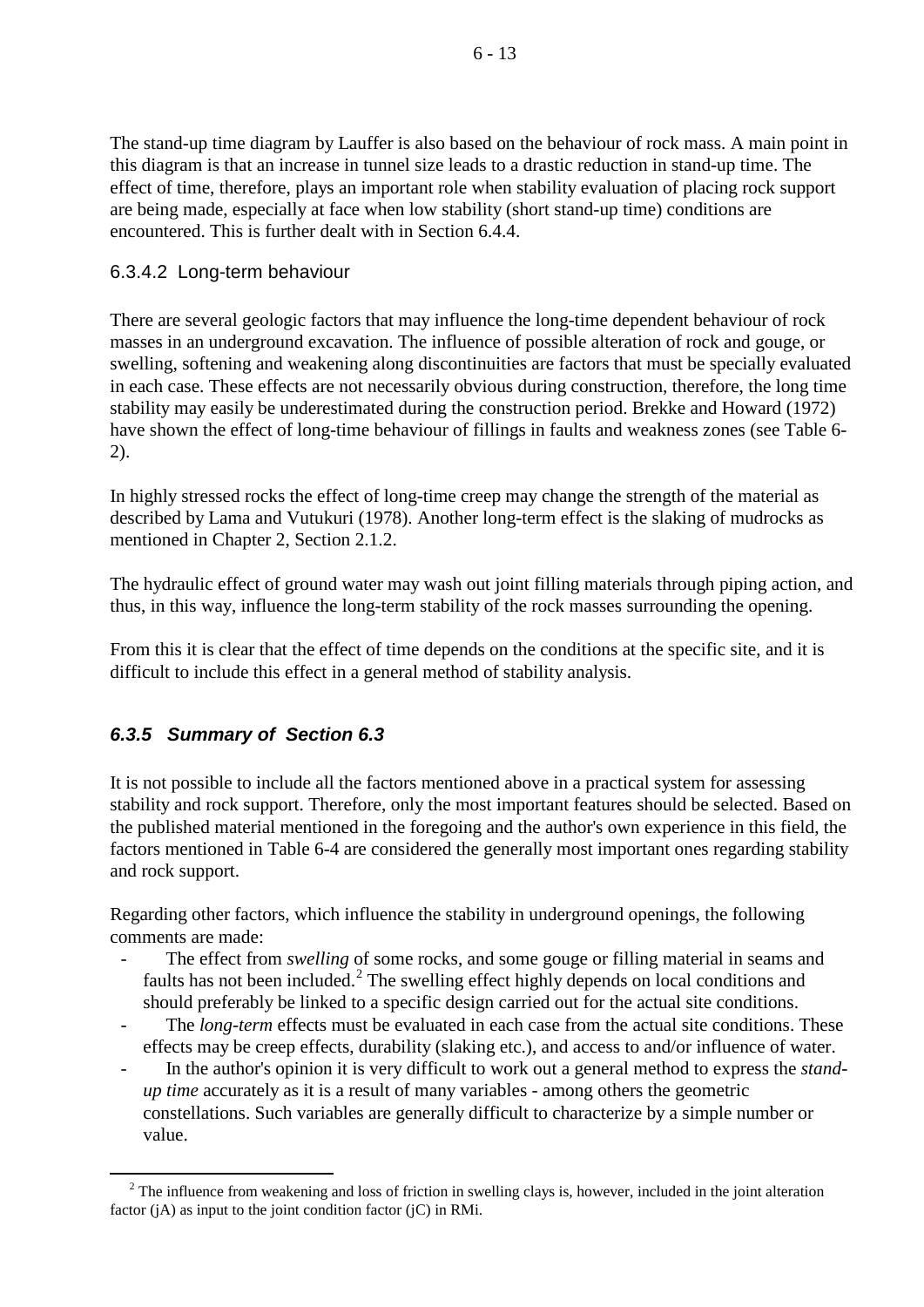#### 6 - 14

#### TABLE 6-4 THE GROUND PARAMETERS OF MAIN INFLUENCE ON STABILITY OF UNDERGROUND **OPENINGS**

| THE GROUND CONDITIONS                                                                                                                                | <b>CHARACTERIZED BY</b>                                                                                                                                                                                                                                                                                                                                                |
|------------------------------------------------------------------------------------------------------------------------------------------------------|------------------------------------------------------------------------------------------------------------------------------------------------------------------------------------------------------------------------------------------------------------------------------------------------------------------------------------------------------------------------|
| The inherent properties of the rock                                                                                                                  |                                                                                                                                                                                                                                                                                                                                                                        |
| mass:                                                                                                                                                |                                                                                                                                                                                                                                                                                                                                                                        |
| - The intact rock strength                                                                                                                           | The uniaxial compressive strength (included in RMi)<br>∗                                                                                                                                                                                                                                                                                                               |
| The jointing properties                                                                                                                              | ∗<br>The joint characteristics and the block volume (represented in the<br>jointing parameter (JP))                                                                                                                                                                                                                                                                    |
| The structural arrangement of the<br>discontinuities                                                                                                 | Block shape and size (joint spacings)<br>$(*)$<br>1)<br>∗<br>2)<br>The intersection angle between discontinuity and tunnel surface                                                                                                                                                                                                                                     |
| The special properties of<br>weakness zones                                                                                                          | ∗<br>Width, orientation and gouge material in the zone<br>1)<br>The condition of the adjacent rock masses<br>2)                                                                                                                                                                                                                                                        |
| The external forces acting:                                                                                                                          |                                                                                                                                                                                                                                                                                                                                                                        |
| - The stresses acting                                                                                                                                | The magnitude of the tangential stresses around the opening, deter-<br>∗<br>mined by virgin rock stresses and the shape of the opening                                                                                                                                                                                                                                 |
| The ground water                                                                                                                                     | Although ground water tends to reduce the effective stresses acting in<br>$(*)$<br>the rock mass, the influence of water is generally of little importance<br>where the tunnel tends to drain the joints. Exceptions are in weak<br>ground and where large inflows disturb the excavation and where<br>high ground water pressures can be built up close to the tunnel |
| The excavation features:                                                                                                                             |                                                                                                                                                                                                                                                                                                                                                                        |
| - The shape and size of the opening                                                                                                                  | ∗<br>The influence from span, wall height, and shape of the tunnel                                                                                                                                                                                                                                                                                                     |
| The excavation method                                                                                                                                | The breaking up of the blocks surrounding the opening from blasting<br>$(*)$                                                                                                                                                                                                                                                                                           |
| Ratio tunnel dimension/block size<br>$\mathbf{A}$ and $\mathbf{A}$ and $\mathbf{A}$ and $\mathbf{A}$ and $\mathbf{A}$<br>$\sim$ $\sim$ $\sim$ $\sim$ | ∗<br>Determines the amount of blocks and hence the continuity of the<br>ground surrounding the underground opening                                                                                                                                                                                                                                                     |

\* Applied in the system for stability and rock support (Section 6.4) (\*) Partly applied

There are features linked to the specific case, which should be evaluated separately. They are the safety requirements, and the vibrations from earthquakes or from nearby blasting or other disturbances from the activity of man.

# **6.4 RMi APPLIED TO ASSESS ROCK SUPPORT**

*"It is essential to know whether the problem is that of maintaining stability with the pre-existing jointing pattern or whether it is the very different problem of a yielding rock mass. The stress situation is therefore one of the main parameters in stability and rock support evaluations."* Sir A.M. Muir Wood (1979)

Methods of applying the RMi value directly or some of the parameters in the RMi in the design of rock support are described in this section. The developments made are based on the previous sections in this chapter, published papers, in addition to the author's own practical tunnelling experience.

The behaviour of the rock mass surrounding an underground opening is the combined result of several of the parameters mentioned in the foregoing sections. The influence or importance of each of them will vary with the opening, its location, and with the composition of the rock mass at this location. In a selection of these parameters it has been found beneficial to combine parameters which have similar effects on the stability into two main groups. These are the *continuity factor* and the ground *condition factor*: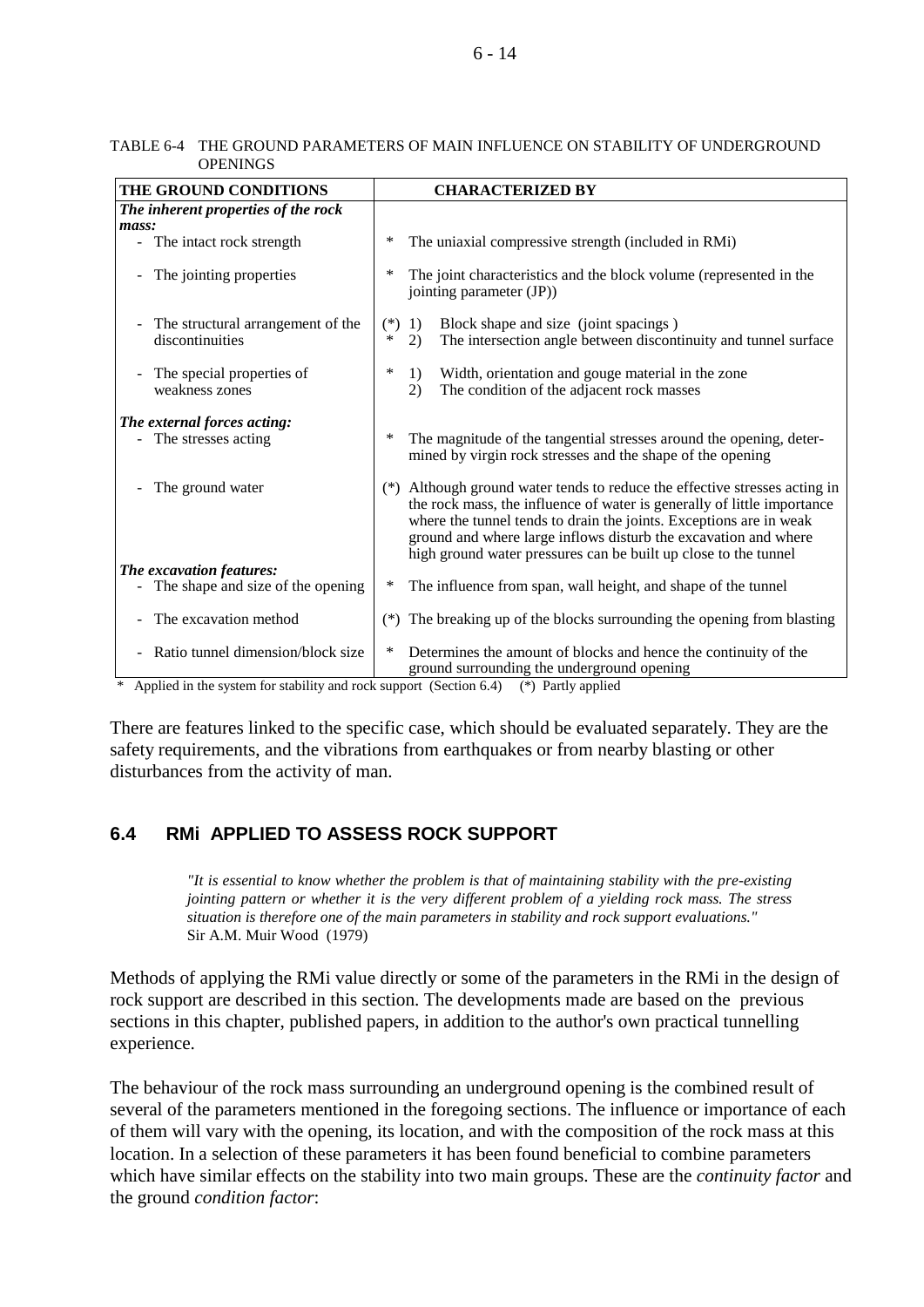- The continuity, i.e. the ratio tunnel size/block size, of the ground surrounding the tunnel which determines whether the volume of rock masses involved can be considered discontinuous or not, see Fig. 6-4. This is important both as a parameter in the characterization of the ground, but also in the determination of appropriate method of analysis. As mentioned in Chapter 5, discontinuous rock masses may have a continuity factor between 5 and 100, else the ground is continuous.



Fig. 6-4 The classification of ground into continuous and discontinuous rock masses.

- The quality of the ground, is composed of important properties of the rock mass and the external features of main influence on the stability of the opening. As pointed out previously, there are different parameters that determine stability in continuous and discontinuous ground. Therefore, in *continuous* ground the competency factor has been applied. It is expressed as

$$
Cg = \frac{\text{strength of the rock mass}}{\text{tangential stress around the opening}} \qquad \text{eq. (6-2)}
$$

In discontinuous ground, and where weakness zones are involved, a ground condition factor is introduced as further described in Sections 6.4.2 and 6.4.3.

## *6.4.1 Stability and rock support in continuous materials*

Fig. 6-4 shows that continuous rock masses involves two categories:

- 1. Slightly jointed (massive) rock with continuity factor (tunnel size/block size), continuity factor  $CF <$  approx. 5.
- 2. Highly jointed and crushed rocks, continuity factor CF > approx. 100.

Instability in continuous ground can, as mentioned in Section 6.2, be both stress-controlled and structurally influenced. The structurally released failures, which occur in the highly jointed and crushed rock masses, are described in Section 6.4.2 for discontinuous materials. According to Hoek and Brown (1980) they are generally overruled by the stresses where overstressing occurs.

The system for assessment of stability and rock support is presented in Fig. 6-5.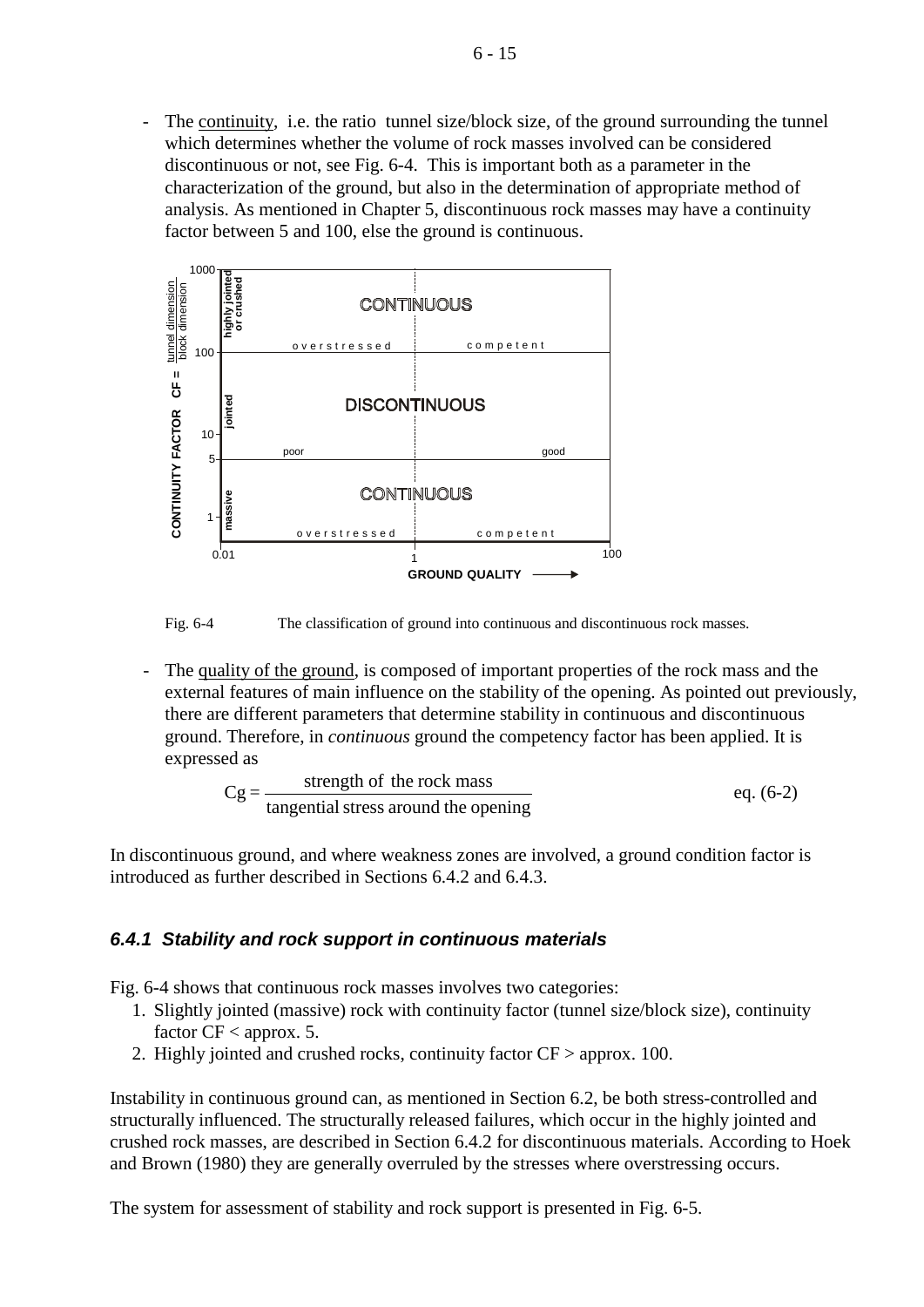6 - 16



Fig. 6-5 The principle and the parameters involved in assessment of stability and rock support in continuous rock masses.

### 6.4.1.1 The competency of continuous ground

The excavation of a tunnel disturbs the original rock stresses and the ground water situation in the ground. After the opening is mined, the original stresses are redistributed in the remaining rock mass. This results in local increases in the stresses in the immediate vicinity of the excavation.

As the stress-controlled failures generally dominate the instability in this group of ground the competency factor  $(Cg)$  in eq. (6-2) has been selected to characterize the quality of the ground.  $Cg$ may be found by combining the induced stresses acting in the rock masses around the opening and the strength of the rock mass. As RMi is valid in continuous ground, and expresses the strength of the rock mass (as outlined in Chapter 4, Section 4.5.1), it can be used in assessing the *competency factor*

$$
Cg = \frac{RMi}{\sigma_{\theta}} \qquad \qquad eq. (6-3)
$$

where  $\sigma_{\theta}$  is the tangential stress at different points around the underground opening. It can be found from the vertical rock stress  $(p_z)$ , the ground water pressure  $(u_z)$ , and the shape of the opening as outlined in Appendix 9.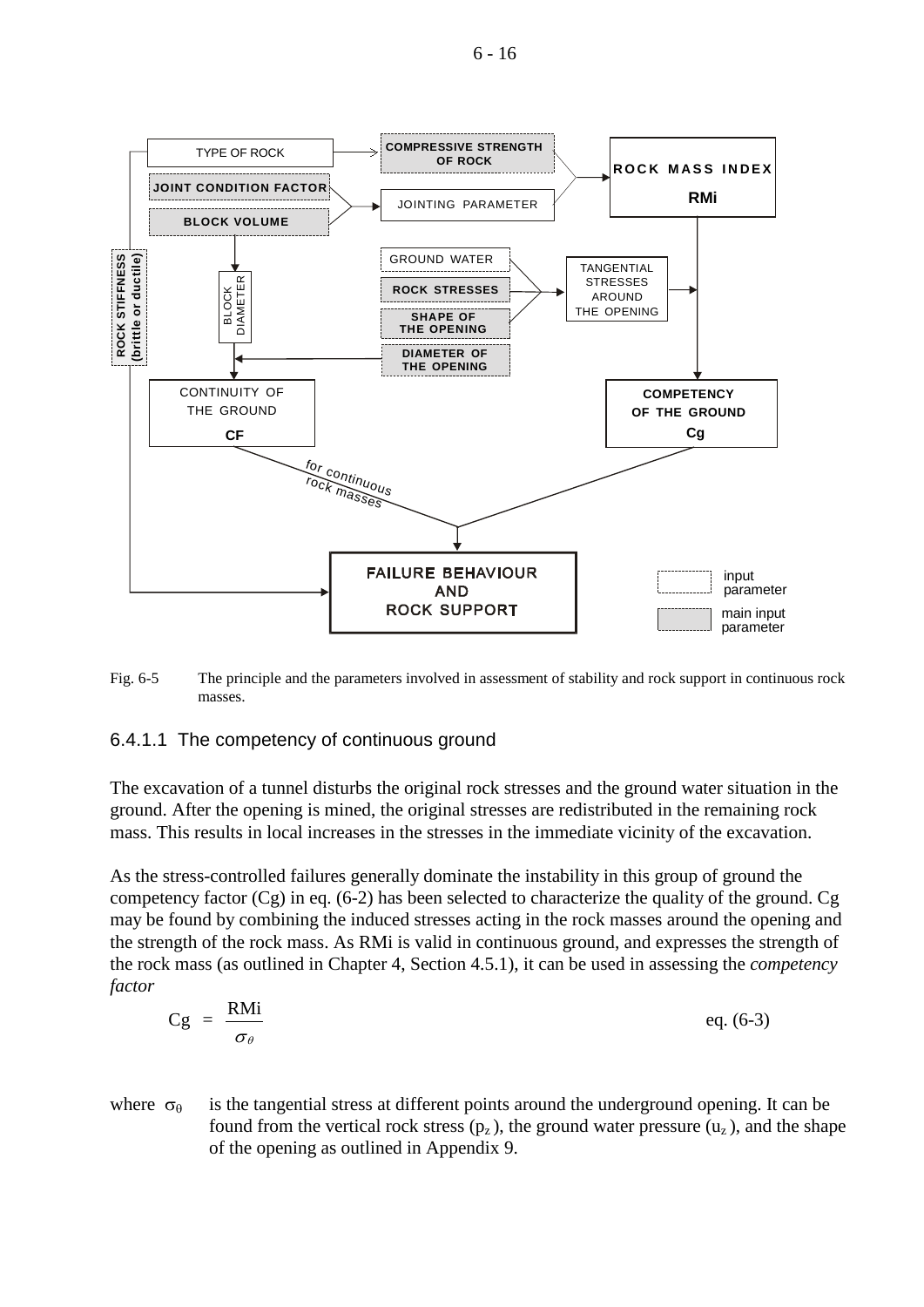Cg indicates whether the material around the tunnel is overstressed or not. This term has earlier been proposed by Muir Wood (1979) as the ratio of uniaxial strength of rock to overburden stress, to assess the stability of tunnels. This parameter has also been used by Nakano (1979) to recognize the squeezing potential of soft-rock tunnelling in Japan.

The greatest influence of the stresses occurs when they exceed the strength of the material, creating incompetent ground, as further outlined in Sections 6.4.1.2 - 6.4.1.4. Such incompetent ground leads to failure if confinement by rock support is not established (Fig. 6-6). If the deformations take place instantaneously (often accompanied by noise), the phenomenon is called *rock bursting*; if the deformations caused by overstressing occur more slowly, *squeezing* occurs, as further described in the following.



Fig. 6-6 The principle of confinement from rock support of an overstressed element in incompetent ground.

## 6.4.1.2 Continuous, massive ground



In massive rock with few joints the rock mass index is  $RMi = f \times \sigma_c$ . Thus, the competency of ground is

$$
Cg = RMi/\sigma_{\theta} = f_{\sigma} \times \sigma_{c}/\sigma_{\theta} \qquad \qquad eq. (6-4)
$$

where  $f_{\sigma}$  is a scale factor for the compressive strength, see Section 4.2 in Chapter 4.

In *competent* massive ground, i.e.  $Cg > 1$ , where the new stress condition around the tunnel does not exceed the ground strength at any time, the ground moves into a new position of equilibrium. Structural reinforcement is only required to support possible loosened blocks from unfavourable combinations of the few joints present or of spalls from extension cracking.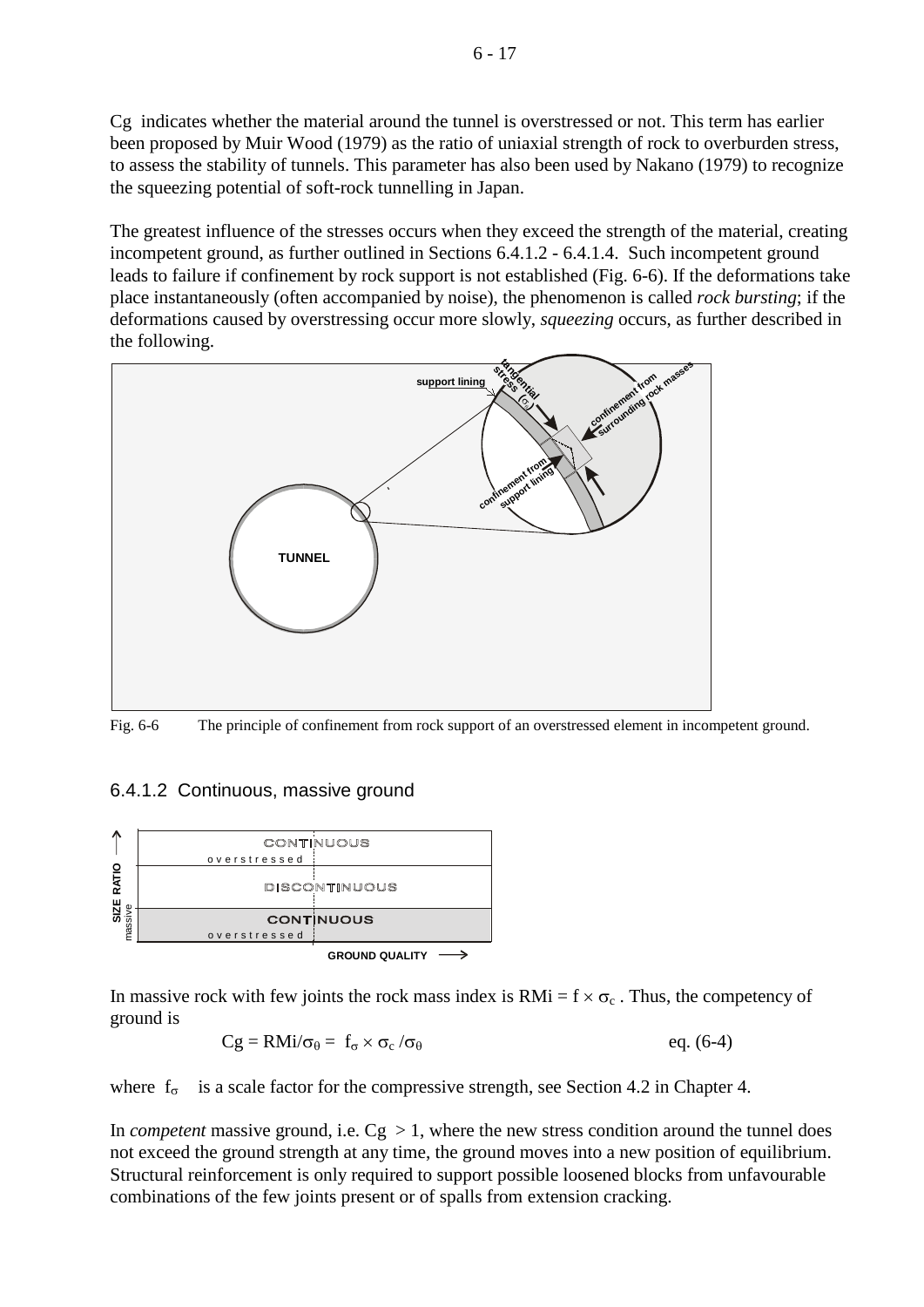In *incompetent* massive ground, i.e.  $Cg < 1$ , the overstressing of the rock mass will cause some form of stress induced instability:

- In *brittle* rocks they may cause breaking up into fragments or slabs 'expressed' as rock burst <sup>[3](#page-17-0)</sup> in hard, strong rocks such as quartzites and granites. This is further described in Section 6.4.1.4.
- In the more *deformable, flexible or ductile* rocks such as soapstone, evaporites, clayey rocks (mudstones, clay schist, etc.) or weak schists, the failure by overstressing may act as squeezing; a slow inward movements of the tunnel surface, as outlined in Section 6.4.1.5.

Thus, in overstressed, massive rocks the deformation properties or the stiffness of the material mainly determine which one of the two types of stress problems that can take place.

# 6.4.1.3 Continuous ground in the form of particulate (highly jointed) materials



<u>.</u>

This type of ground consists of highly jointed and crushed rock masses as well as soil materials. Instability in such particulate rock masses may develop as two modes:

1) the stress dependent, and 2) the structurally induced failures.

At a relative *low to moderate state of stress* instability is dominated by *structurally controlled*  gravity-induced loosening or ravelling of blocks. This disintegration may be slow or rapid. Though the blocks in heavily jointed rock masses in general are smaller than those in discontinuous rock masses (see Section 6.4.2), the properties responsible for their structurally induced instability are similar. This type of instability, which is further described in Section 6.4.2, is often experienced in weakness zones.

In *overstressed* ground instability in the form of squeezing takes place, as further described in Section 4.1.5.

Here, it should be noted that rapid failures in the form of *running ground* and *flowing ground* also may take place. They occur in earth-like rock masses and in particulate soils. Due to the very serious problems and consequences they may produce for tunnel excavation, special considerations regarding investigations, excavation and rock support are generally required. No general use of RMi seems relevant for these conditions.

<span id="page-17-0"></span><sup>&</sup>lt;sup>3</sup> Here, 'rock burst' is related to overstressing of the rock. Stress induced failures caused by lower stresses are known as 'spalling', 'popping', 'slabbing', etc.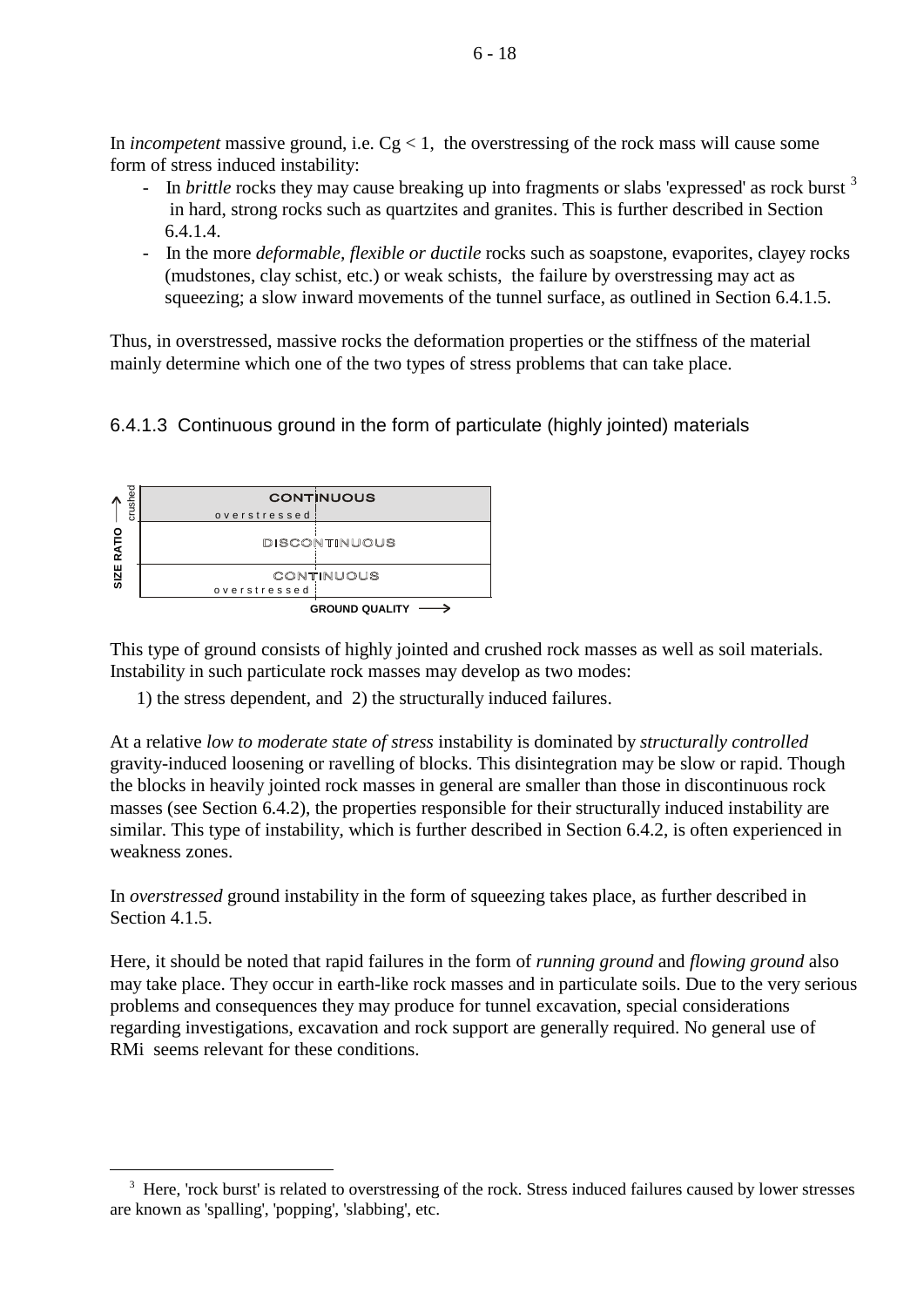### 6.4.1.4 Rock burst and spalling in brittle rocks

Stress induced failures in **brittle** rocks are known as *spalling*, <sup>[4](#page-18-0)</sup> *popping* or *rock burst*, but also a variety of other names are in use, among them 'splitting' and 'slabbing'. They often take place at depths in excess of 1,000 m below surface, but can also be induced at shallow depth where high horizontal stresses are acting.

Selmer-Olsen (1964) and Muir Wood (1979) mention the importance of differences in magnitudes of the horizontal and vertical stresses. Selmer-Olsen (1964, 1988) has experienced that in the hard rocks in Scandinavia stresses might cause spalling in tunnels located inside valley sides steeper than  $20^{\circ}$  and where the top of the valley sides are higher than 400 m above the level of the tunnel. The main reason for this is explained by the very great anisotropy between the maximum and minimum principal stresses ( $\sigma_1/\sigma_2 > 10$ ), as described later in Section 6.5.



Fig. 6-7 Rock burst in the form of shear failure and 'extension-strain slabbing' in massive rock (from Deere et al., 1969).

The failure illustrated in Fig. 6-7 may consist of small rock fragments or slabs of many cubic metres. The latter may involve the movement of the whole roof, floor or both walls. These failures do not involve progressive failures, except for heavy rock burst. However, they often cause significant problems and reduced safety for the tunnel crew during excavation.

### *A. Instability assessments*

<u>.</u>

Hoek and Brown (1980) have made studies of the stability of square tunnels in various types of massive quartzite in South Africa. In this region where  $k = p_h / p_z = 0.5$ , the maximum tangential stress in the walls is  $\sigma_{\theta} \approx 1.4$  p<sub>z</sub> (see Appendix 9) where the main stability problems occurred. Thus, the rock burst activity can be classified as:

| $\sigma_{\rm c}/\sigma_{\rm \theta} > 7$   | Stable                                 |
|--------------------------------------------|----------------------------------------|
| $\sigma_{\rm c}/\sigma_{\rm \theta} = 3.5$ | Minor (sidewall) spalling              |
| $\sigma_c/\sigma_{\theta} = 2$             | Severe spalling                        |
| $\sigma_{\rm c}/\sigma_{\rm \theta} = 1.7$ | Heavy support required                 |
| $\sigma_{\rm c}/\sigma_{\rm \theta} = 1.4$ | Possible rock burst conditions         |
| $\sigma_{\rm c}/\sigma_{\rm \theta} < 1.4$ | Severe (sidewall) rock burst problems. |
|                                            |                                        |

<span id="page-18-0"></span><sup>&</sup>lt;sup>4</sup> Terzaghi (1946), Proctor (1971) and several other authors use the term 'spalling' for "drop off of spalls or slabs of rock from tunnel surface several hours or weeks after blasting".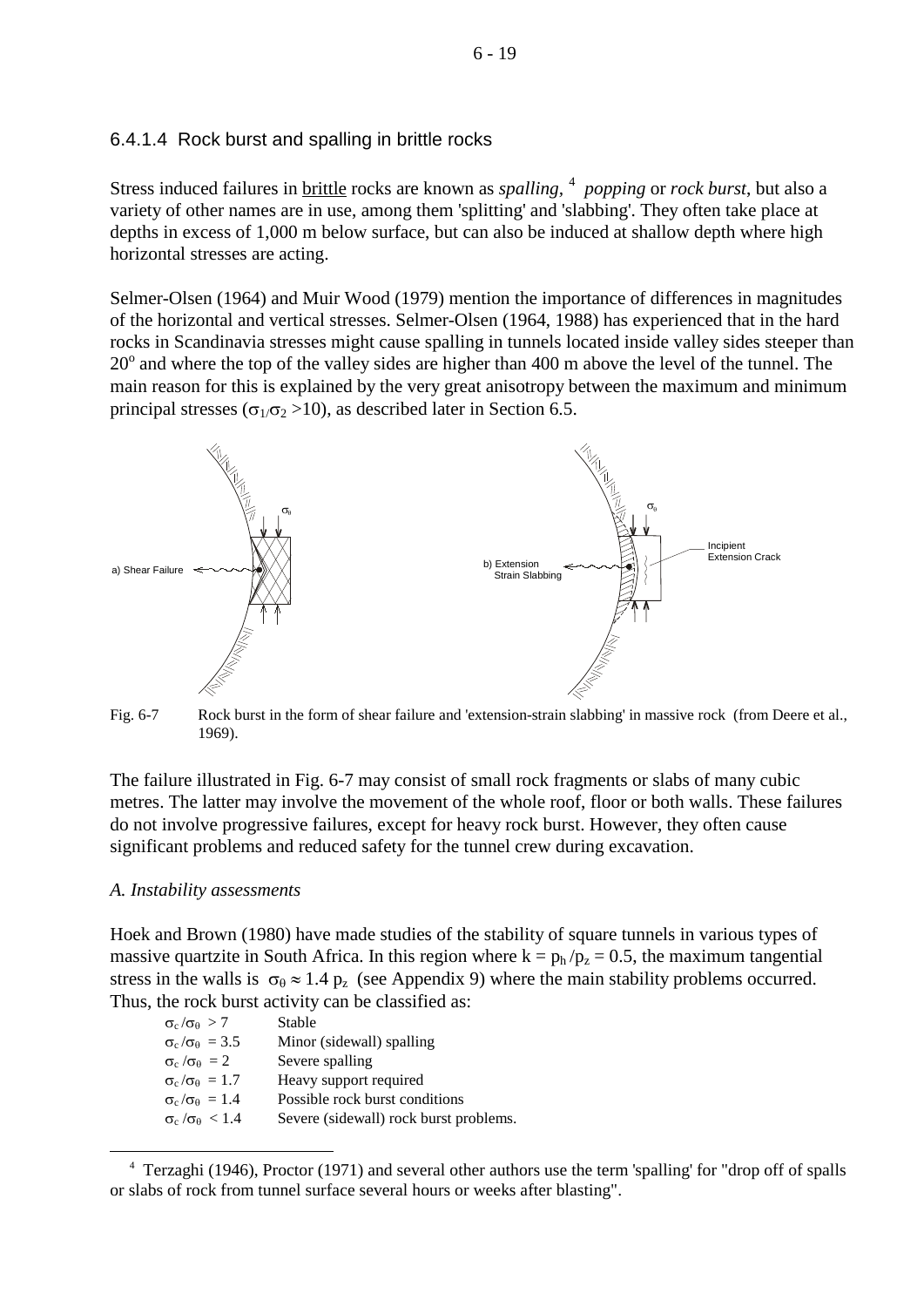

Similarly, Russenes (1974) has shown the relations between rock burst activity, tangential stress on in the tunnel surface and the point load strength of the rock (Fig. 6-8).

Fig. 6-8 The level of rock burst related to point load strength of the rock and the tangential stress ( $\sigma_t = \sigma_\theta$ ) in the tunnel surface calculated from Kirsch's equations (from Nilsen, 1993, based on data from Russenes, 1974).

The following classification <sup>[5](#page-19-0)</sup> was found for horseshoe shaped tunnels:

| $\sigma_c/\sigma_{\theta} > 4$       | No rock spalling activity                                       |
|--------------------------------------|-----------------------------------------------------------------|
| $\sigma_c/\sigma_{\theta} = 4 - 3$   | Low rock spalling activity                                      |
| $\sigma_c/\sigma_{\theta} = 3 - 1.5$ | Moderate rock spalling activity                                 |
| $\sigma_c/\sigma_{\theta} < 1.5$     | High rock spalling/rock burst activity                          |
|                                      | a thease gearlie Cityaleireale roall roith the gearlie of Healy |

<u>.</u>

As seen, these results fit relatively well with the results of Hoek and Brown.

Later, Grimstad and Barton (1993) made a compilation of rock stress measurements and laboratory strength tests and arrived at the following relation, which supports the findings of Hoek and Brown as well as Russenes:

| $\sigma_{\rm c}/\sigma_{\rm \theta} > 100$     | Low stress, near surface, open joints                                                                       |
|------------------------------------------------|-------------------------------------------------------------------------------------------------------------|
| $\sigma_{\rm c}/\sigma_{\rm \theta} = 3 - 100$ | Medium stress, favourable stress condition                                                                  |
| $\sigma_c/\sigma_{\theta} = 2 - 3$             | High stress, very tight structure. Usually favourable to stability, maybe unfavourable<br>to wall stability |
| $\sigma_{\rm c}/\sigma_{\rm \theta} = 1.5 - 2$ | Moderate slabbing after $> 1$ hour                                                                          |
| $\sigma_{\rm c}/\sigma_{\rm \theta} = 1 - 1.5$ | Slabbing and rockburst after minutes in massive rock                                                        |
| $\sigma_{\rm c}/\sigma_{\rm \theta} < 1$       | Heavy rockburst (strain-burst) and immediate dynamic deformations in massive rock                           |

The value for  $\sigma_c$  referred to above is related to the strength of 50 mm diameter samples. In massive rock the 'sample' or block size is significantly larger - in the order several  $m<sup>3</sup>$ . The scale effect for compressive strength determines the value of RMi =  $f_{\sigma} \times \sigma_c$  (see eq. (4-7)). For block sizes in the range of 1 - 15 m<sup>3</sup>  $f_{\sigma} = 0.45$  - 0.55. This means that  $\sigma_c = RMi/f_{\sigma} \approx 2 RMi$ ; hence, the values of the ratio RMi / $\sigma_{\theta}$  as shown in Table 6-5 are approximately half of the values for  $\sigma_c/\sigma_{\theta}$  listed above. The table has been worked out based on this.

<span id="page-19-0"></span><sup>&</sup>lt;sup>5</sup> The uniaxial compressive strength  $\sigma_c$  has been calculated from the point load strength (Is) using  $\sigma_c$  = 20 Is.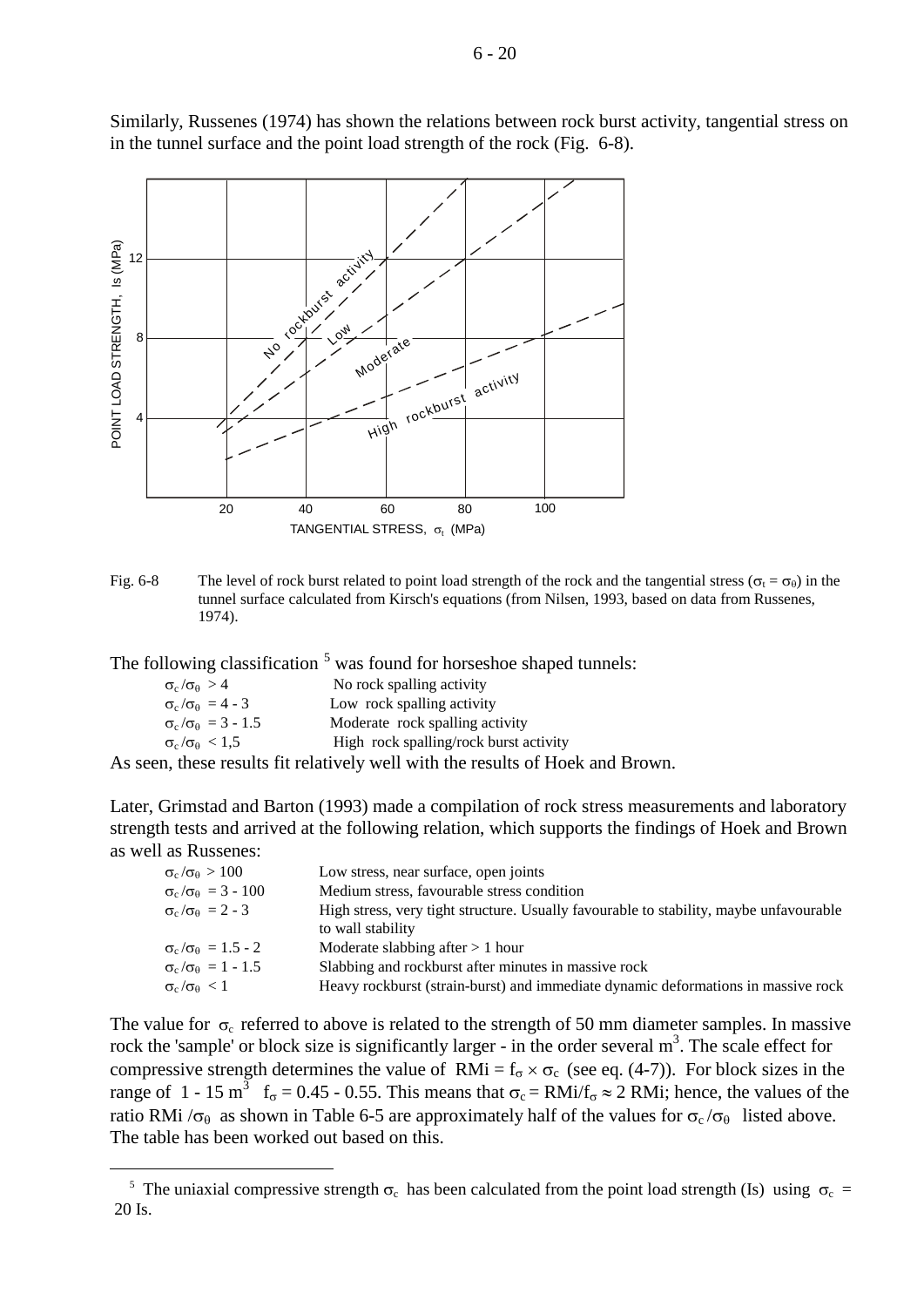| <b>Competency factor</b>                                                   | <b>FAILURE MODES</b>               |
|----------------------------------------------------------------------------|------------------------------------|
| $Cg = f_{\sigma} \cdot \sigma_c / \sigma_{\theta} = RMi / \sigma_{\theta}$ | in massive brittle rocks           |
| > 2.5                                                                      | No rock stress induced instability |
| $2.5 - 1$                                                                  | High stress, slightly loosening    |
| $1 - 0.5$                                                                  | Light rock burst or spalling       |
| < 0.5                                                                      | Heavy rock burst                   |

TABLE 6-5 CHARACTERIZATION OF FAILURE MODES IN BRITTLE, MASSIVE ROCK

Ideally, The strength of the rock should be measured in the same direction as the tangential stress is acting. Strength anisotropy in the rock may, however, cause that the values of the competency factor in Table 6-5 may not always be representative.

High stresses in massive rock cause new cracks that form slabs parallel to the periphery. Measurements carried out by SINTEF (1990) in the 10 m wide Stetind road tunnel in Norway show that the maximum stresses occur 5 m radially outwards from the tunnel after relief joints have developed around the tunnel, see Figs. 6-9 and 6-10.

This is in accordance with the theories of stress redistribution that the stress peak moves inward in the surrounding rock mass as deformation and cracking take place.







σ 1 = major principal stress  $\sigma$ 2 = minor principal stress

Fig. 6-10 Ground stresses measured in a drill hole from the upper part of the wall. The highest stress was measured 5 m from the tunnel surface (from SINTEF, 1990).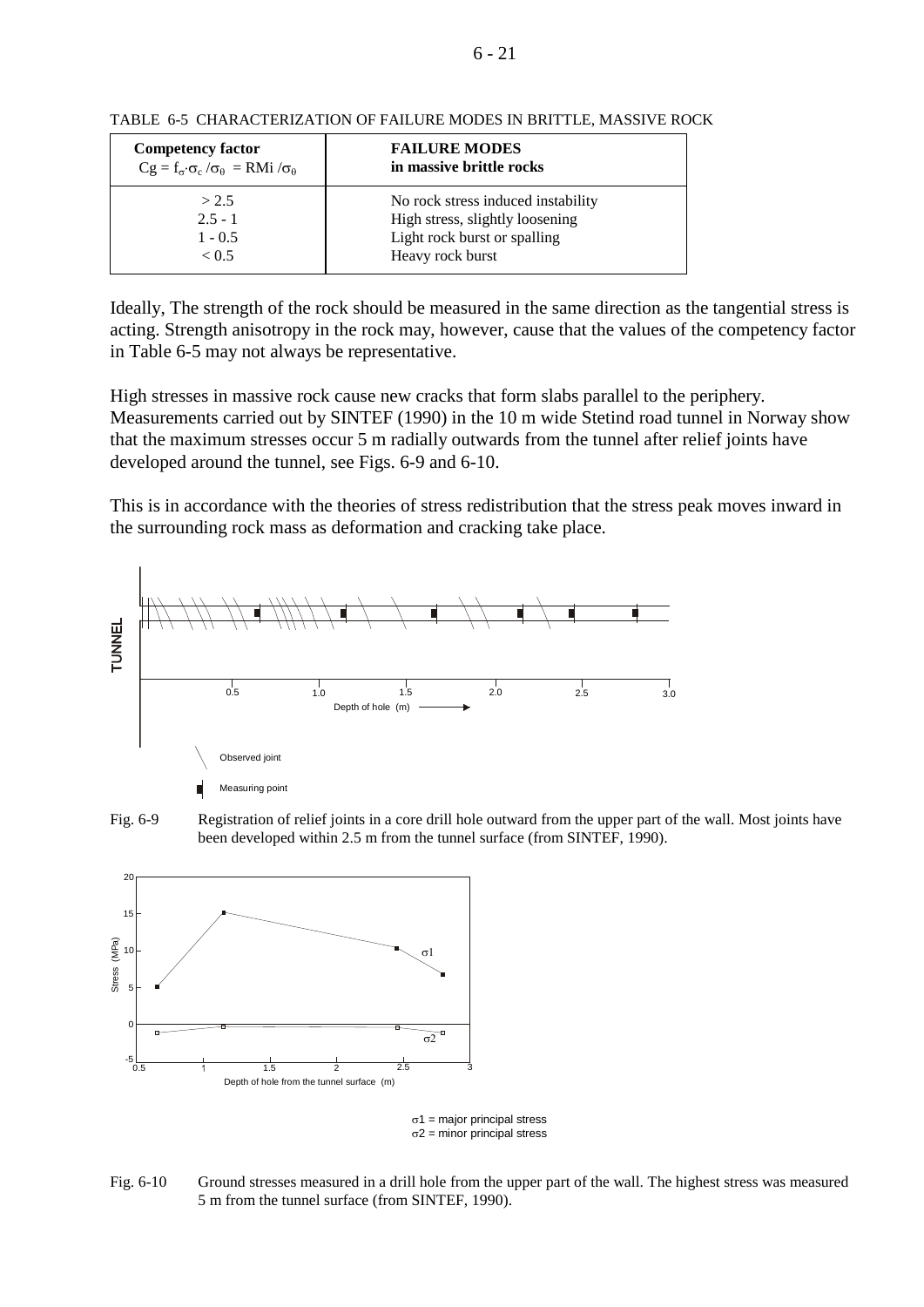In Scandinavia, tunnels having spalling and rock burst problems are, in most cases, supported by shotcrete (often fibre reinforced) and rock bolts, as this has in practice been found to be most appropriate confinement. The general trends in support design are shown in Table 6-6. Earlier, wire mesh and rock bolts in addition to scaling, were used as reinforcement in this type of ground. This is only occasionally applied in Norway today.

TABLE 6-6 THE GENERAL AMOUNT OF ROCK SUPPORT IN OVERSTRESSED, BRITTLE ROCKS IN NORWAY

| <b>Stress problem</b> | <b>Characteristic behaviour</b>                                                   | <b>Rock support measures</b>                                                                       |
|-----------------------|-----------------------------------------------------------------------------------|----------------------------------------------------------------------------------------------------|
| High stresses         | May cause loosening of a few fragments                                            | Some scaling and occasional spot bolting                                                           |
| Light rock burst      | Spalling and falls of thin rock fragments                                         | Scaling plus rock bolting                                                                          |
| Heavy rock burst      | Loosening and falls, often as violent<br>detachment of fragments and platy blocks | Scaling $+$ rock bolt spaced 0.5 - 2 m, plus 50 -100<br>mm thick shotcrete, often fibre reinforced |

Only two cases have been studied during this work as described in Appendix 7. Their characteristics are shown in Table 6-7. Fig. 6-11 summarizes the various modes of rock burst and appropriate rock support.

TABLE 6-7 ROCK MASS AND GROUND CHARACTERISTICS, AND APPLIED ROCK SUPPORT IN TUNNEL ROOF IN CONTINUOUS GROUND (from descriptions in Appendix 7). THE VALUES HAVE BEEN PLOTTED IN FIG. 6-11

|                                        | <b>Ground characteristics</b> |                               | <b>Applied rock support</b>                |                                                                          |
|----------------------------------------|-------------------------------|-------------------------------|--------------------------------------------|--------------------------------------------------------------------------|
| <b>Project</b>                         | Continuity factor             | Rock mass index<br><b>RMi</b> | Competency factor<br>$RMi/\sigma_{\theta}$ | $\overline{B()}$ = rock bolt (spacing)<br>$F()$ = fibrecrete (thickness) |
| Stetind road tunnel<br>-chainage 15750 | 4.2                           | 41.5                          | 0.2                                        | B(1.5 m)<br>$F(50 - 80$ mm)                                              |
| Haukrei headrace t.<br>-chainage 200   | 3.0                           | 54.8                          | 3.4                                        | no support                                                               |



Fig. 6-11 Relationship between the competency factor, failure modes and rock support in continuous, massive and brittle materials.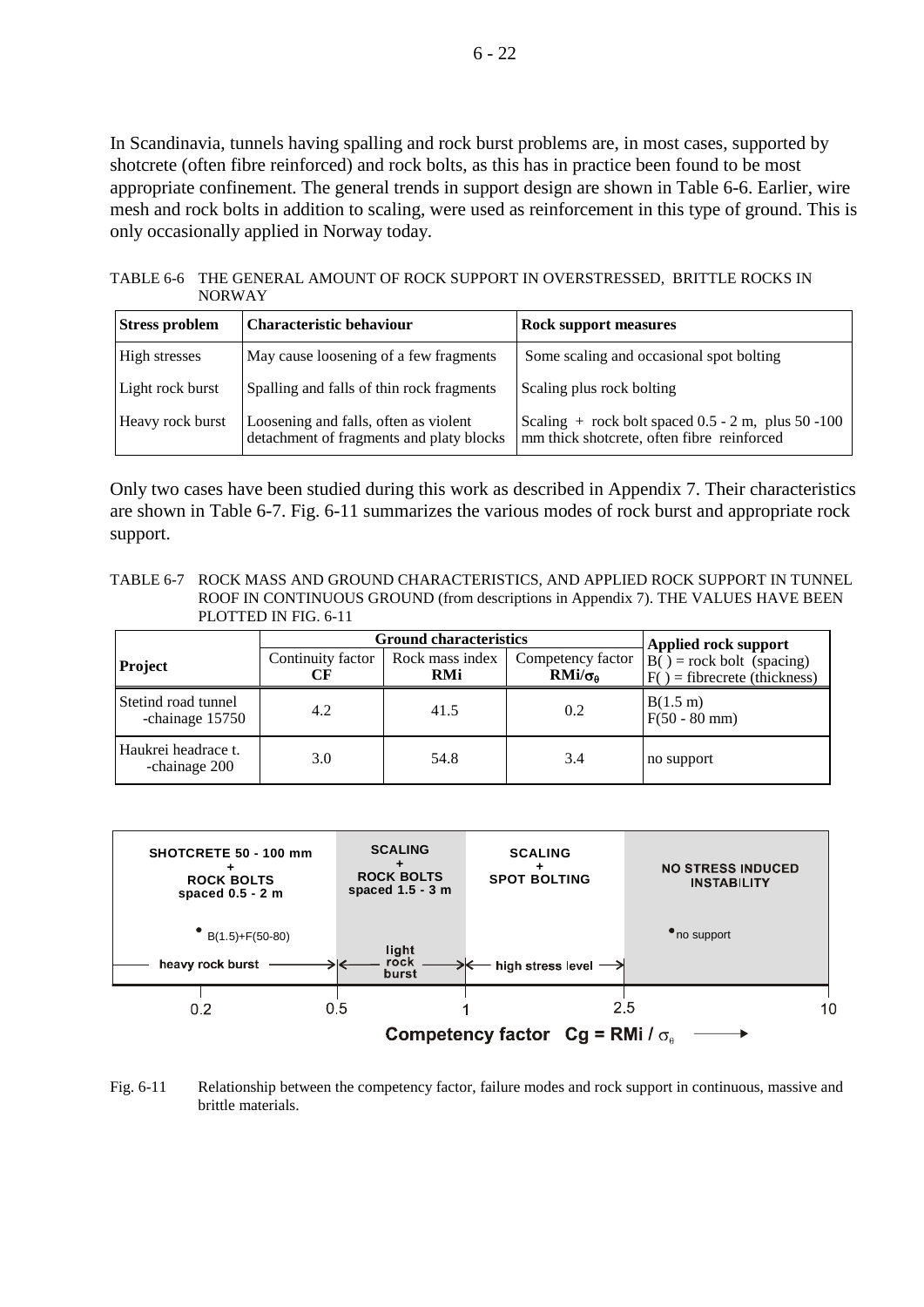#### *B. Possible measures to reduce rock stress problems*

There is usually some rock breakage from excavation in drill and blast tunnels which contributes to form a zone of relaxation around the skin of the opening (Goodman, 1989). Thus, the cracks from the blasting result in that the stresses redistribute away from the opening. This may explain the experience gained in Scandinavia that rock burst is less developed in blasted tunnels than in TBM tunnels. Increased development of joints and cracks from additional blasting in the periphery of the tunnel is, therefore, sometimes used in Scandinavia to reduce rock burst problems. This experience indicates that rock with joints or fissures is less subject to rock burst than massive rock under the same stress level, as is further described in the next section.

The importance of the shape and size of an excavation upon the magnitude of the stresses and on the stability has been shown by several authors. Through an example Hoek and Brown (1980) show how the amount of rock support can be greatly reduced by optimizing the shape and layout of a cavern. Selmer-Olsen (1964, 1988) mentions that in highly anisotropic stress regimes with rock burst, a method of reducing the extent of rock support is to reduce the radius in the roof where the largest in situ tangential stress occur. In this way it is possible to reduce the overstressed area where highest amount of support is required, see Fig. 6-12.



Fig. 6-12 If high anisotropic stresses occur, the extent of spalling (or rock burst) may be reduced by favourably shaping the tunnel. 'A' shows the situation in a tunnel with symmetric shape, and 'B' the situation in the tunnel with an asymmetric shape with reduced radius (from Selmer-Olsen, 1988).

## 6.4.1.5 Squeezing ground

Squeezing can occur both in massive (weak and deformable) rock and in highly jointed rock masses as a result of overstressing. It is characterized by yielding under the redistributed state of stress after excavation. The squeezing can be very large; according to Bhawani Singh et al. (1992) deformations as much as 17% of the tunnel diameter have been measured in India. The squeezing can occur not only in the roof and walls, but also in the floor of the tunnel.

Squeezing is related to time dependent shearing, i.e. shear creep. A general opinion is that squeezing is associated with volumetric expansion (dilation),as the radial inward displacement of the tunnel surface develops. Einstein (1993) writes, however, that squeezing does not necessarily involve volume increase, and that it often may be associated with swelling.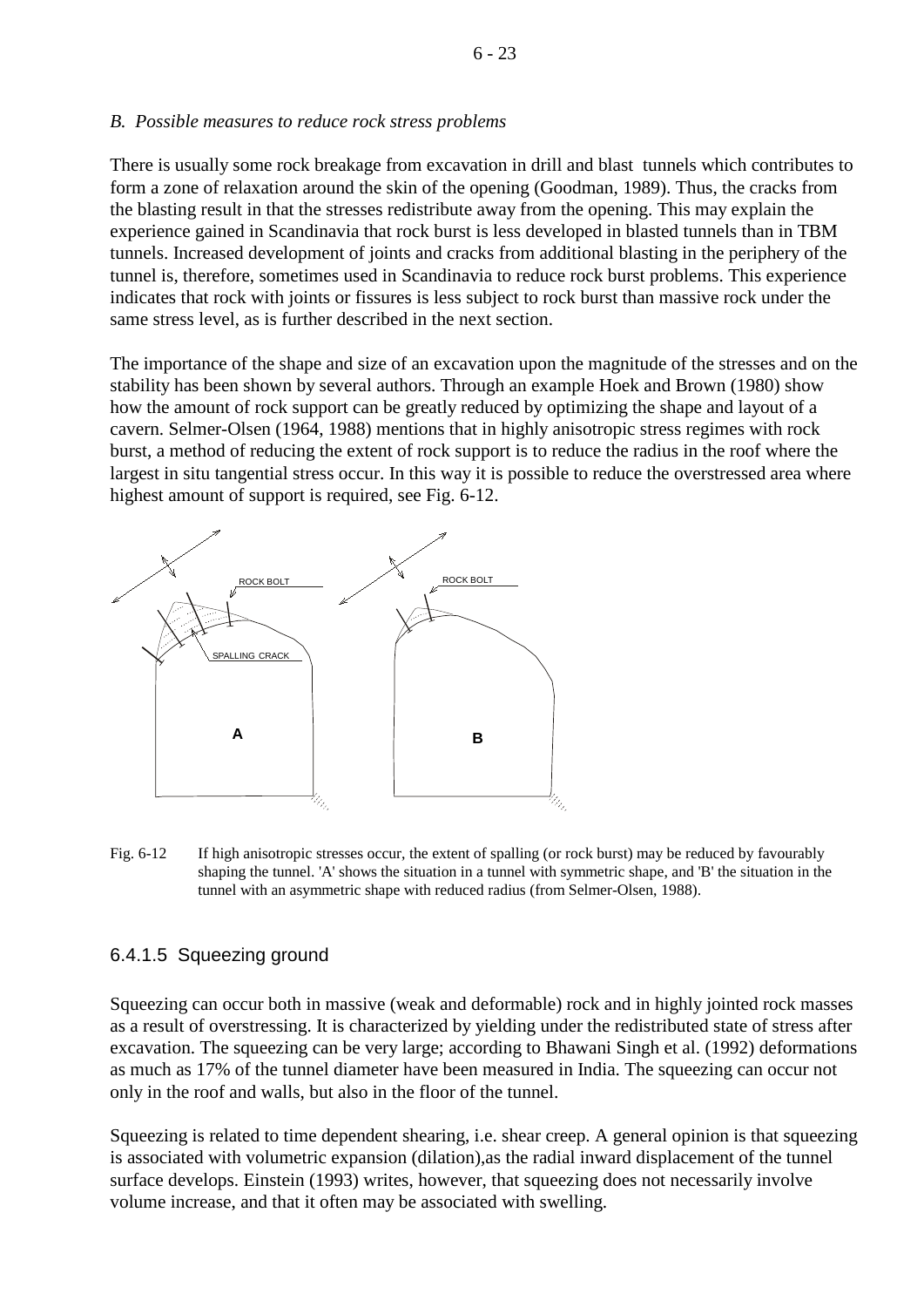

Fig. 6-13 Main types of failure modes in squeezing ground (from Aydan et al., 1993).

Aydan et al. (1993) have pointed out three possible developments of squeezing failures in the ground surrounding an underground opening (Fig. 6-13):

a) Complete shear failure.

This involves the complete process of shearing of the medium in comparison with the rockbursting, in which the initiation by shearing process is followed by splitting and sudden detachment of the surrounding rock as shown in Fig. 6-13 (a). It is observed in continuous ductile rock masses or in masses with widely spaced discontinuities.

b) Buckling failure.

This type of failure is generally observed in metamorphic rocks (i.e. phyllite, mica-schist) or thinly bedded ductile sedimentary rocks (i.e. mudstone, shale, siltstone, sandstone, evaporitic rocks)

c) Shearing and sliding failure.

This is observed in relatively thickly bedded sedimentary rocks and involves sliding along bedding planes and shearing of intact rock.

The above division has been worked out from 21 tunnels in Japan in which squeezing occurred. The most common rock types are mudstones, tuffs, shales, and serpentinites. Most rocks have compressive strength  $\sigma_c < 20$  MPa. From their observations Aydan et al. (1993) have pointed out five main states of straining in the rock masses surrounding the tunnel (Fig. 6-16):

- 1. Elastic state Rock behaves almost linearly and no cracking is visible.
- 2. Hardening state Microcracking starts to occur and the orientation of microcracks generally coincide with the maximum loading direction.
- 3. Yielding state After exceeding the peak of the stress strain curve, micro-cracks tend to coalesce to initiate macro-cracks.
- 4. Weakening state Initiated macro-cracks grow and align in the most critical orientations.
- 5. Flowing state Macro-cracks along the most critical orientations completely coalesce and constitute sliding planes or bands, and fractured material flow along these planes.

Other examples of squeezing behaviour are shown in Figs. 6-14 and 6-15.

Fig. 6-17 shows the experience gained from the practical studies made by Aydan et al. (1993). They have used the compressive strength of the rock as the parameter for the materials (which have strengths  $\sigma_c < 20$  MPa). No description of the rocks is presented in their paper; it is in the following assumed that the rocks contain few joints, as the presence of joints is not mentioned.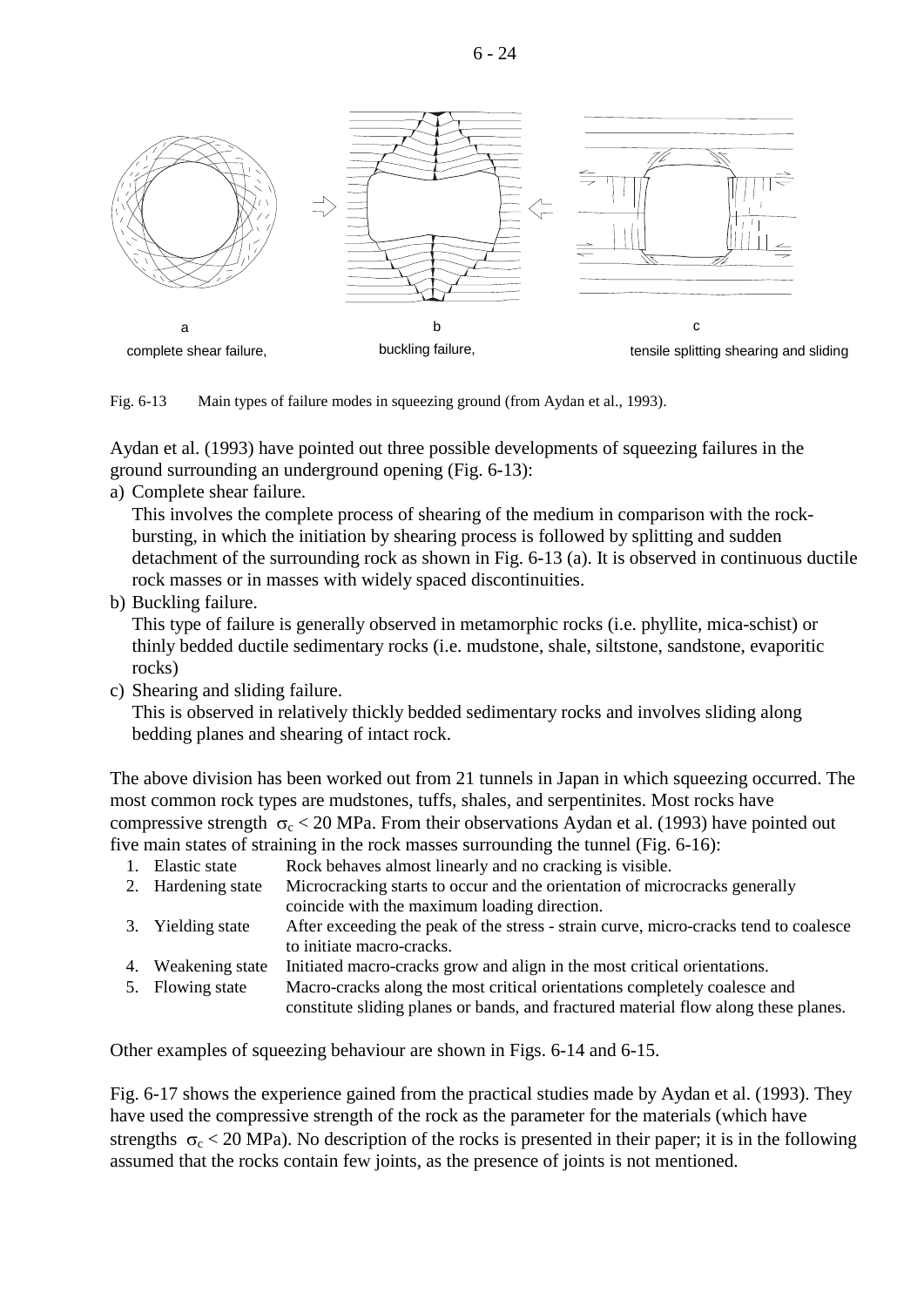

Fig. 6-14 Principle of shear failure in overstressed ground based on ideas from Rabcewicz (revised from Hagenhofer, 1991)



Fig. 6-15 Example of overstressing mechanism in the lower sidewall and in invert of a tunnel in Cyprus (from Sharp et al., 1993)

Applying straight lines instead of the slightly curved ones in Fig. 6-17, the division given in Table 6-8 has been found. In this evaluation the following assumptions have been made:

- $k = p_h / p_z = 1$  and  $p_z = \gamma \times z = 0.02$  z (in MPa). (Aydan et al. measured  $\gamma = 18$  23MN/m<sup>3</sup> )
- Circular tunnels for which the ratio  $\sigma_\theta / p_z \approx 2.0$  in roof (Hoek and Brown, 1980). The tangential stresses can be found from the method presented by Hoek and Brown (1980) as outlined in Appendix 9.
- The expressions above are combined into  $\sigma_c/z = (2 \times 0.02) \sigma_c/\sigma_{\theta}$ . It is probable that scale effect of compressive strength has been inluded in Fig. 6-17; therefore  $\sigma_c$  has been replaced by RMi, and the values for the ratio RMi  $/\sigma_{\theta}$  in Table 6-8 have been found. This table is based on a limited amount of results and should, therefore, be updated when more data from practical experience in squeezing ground - especially in highly jointed ground can be made available.

Bhawani Singh et al. (1992) developed another empirical criterion, based on the Q-system, which constitutes another possibility for evaluating the competency of rock masses. Incompetency resulting in squeezing may occur if the height above the excavation is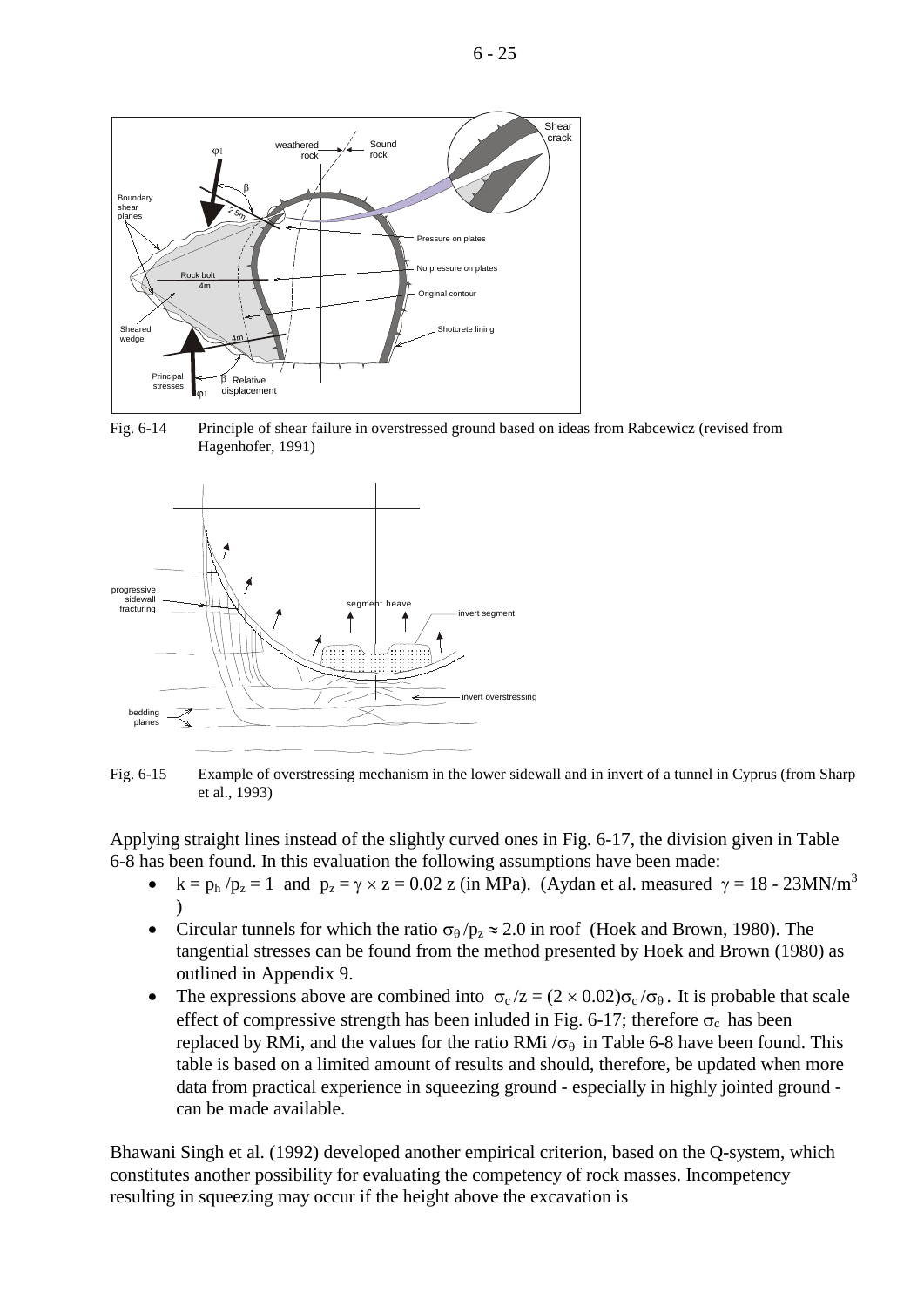$$
z > 350 \, \text{Q}^{1/3} \tag{6-5}
$$

where Q is the rock mass quality in the Q-system.

This expression has several limitations as it is restricted to deformable (ductile) rock masses. Neither the influence of tectonic or residual stresses, which in many parts of the world results in considerable horizontal stresses leading to stability problems, is included.



Fig. 6-16 Idealized (left) stress-strain curves with corresponding development of squeezing and plots (right) of normalized strain levels (from Aydan et al., 1993).



Fig. 6-17 A chart for estimating the possibility for squeezing (after Aydan et al., 1993)

According to Seeber et al. (1978) the rock support in squeezing ground may be as shown in Table 6- 9. These data have been used in Fig. 6-18 where the rock support has been related to the competency factor.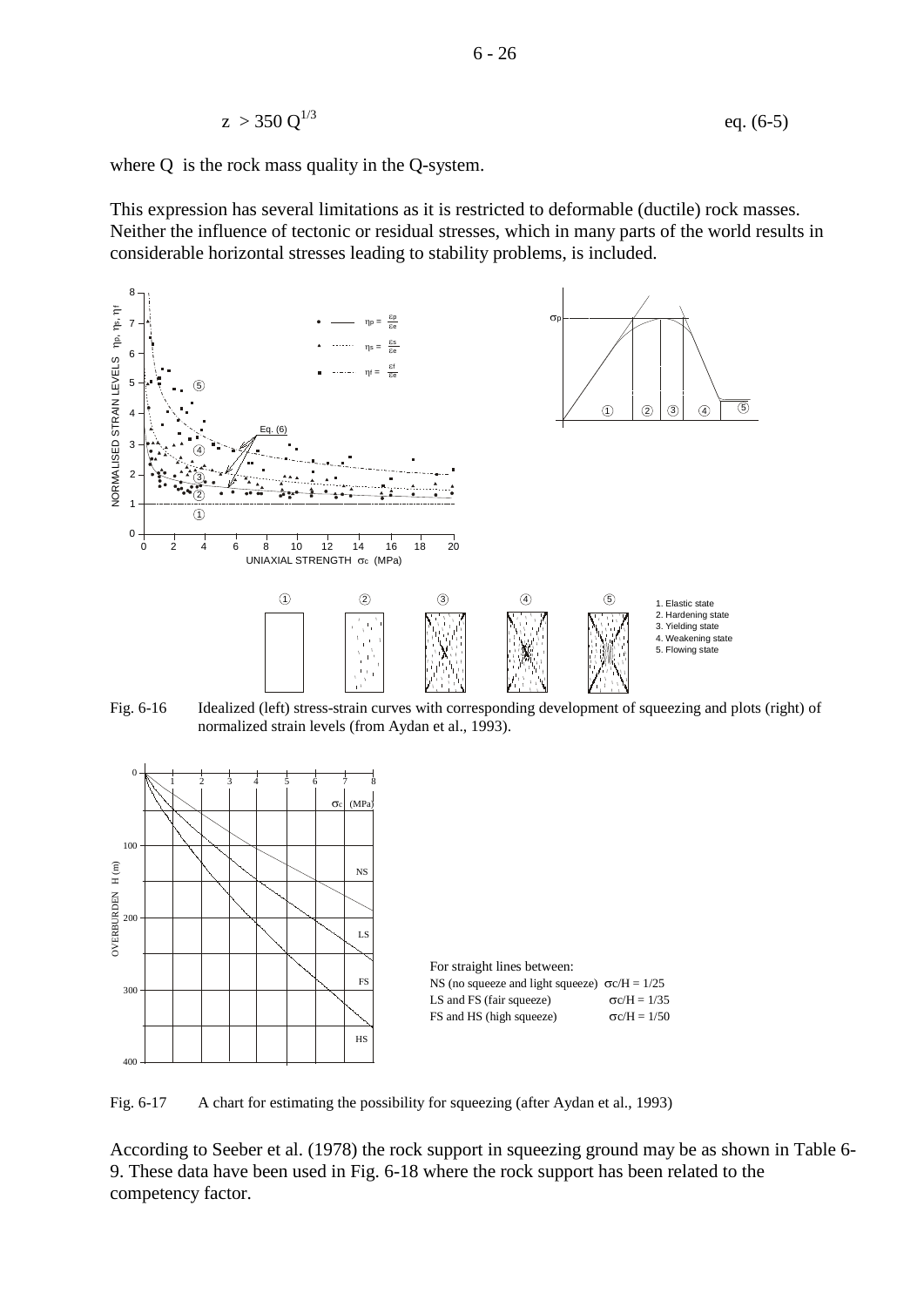#### 6 - 27

| <b>Squeezing class</b><br>competency range                       | The tunnel behaviour according to Aydan et al. (1993)                                                                                                                                                    |  |  |
|------------------------------------------------------------------|----------------------------------------------------------------------------------------------------------------------------------------------------------------------------------------------------------|--|--|
| No squeezing<br>$RMi/\sigma_{\theta} > 1$                        | The rock behaves elastically and the tunnel will be stable as the face effect ceases.                                                                                                                    |  |  |
| <b>Light squeezing</b><br>$RMi/\sigma_{\theta}=0.7 - 1$          | The rock exhibits a strain-hardening behaviour. As a result, the tunnel will be stable<br>and the displacement cease.                                                                                    |  |  |
| <b>Fair squeezing</b><br>$RMi/\sigma_{\theta}=0.5 - 0.7$         | The rock exhibits a strain-softening behaviour, and the displacement will be larger.<br>However, it will cease away from the face effect.                                                                |  |  |
| <b>Heavy squeezing</b><br>$RMi/\sigma_{\theta} = 0.5 - 0.35^{*}$ | The rock exhibits a strain-softening behaviour at much higher rate. Subsequently,<br>displacement will be larger and will not tend to cease away from effect.                                            |  |  |
| Very heavy squeezing<br>$RMi/\sigma_{\theta} < 0.35^{(*)}$       | The rock flows resulting in very large displacements; the medium will collapse if not<br>supported appropriately, and it will then be necessary to re-excavate the opening and<br>install heavy support. |  |  |

TABLE 6-8 CLASSIFICATION OF SQUEEZING (based on Aydan et al., 1993)

\*) This value has been roughly estimated

|  |  |  | TABLE 6-9 CONVERGENCE AND ROCK SUPPORT IN SQUEEZING GROUND (based on Seeber et al., 1978) |  |
|--|--|--|-------------------------------------------------------------------------------------------|--|
|--|--|--|-------------------------------------------------------------------------------------------|--|

| <b>NATM</b>                     |                                   | Approx. convergence and rock support according to Seeber et al. (1978)<br>for tunnel with diameter 12 m |                                         |                     |                                                       |  |
|---------------------------------|-----------------------------------|---------------------------------------------------------------------------------------------------------|-----------------------------------------|---------------------|-------------------------------------------------------|--|
|                                 | <b>English term</b>               | Without support                                                                                         | With support installed                  |                     |                                                       |  |
| ÖNORM<br>B 2203 (1983)          |                                   | Convergence                                                                                             | Convergence                             | Support<br>pressure | Possible rock support                                 |  |
|                                 |                                   | min. $2 \cdot 5$ cm = 10 cm                                                                             | $2 \cdot 3$ cm = 6 cm                   | $0.2$ MPa           | $\overline{\text{bol}}$ ts <sup>1)</sup> spaced 1.5 m |  |
| Stark gebräch<br>oder druckhaft | Squeezing or<br>swelling          |                                                                                                         |                                         |                     |                                                       |  |
|                                 |                                   | max. $2 \cdot 30 \text{ cm} = 60 \text{ cm}$                                                            | $2 \cdot 5$ cm = 10 cm                  | $0.7$ MPa           | bolts <sup>1)</sup> spaced 1.5 m                      |  |
|                                 |                                   |                                                                                                         |                                         |                     | shotcrete 10 cm                                       |  |
|                                 |                                   | min. $2 \cdot 40$ cm = 80 cm                                                                            | $2 \cdot 10 \text{ cm} = 20 \text{ cm}$ | $0.8$ MPa           | bolts <sup>1)</sup> spaced 1 m                        |  |
|                                 | Heavy<br>squeezing or<br>swelling |                                                                                                         |                                         |                     | shotcrete 10 cm                                       |  |
| Stark druckhaft                 |                                   |                                                                                                         |                                         |                     |                                                       |  |
|                                 |                                   | max. > 2 m                                                                                              | $2 \cdot 20 \text{ cm} = 40 \text{ cm}$ | $1.5$ MPa           | bolts <sup>2)</sup> spaced 1 m                        |  |
|                                 |                                   |                                                                                                         |                                         |                     | shotcrete 20 cm                                       |  |
| $^{1}$ bolt length 3 m          |                                   | $^{2)}$ bolt length 6 m                                                                                 |                                         |                     |                                                       |  |



Fig. 6-18 Relationship between the competency factor, failure modes and support (12 m diameter tunnel) in highly jointed rock masses and in massive, 'ductile' rocks.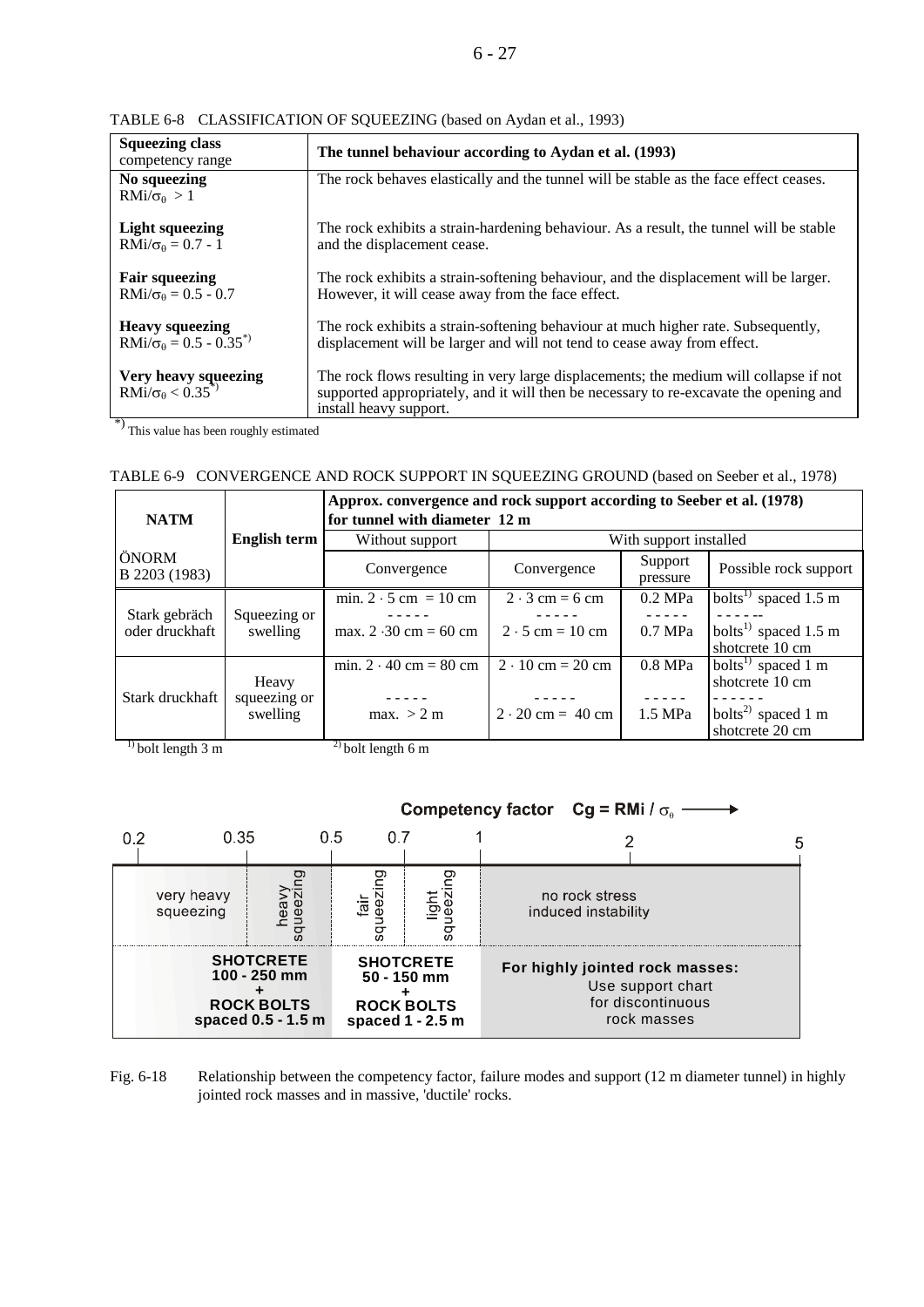### *A. The use of analytical methods to determine rock support in squeezing ground*

As it is considered theoretically that a plastic zone is formed, elastic-plastic solutions similar to the ground response interaction analysis may be applicable in calculating the behaviour. There is, however, a limit at which the problems of rock behaviour and support may be considered in plane strain in two dimensions (Muir Wood, 1979). The advance of a tunnel develops a complicated three-dimensional stress pattern in the vicinity of the face. Even for the simple case of a circular tunnel in ground considered as isotropic and elastic with a hydrostatic stress distribution only simplified analysis can be used. The designer has the difficult task of determining realistic values of the strength parameters  $\phi$  and c of the ground (Deere et al., 1969). By applying the RMi, the values of *m* may be easier and better characterized. The actual analyses may involve the ground response curves as applied in the NATM support system (Seeber et al., 1978), or the Hoek-Brown criterion, refer to Chapter 8.

Also, for the rock stresses applied in the analysis there are uncertainties connected to their measured magnitudes and directions. It may be difficult to carry out reliable rock stress measurements in deep drill holes from the ground surface to the actual location before construction. Therefore, rough estimates of the stress level as described in Section 6.5 have often been applied, based on the weight of the overburden.

The stand-up time is a main feature during excavation in incompetent, continuous ground. The close timing of the excavation and the rock support carried out as initial support plays an important part in weak ground tunnelling as manifested in the NATM concept.

Another important feature in tunnelling is the influence on the rock load from the arching effect of the ground surrounding a tunnel. Terzaghi (1946) introduced the term *arch action* for this capacity of the rock located above the roof of a tunnel to transfer the major part of the total weight of the overburden onto the rock located on both sides of the tunnel. By allowing the material to yield and crush to some extent in such incompetent ground while the inward redistribution of stresses takes place, its potential strength can be mobilized. The high ground stresses close to the tunnel dissipate as the rock masses dilate or bulk (increases in volume). In this way only a reduced support is needed to contain the cracked rock surrounding the tunnel. Terzaghi (1946) mentions that because of this *arch action* in completely crushed but chemically intact rock and even in some sands, the rock load on the roof support does not exceed a small fraction of the weight of the ground located above the roof. The utilization of this effect is one of the main principles in the NATM.

There has not been time to work further on squeezing ground to develop a support chart from data on tunnel, stresses, and rock support for the squeezing ground. From case examples including characterization of the rock masses combined with analytical and modelling works, a similar chart as for discontinuous (jointed) rock may prove to be appropriate for this type of ground.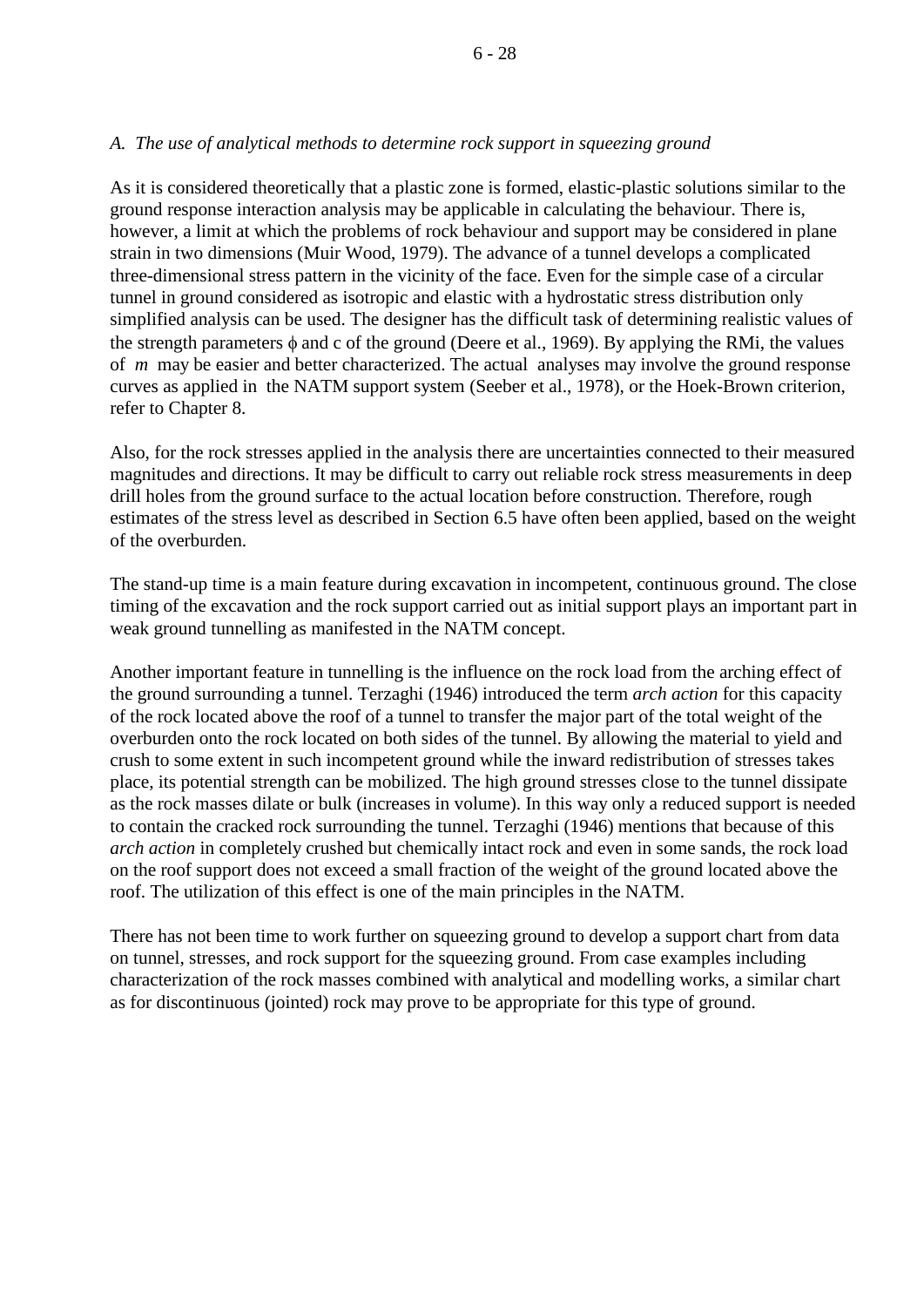#### 6 - 29

## *6.4.2 Stability and rock support in discontinuous (jointed) materials*



*"Paradoxically, the excavation of an underground opening in a highly stressed environment is likely to be less hazardous when the rock is jointed than when it is intact."* Nick Barton (1990)

The failures in this group of jointed rocks occur when wedges or blocks, limited by joints, fall or slide from the roof or sidewalls. They develop as local sliding, rotating, and loosening of blocks and may occur in excavations in jointed rocks at most depths. The properties of the intact rock are of relatively little importance as these failures, in general, do not involve development of fracture(s) through the rock (Hoek, 1981). The strength of the rock influences, however, often the wall strength of the joint and may in this way contribute to the stability.



Fig. 6-19 The influence from discontinuities on block loosening and overbreak (from Stini, 1950). Upper figure: Overbreak caused by smooth foliation partings in a quartzphyllite. Lower figure: Layering joints and long cross joints cause instability in the roof.

The stability in jointed rock masses may be divided between instability of an individual block and cases in which failure involve two or more blocks. Two examples of overbreak from failure caused by joints are shown in Fig. 6-19.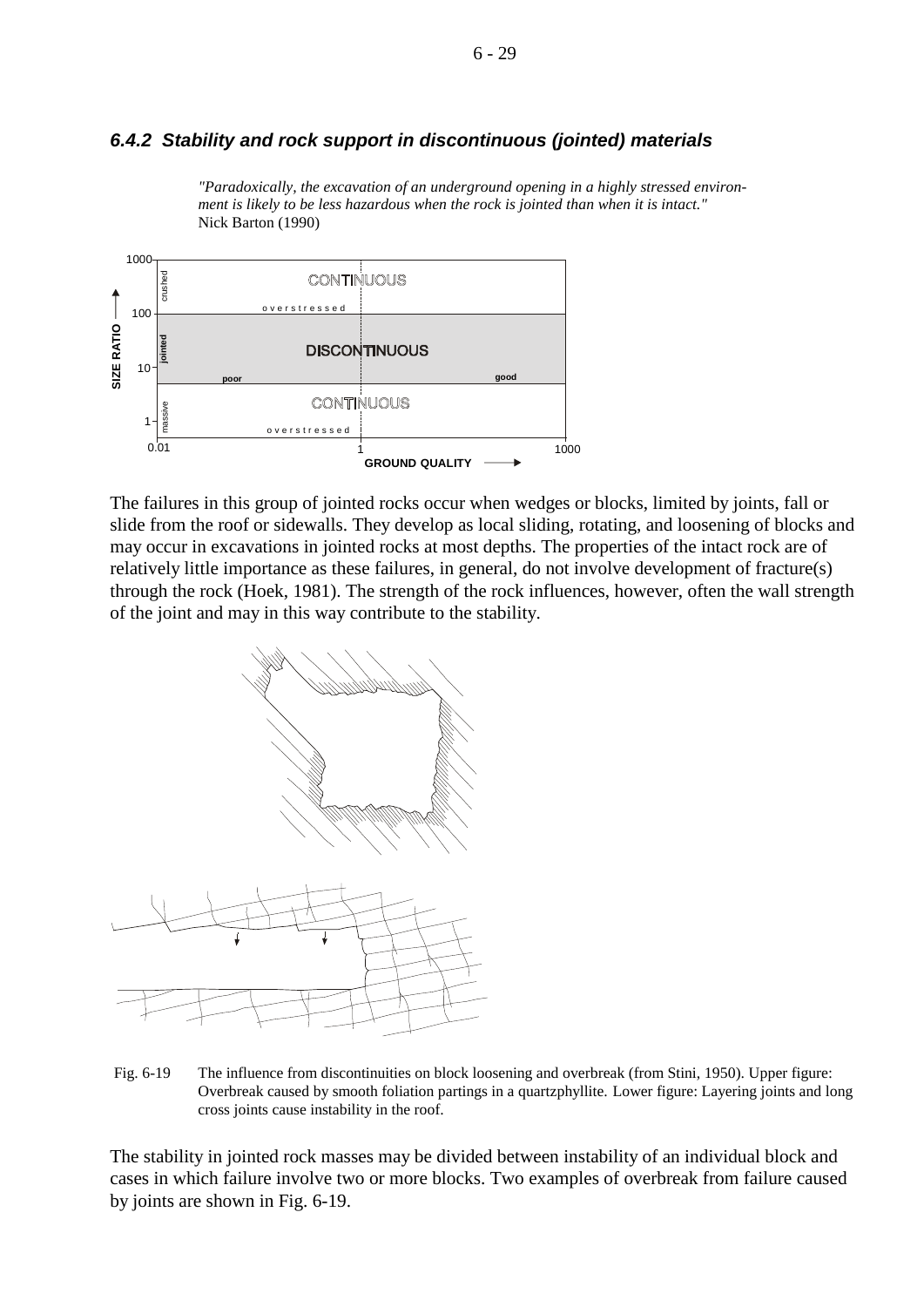The key block method may be used as analysis in this group as it applies knowledge of orientation and condition of significant, joints and weakness planes in the rock mass; refer to Goodman (1989). The principles in this analysis and the methods for data collection have been also been described by Hoek and Brown (1980).

As the condition, orientation, frequency and location of the joints in the rock mass relative to the tunnel are the main controlling factors, the stability can generally not be predicted by equations derived from theoretical considerations (Deere et al., 1969). A common solution is to apply charts or tables in which the amount and types of support are found from combination of several rock mass and excavation parameters. This principle has been applied among others in the Q and the RMR systems.



Fig. 6-20 The parameters involved in stability and rock support assessment in discontinuous ground.

As shown in Fig. 6-20 the following main parameters influencing stability have been selected to characterize discontinuous rock masses for design of rock support: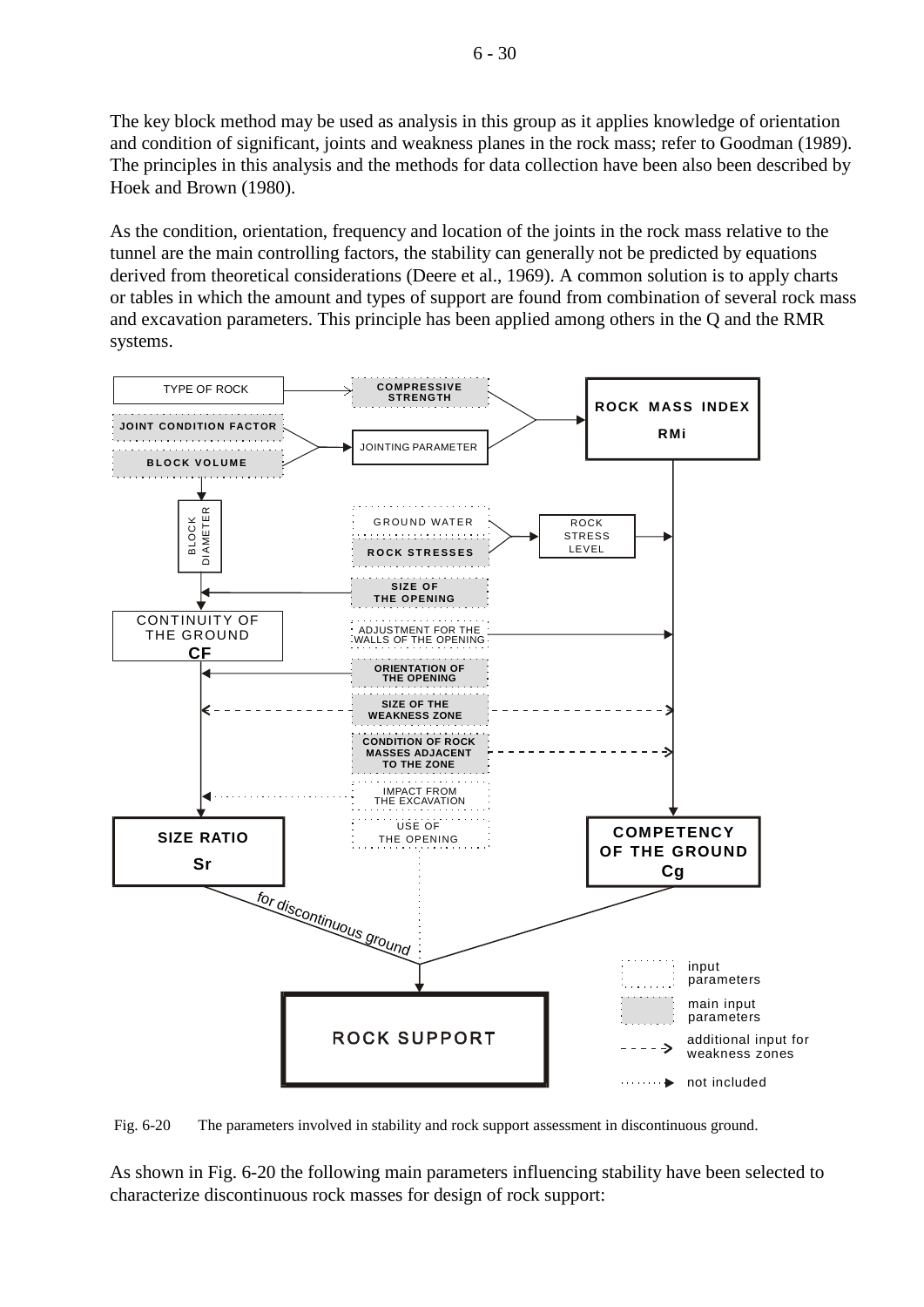- a factor for the ground conditions, and
- the size features, which is related to the dimensions and orientation of the opening relative to the blocks and the joints.

# 6.4.2.1 The ground condition factor (Gc)

The ground conditions consist of the general *inherent* rock mass features of main influence on stability and the *external* stresses acting. The main features are:

| - The block volume, Vb,               |                         |
|---------------------------------------|-------------------------|
| (representing the quantity of joints) |                         |
| - The condition of joints, $iC$       | ) expressed in the rock |
| (smoothness, waviness, size, etc.)    | ) mass index (RMi)      |
| - The strength of the joint surface   |                         |
| (compressive strength of rock)        |                         |

- The stress level in the ground

The combination of these parameters is indicated in Fig. 6-20.

The rock mass index (RMi) has been selected to represent the inherent rock mass properties as it contains all their main internal factors.

# *A. Effect of stress level in the ground*

In addition to the inherent properties of the material the stability is influenced by the stresses acting across the joints in the rock mass surrounding the tunnel. A relatively high stress level will contribute to a 'tight structure' with increased shear strength along joints and, hence, increased stability. This has often been observed in deep tunnels. For the same reason a low stress level is unfavourable to stability. This effect is frequently seen in portals and tunnels near the surface where the low stress level often is 'responsible' for loosening and falls of blocks.

The Q-system uses the impact of stresses in jointed rock in its 'stress reduction factor' (SRF) as shown in Table 6-10. From this it is seen that there is a factor of 5 between the most and the least favourable SRF for jointed rock masses.

In a jointed rock mass containing variable amount of joints with different orientations it is not possible in a simple way to calculate and incorporate the stresses acting across the joints. Therefore, a general stress level factor (SL) similar to that in the Q-system has been chosen.

### TABLE 6-10 CLASSIFICATION OF STRESS LEVEL (FOR ANY SHAPE OF OPENING) AND SRF VALUES (from Barton et al., 1974)

| Low stress, near surface                                                 | $\sigma_{\rm c}/\sigma_1 > 200$ | $SRF = 2.5$     |
|--------------------------------------------------------------------------|---------------------------------|-----------------|
| Medium stress                                                            | $\sigma_c/\sigma_1 = 200 - 10$  | $SRF = 1$       |
| High stress level, very tight structure                                  | $\sigma_c/\sigma_1 = 10 - 5$    | $SRF = 0.5 - 2$ |
| (usually favourable to stability, may be unfavourable to wall stability) |                                 |                 |
|                                                                          |                                 |                 |

The stress level referred to here is the *total* stresses. The influence of pore pressure or joint water pressure is generally difficult to incorporate in the stress level. Often, the joints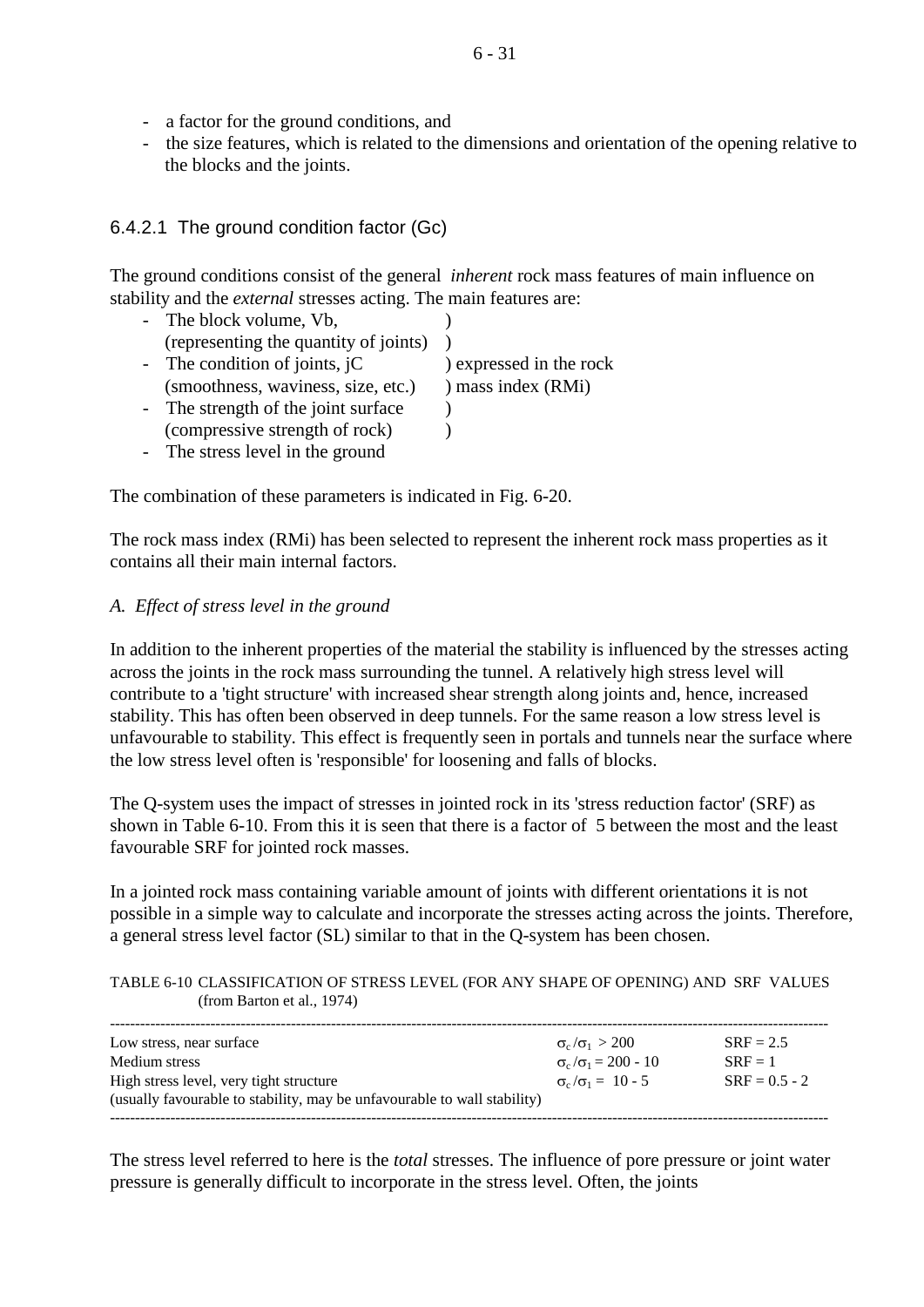$6 - 32$ 

around the tunnel will drain the ground water in the volumes nearest to the tunnel, hence the influence from ground water pressure on the effective stresses is limited. The total stresses have, therefore, been selected. The ratings of SL have roughly been chosen as  $SL \approx 1/SRF$ . In some cases, however, where unfavourable orientation of joints combined by high ground water pressure will tend to reduce the stability by extra loading on key blocks, the stress level factor should be reduced. The reduction of SL given in Table 6-11 for these cases are roughly assumed.

TABLE 6-11 THE RATINGS OF THE STRESS LEVEL FACTOR (SL)

| <b>Term</b>                                                                                                                                                                                                                                                                                                | <b>Maximum</b><br><b>stress</b><br>$\sigma_1$             | Approximate<br>overburden<br>(for $k \approx 1$ )                    | <b>Stress level</b><br>factor<br>$\mathrm{(SL)}^{*}$         |                                          |  |  |
|------------------------------------------------------------------------------------------------------------------------------------------------------------------------------------------------------------------------------------------------------------------------------------------------------------|-----------------------------------------------------------|----------------------------------------------------------------------|--------------------------------------------------------------|------------------------------------------|--|--|
| Very low stress level (in portals etc.)<br>Low stresses level<br>Moderate stress level<br>High stress level                                                                                                                                                                                                | $< 0.25$ MPa<br>$0.25 - 1$ MPa<br>1 - 10 MPa<br>$>10$ MPa | $< 10 \text{ m}$<br>$10 - 35$ m<br>$35 - 350$ m<br>$> 350 \text{ m}$ | $0 - 0.25$<br>$0.25 - 0.75$<br>$0.75 - 1.25$<br>$1.25***2.0$ | average<br>0.1<br>0.5<br>1.0<br>$1.5***$ |  |  |
| *) In cases where ground water pressure is of importance for stability, it is suggested to:<br>for moderate influence<br>- divide SL by 2.5<br>- divide SL by 5<br>for significant influence<br>**) For stability of high walls a high stress level may be unfavourable. Possible rating $SL = 0.5 - 0.75$ |                                                           |                                                                      |                                                              |                                          |  |  |

There is an obvious greater stability of a vertical wall compared to a horizontal roof. Milne et al. (1992) have introduced a gravity adjustment factor to compensate for this where the wall is given a factor of 5 and horizontal backs 1. Similarly, Barton et al. (1975) has applied a wall/roof factor as an adjustment of the Q-value. This factor depends, however, on the quality of the ground. Its value is 5 for good quality  $(Q > 10)$ ; 2.5 for medium  $(Q = 0.1 - 10)$ ; and 1.0 for poor quality ground  $(Q < 0.1)$ .

Based on Milne and Potvin (1992) the ground condition factor (Gc) is adjusted by a gravity adjustment factor

$$
C = 5 - 4 \cos\beta \qquad \text{eq. (6-6)}
$$

where  $\beta = \text{angle (dip)}$  of the surface from horizontal. (C = 1 for horizontal surfaces,  $C = 5$  for vertical walls.)

Based on the considerations above the ground condition factor is thus expressed as  $Gc = SL \times RMi \times C$  eq. (6-7)

## *B. Possible instability induced from high ground stresses.*

The experience is, as mentioned earlier in this section, that rock bursting is less developed in jointed rock than in massive rock under the same stress level. At depths where the stresses developed around the excavation may exceed the strength of the rock, both stress induced and structurally controlled failures may occur simultaneously. According to Hoek (1981) one of these two forms, tends to dominate at a particular site where they both occur.

Terzaghi (1946) describes this type of stress controlled failures in jointed rock as *"If the rock masses around the tunnel is in a state of intense elastic deformation, the connections or interlocks between blocks such as A and B in Fig. 6-21 and their neighbours, may suddenly snap, whereupon*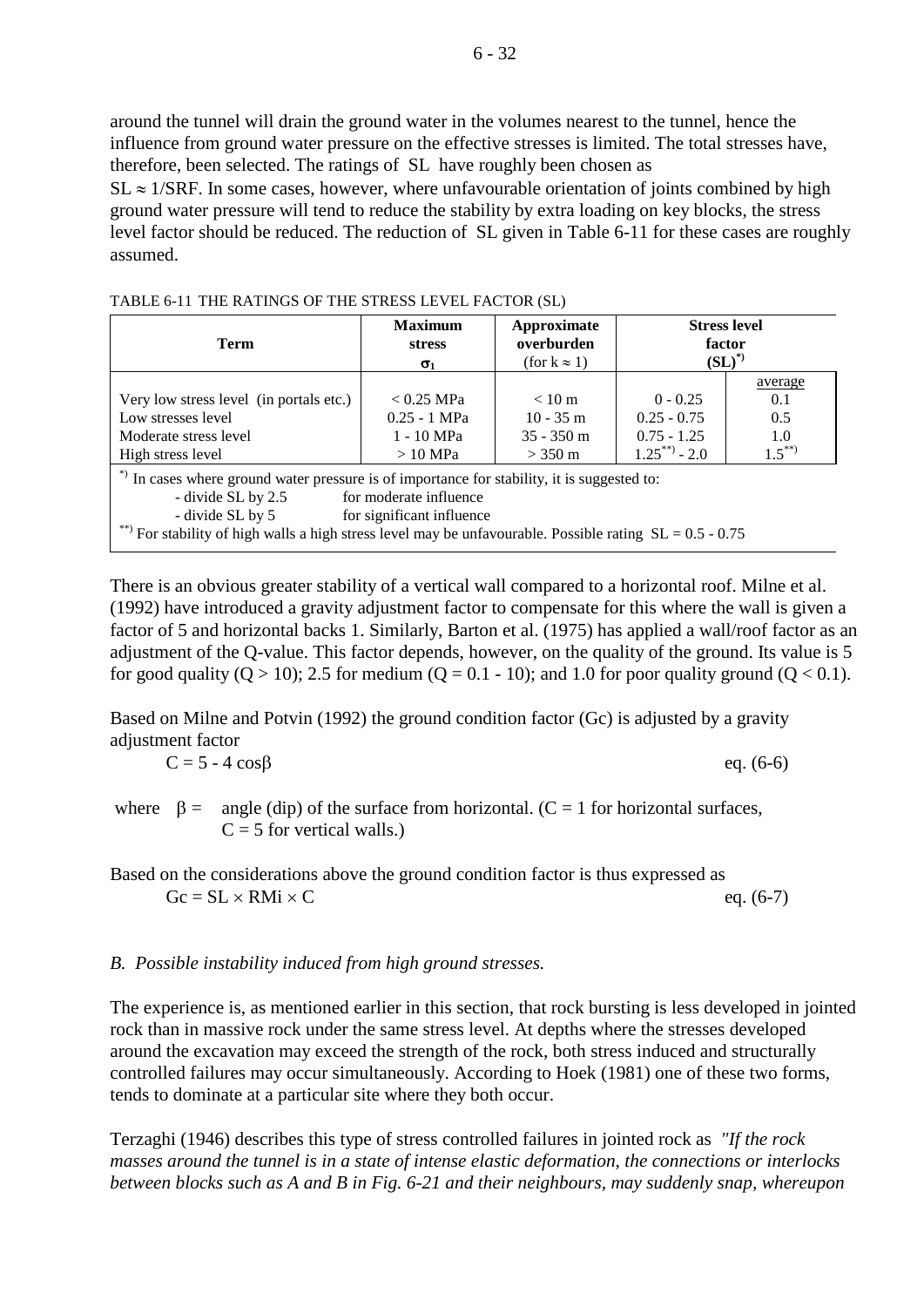*the block is violently thrown into the tunnel. If such an incident occurs, it is necessary to provide the tunnel with the support prescribed for popping."*

Little information has, however, been found in the literature on this effect. Barton (1990) has experienced that, if jointing is present in highly stressed rock, extensional strain and shear strain can be accommodated more readily and are partially dissipated. The result is that stress problems under high stress levels are less in jointed than in massive rock. This has also been clearly shown in tunnels where destress blasting is carried out in the tunnel periphery with the purpose to develop additional cracking and in this way reducing the amount of rock bursting.



Fig. 6-21 Possible instability in jointed rock masses exposed to high rock stress level (from Terzaghi, 1946).

Under high stress level in moderately to slightly jointed rock masses cracks may develop in the blocks and cause reduced stability from the loosening of fragments. This phenomenon has been observed in the Thingbæk chalk mine in Denmark described in Appendix 7.

### 6.4.2.2 The size ratio

The size ratio is meant to represent the geometrical conditions at the actual location. It includes the dimension of the blocks and the underground opening and is expressed as:

$$
Sr = (Dt/Db) \times (Co/Nj)
$$
eq. (6-8)

- where Dt is the diameter (span or wall height) of the tunnel.
	- Db is the block diameter represented by the smallest dimension of the block, which often turns out to be the spacing of the main joint set. Often the *equivalent block diameter* is applied where joints do not delimit separate blocks (for instance where less than 3 joint sets occur). In these cases Db may be found from the following expression which involves the block volume (Vb) and the block shape factor  $(\beta)$  as shown in Appendix 3. Section 4:  $6$

$$
Db = (\beta_0/\beta) Vb^- = (27/\beta) \sqrt[3]{Vb} \qquad \text{eq. (6-8)}
$$

 $N_i$  is a factor representing the number of joint sets as an adjustment to Db in eq. (24) where more or less than three joint sets are present. As described by Barton et al.

<span id="page-32-0"></span> $<sup>6</sup>(β<sub>0</sub>/β)$  has been chosen in eq. (6-8) as a simple expression to find the smallest block diameter. It is most appropriate</sup> for β < 150. For higher values of β a dominating joint set will normally be present for which the average joint spacing (S1) should be applied.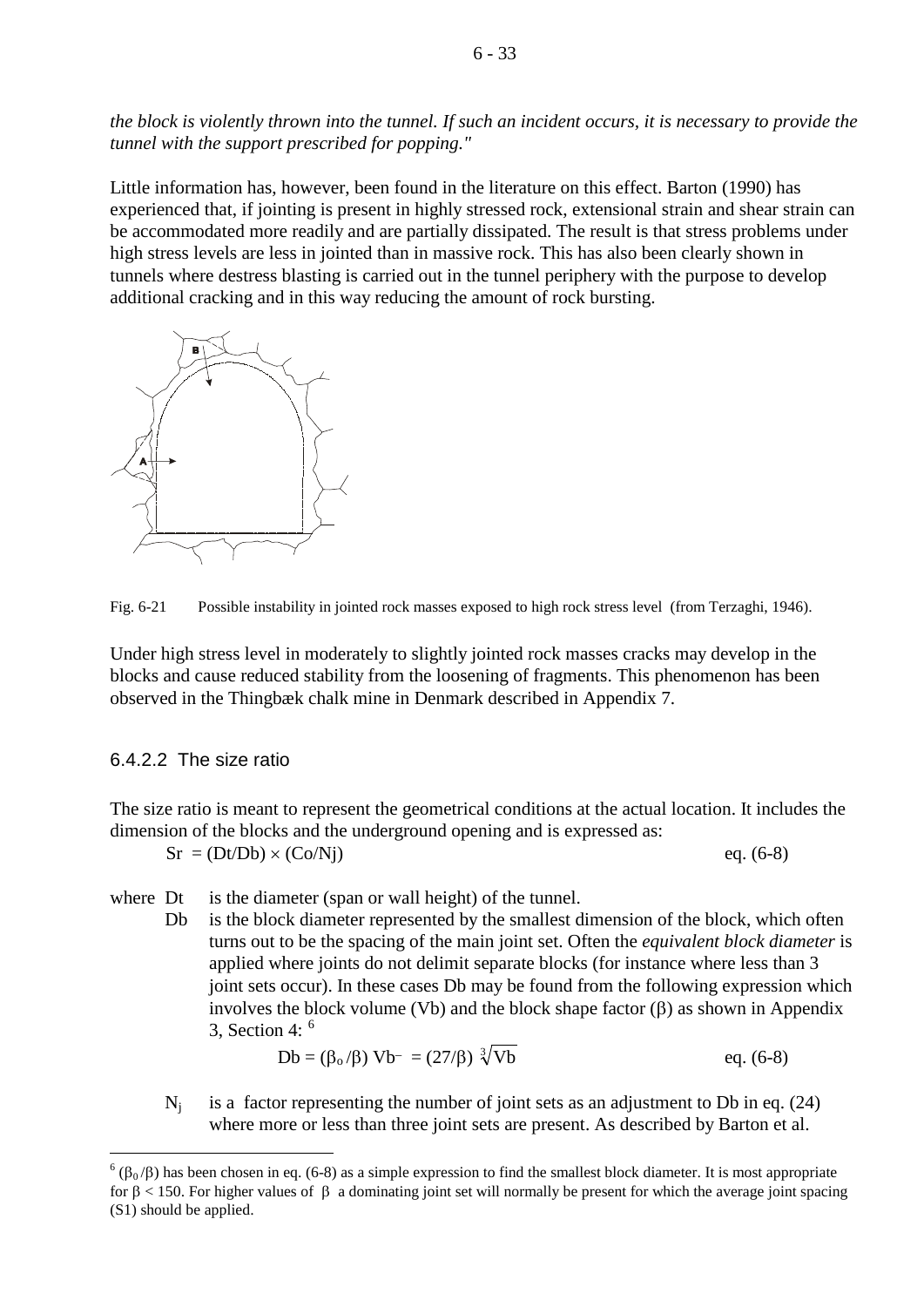#### (1974) the degree of freedom determined by the *number of joint sets* significantly contributes to stability. The value of  $N_i$  is found from the expression  $Nj = 3/n_i$  **eq.** (6-9)

where  $nj =$  the number of joint sets  $(n<sub>i</sub> = 1$  for one set;  $nj = 1.5$  for two sets plus random joints;  $nj = 2$ for two sets, etc.)

Co is an orientation factor representing the influence from the *orientation* of the joints on the block diameter encountered in the underground opening. The ratings of Co in Table 6-12 are based on Bieniawski (1984) and Milne et al. (1992). The strike and dip are measured relative to the tunnel axis. As the jointing is three-dimensional, the effect of joint orientation is often a matter of judgement, often the orientation of the main joint set is has the main influence and is applied to determine Co.

TABLE 6-12THE ORIENTATION FACTOR FOR JOINTS AND ZONES. THE DIVISION IS BASED ON TABLE 6-3.

| IN WALL                  |                               | IN ROOF                   |                   | <b>Rating of</b>         |
|--------------------------|-------------------------------|---------------------------|-------------------|--------------------------|
| for strike $>30^{\circ}$ | for strike $\langle 30^\circ$ | all strike values         | <b>TERM</b>       | orientation factor<br>Co |
| $dip < 20^{\circ}$       | $dip < 20^\circ$              | $\text{dip} > 45^{\circ}$ | favourable        |                          |
| $dip = 20 - 45^{\circ}$  | $dip = 20 - 45^{\circ}$       | $dip = 20 - 45^{\circ}$   | fair              | 1.5                      |
| $dip > 45^\circ$         |                               | $dip < 20^\circ$          | unfavourable      |                          |
|                          | $dip > 45^\circ$              |                           | very unfavourable |                          |

#### 6.4.2.3 Rock support chart for discontinuous materials

The rock support chart shown in Fig. 6-23 is developed from case examples in Table 6-13 and from experience gained in numerous tunnels excavated in hard rock, mainly in Norway. To simplify and limit the size of the support diagram  $Vb = 10^{-6}$  m<sup>3</sup> (= 1 cm<sup>3</sup>) has been chosen as the minimum block (or fragment) size. This means that where smaller particles than medium gravel occur,  $Vb = 1$ cm<sup>3</sup> or block diameter Db = 0.01 m is used.

Roughly, for *'common' hard rock mass conditions*, i.e.  $SL = 1$ , 3 joint sets (nj = 3) and RMi =  $40^{\frac{3}{\sqrt{10}}}$  (for  $\sigma_c = 160$  MPa and jC = 1.75), the following simplified expressions can be applied:

The ground condition factor:

Gc =  $40C \sqrt[3]{Vb}$  $\sqrt[3]{\text{Vb}}$  eq. (6-10)

 $(C = 1$  for horizontal roofs and  $C = 5$  for vertical walls)

The size ratio (for  $\beta$  = 40 and Co = 1.5 (fair joint orientation))

$$
Sr = \frac{Wt}{\sqrt[3]{Vb}} \quad \text{or} \quad Sr = \frac{Ht}{\sqrt[3]{Vb}} \tag{6-11}
$$

The various excavation techniques used may disturb and to some degree change the rock mass conditions. This may increase the tendency of blocks to loosen and fall out of the tunnel walls or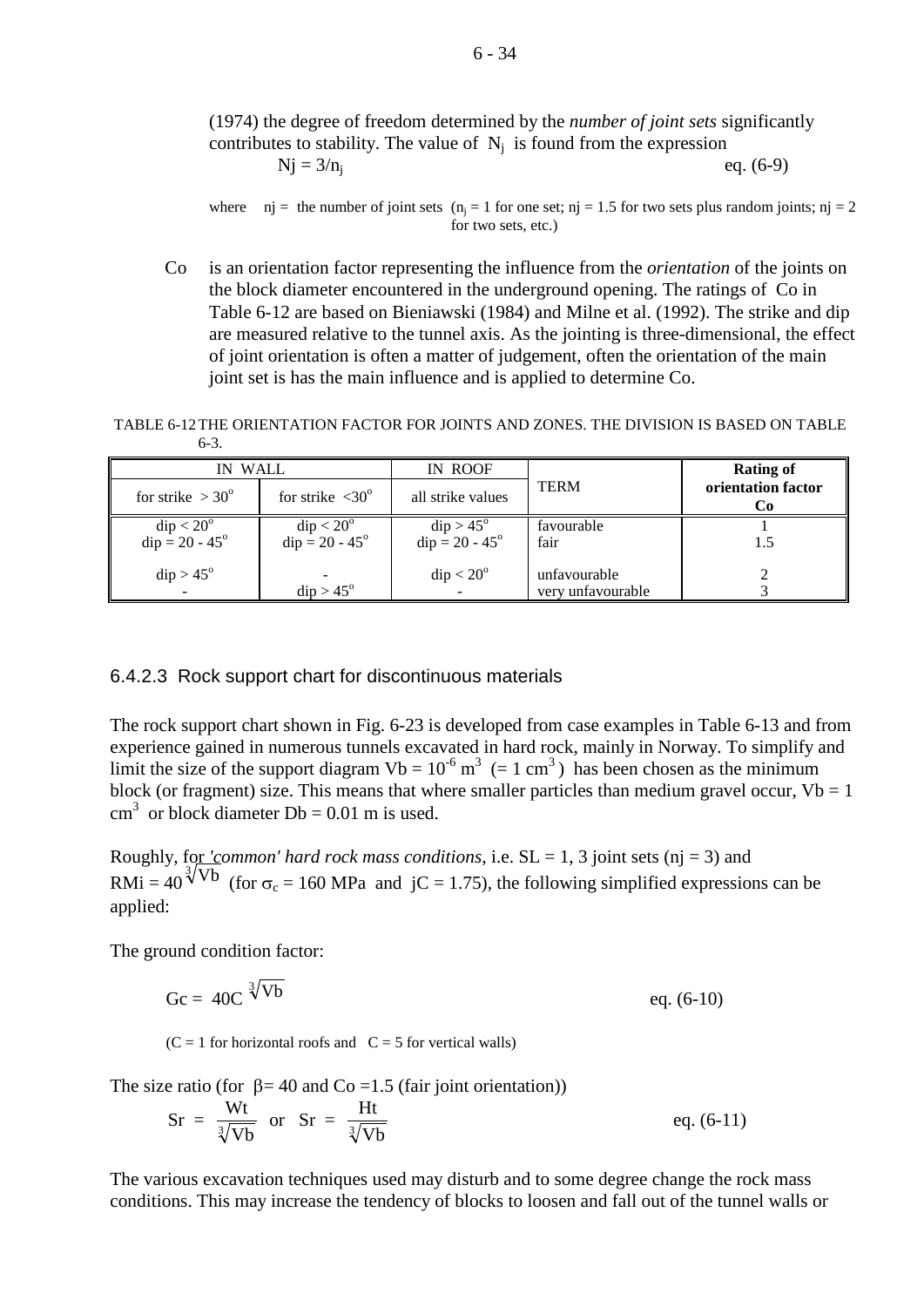roof. Especially, excavation by blasting tends to develop new cracks around the opening. This will cause that the size of the original blocks will be reduced, which will cause an increase of the size ratio (Sr) and a reduction of the ground condition factor (Gc). Knowing or estimating the change in block size from excavation it is, therefore, easy to calculate the adjusted values for (Sr) and (Gc) and thus include the impact from excavation in the assessments of rock support.

|                                         | <b>Ground characteristics</b>                          |                                     |                         | <b>Applied rock support</b>                                                                    |                                                                              |
|-----------------------------------------|--------------------------------------------------------|-------------------------------------|-------------------------|------------------------------------------------------------------------------------------------|------------------------------------------------------------------------------|
| <b>Project and location</b>             | Jointing parameter<br>&<br>Rock mass index<br>JP & RMi | Ground<br>condition<br>factor<br>Gc | Size ratio<br><b>Sr</b> | $B() = rock bolt (spacing)$<br>$F()$ = fibrecrete (thickness)<br>$S()$ = shotcrete (thickness) |                                                                              |
| Gjövik Olympic mountain hall            |                                                        | $0.21 \& 17.2$                      | 17.2                    | 189                                                                                            | B(2 m)<br>length $5m$<br>$B(5 \text{ m})$ length 12 m<br>$F(100 \text{ mm})$ |
| Granfoss road tunnel,                   | chainage 400                                           | $0.21 \& 8.4$                       | 6.7                     | 23.8                                                                                           | B(1.5 m)<br>$F(70$ mm)                                                       |
|                                         | chainage 1875                                          | $0.13 \& 8.1$                       | 8.1                     | 37.8                                                                                           | B(1.5 m)<br>$F(70$ mm)                                                       |
|                                         | chainage 1320                                          | $0.11 \& 4.3$                       | 4.3                     | 52.4                                                                                           | B(1.5 m)<br>$F(80$ mm)                                                       |
|                                         | chainage 1420                                          | $0.19$ & 11.6                       | 11.6                    | 26.7                                                                                           | B(1.5 m)<br>$F(70$ mm)                                                       |
|                                         | chainage 1700                                          | 0.19 & 11.5                         | 11.5                    | 25.2                                                                                           | B(1.5 m)<br>$F(70$ mm)                                                       |
| Haukrei headrace tunnel,                | chainage 200                                           | 0.46 & 54.8                         | 54.8                    | 3.0                                                                                            | no support                                                                   |
| Horga headrace tunnel,                  | chainage 470                                           | $0,13$ & 13.5                       | 13.5                    | $\overline{15}$                                                                                | B(3 m)                                                                       |
| chainage 1485                           |                                                        | 0.27 & 27<br>$0.4 \& 39.5$          | 27<br>33                | 16.8<br>13.5                                                                                   | B(3 m)                                                                       |
| Tromsö road tunnel,                     | roundabout                                             | 0.4 & 39.5                          | 33                      | 27                                                                                             | B(2.5 m)<br>B(2 m)<br>$F(50$ mm)                                             |
| Nappstraumen road tunnel                |                                                        | $0.35$ & 42.4                       | 36.4                    | 15                                                                                             | $B(2.5 - 3 m)$                                                               |
| chainage 6250<br>Njunis, access tunnel, |                                                        | $\overline{0.24}$ & 48.5            | 72.7                    | $\overline{12}$                                                                                | spot bolting                                                                 |
| Sumbiar road tunnel,                    | chainage 650                                           | $0.24$ & 49                         | 49                      | 12.5                                                                                           | spot bolting                                                                 |
|                                         | chainage 1315                                          | $0.21 \& 41.9$                      | 42                      | 61                                                                                             | $S(50$ mm)                                                                   |
| chainage 2100                           |                                                        | $0.05$ & 10.7                       | 10.7                    | 48.4                                                                                           | $S(50 \text{ mm})$                                                           |
| Thingbæk chalk mine                     |                                                        | $0.84 \& 0.84$                      | $\overline{0.8}$        | 6.7                                                                                            | B(spot)                                                                      |

TABLE 6-13 SUMMARY OF GROUND CHARACTERISTICS AND INSTALLED ROOF SUPPORT IN DISCONTINUOUS ROCK MASSES FROM DESCRIPTIONS IN APPENDIX 7. THE VALUES FOR Gc AND Sr HAVE BEEN PLOTTED IN FIG. 6-23.

The support chart in Fig. 6-23 covers the rock support of walls as well as roof in the underground opening. Examples of calculating the RMi value and the input factors Gc and Sr to the support chart are shown in Appendix 7.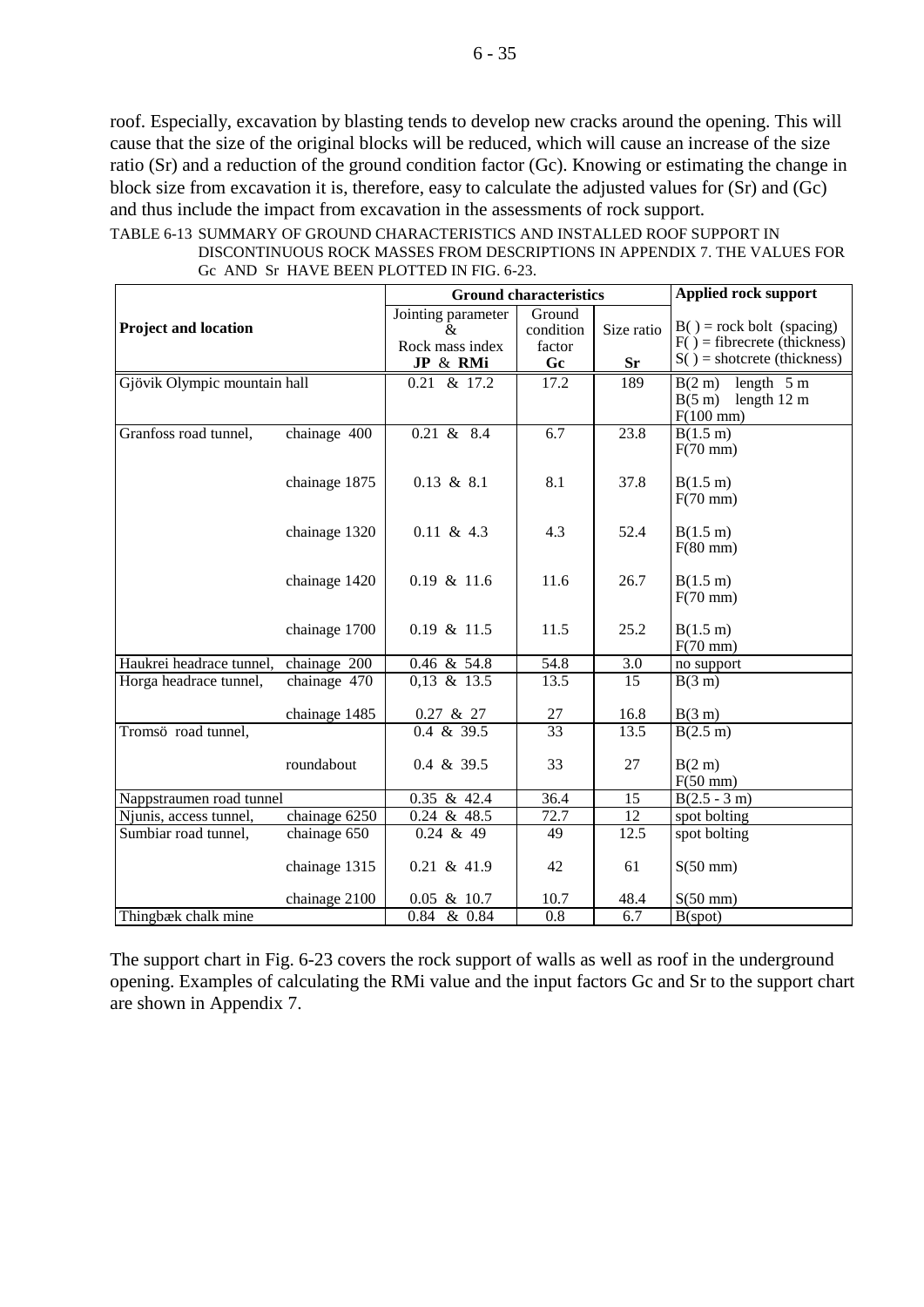

Fig. 6-23 Rock support chart for discontinuous (jointed) rock masses.

## *6.4.3 Stability and rock support of faults and weakness zones*

Weakness zones consist of rock masses with properties significantly poorer than those of the surrounding rock masses. Included in the term weakness zones are faults, zones or bands of weak rocks in strong rocks, etc. as described in Appendix 2. Weakness zones occur both geometrically and structurally as special features in the ground. The following features in the zones are of main importance for stability:

1. The *geometry and dimensions* of the zone.

The instability and problems in weakness zones will generally increase with the *width* of the zone. However, this feature should always be assessed in relation to the attitude of the zone and to the frequency, orientation, and character of adjacent joint sets, the existence of adjacent seams or faults (if any), and the quality of the adjacent rock mass. Brekke and Howard (1972) note that several severe slides in tunnels have occurred where each individual seam or fault has been of small width, but where the interplay between them has led to failure.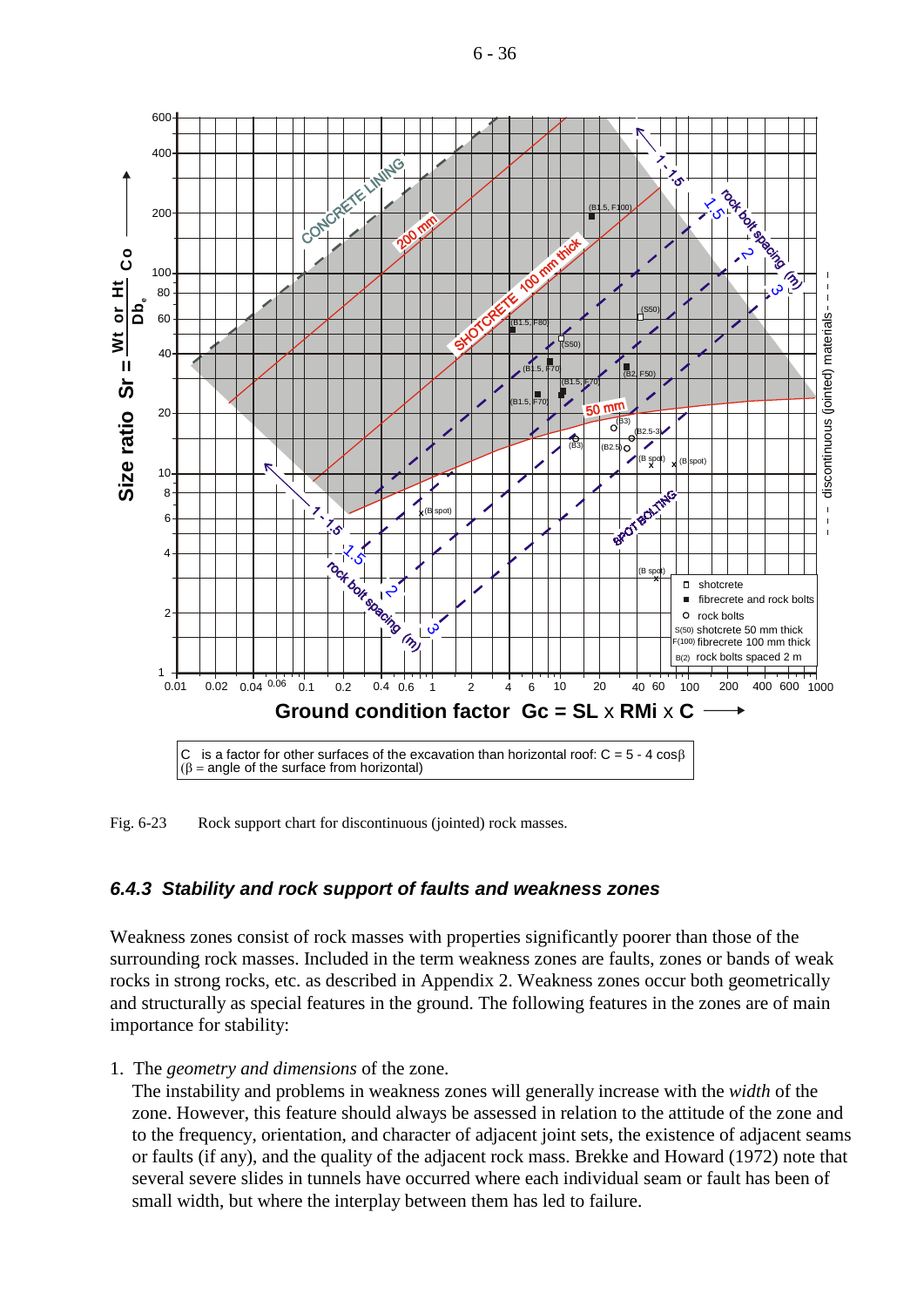The orientation of the zone relative to the tunnel can have a considerable influence on the stability of the opening. As for joints, the problems in general increase as the strike becomes more parallel to the opening and when the zone is low-dipping. This comes also from the fact that for such orientations the zone affects the tunnel over a longer distance.

2. The *reduced stresses* in the zone compared to the overall ground stresses.

An important effect in weakness zones is the fact that the stresses in and near the zone will be other than normal. Selmer-Olsen (1988) has experienced that faults and weakness zones may cause large local variations in the rock stresses. Although the overall stresses in an area may indicate that a weakness zone should be overstressed and behave as incompetent (squeezing) ground when encountered in an excavation, this will seldom be the case. The reason is the greater deformability in the zone and transfer of stresses onto the adjacent rock masses. Failures in weakness zones will, therefore, seldom be squeezing, but gravity induced. Very wide zones, however, are expected to have stresses and behaviour equal to those of the surrounding ground.

Also for this case, the quality of the rock masses surrounding the weakness zone may contribute to the stability of the zone.

- 3. The *arching effect* from the surrounding rock masses Terzaghi (1946) explained that the rock load on the roof support, even in sand and in completely crushed rock, is only a small fraction of the weight of rock located above the tunnel because of the *arch action* or silo effect. Where the width of the zone is smaller than the tunnel diameter, additional arch action from the stronger, adjacent rock masses leads to reduced the load exerted on the rock support compared to that of a rock mass volume with the same composition.
- 4. Possible occurrence of *swelling, sloughing, or permeable* materials in the zone. These features are further discussed in Section 6.4.3.3.

The composition of weakness zones and faults can be characterized by RMi and/or by its parameters. Many weakness zones occur as continuous materials when compared to the the tunnel size or zone, and may be considered as such in the calculations. Based on the comments above a similar system as has been presented for discontinuous (jointed) rock masses in Section 6.4.2, has been found to cover most types of zones. It applies a ground condition factor and a size ratio adjusted for features of the zone as shown in Fig. 6-24.

As mentioned in the introduction to this section, the interplay between the properties of the zone and the properties of the adjacent rock masses plays an important role, especially for small and medium sized zones. The inherent features of both can be characterized by their respective RMi values. The  $RMi<sub>z</sub>$  for the zone is adjusted for the size (Tz) of the zone and for the quality of adjacent rock masses expressed by their jointing parameter  $(RMi_a)$ .

# 6.4.3.1 The ground condition factor for zones

Löset (1990) has developed an expression to characterize weakness zones for application in the Qsystem. The expression includes the size of the zone and combines the quality of the zone with the quality of the rock masses on both sides of the zone. The 'combined' quality is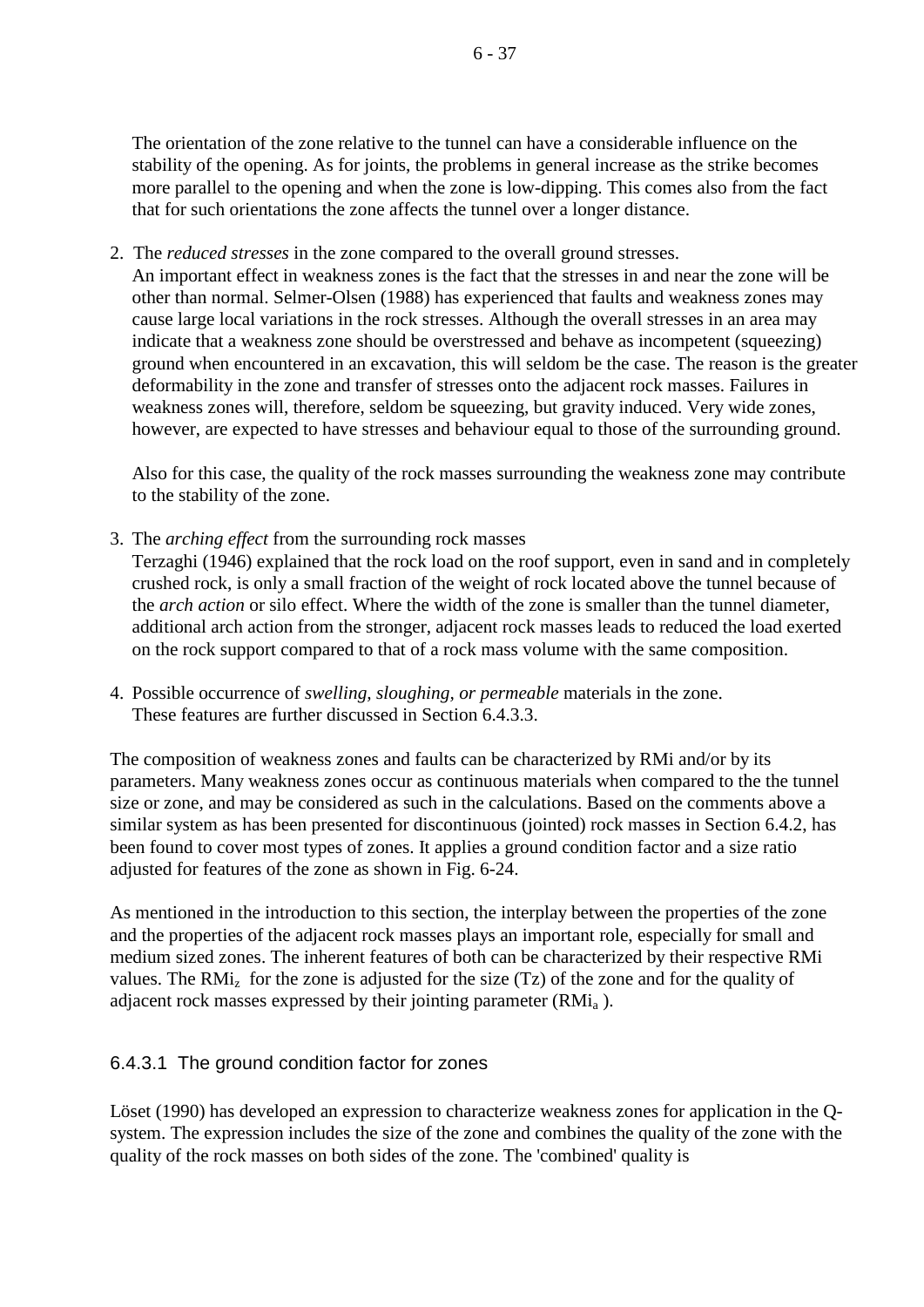$$
\log Q_m = (Tz \times \log Q_z + \log Q_a)/(Tz + 1) \qquad \qquad \text{eq. (6-14)}
$$

where  $Tz =$  the width of the zone in metres,  $Q_z$  = the quality of the zone, and  $Q_a$  = the quality of the adjacent rock masses.



Fig. 6-24 The parameters and their combination for assessing the stability and rock support of weakness zones.

The same principles can be applied for rock masses characterized by the RMi

$$
\log \text{RM}_{\text{Im}} = \frac{\text{Tz} \times \log \text{RM}_{\text{1z}} + \log \text{RM}_{\text{1a}}}{\text{Tz} + 1} \tag{6-15}
$$

or

$$
RMi_m = 10^{\frac{Tx \times logRMi_z + logRMi_a}{Tz + 1}}
$$
eq. (6-16)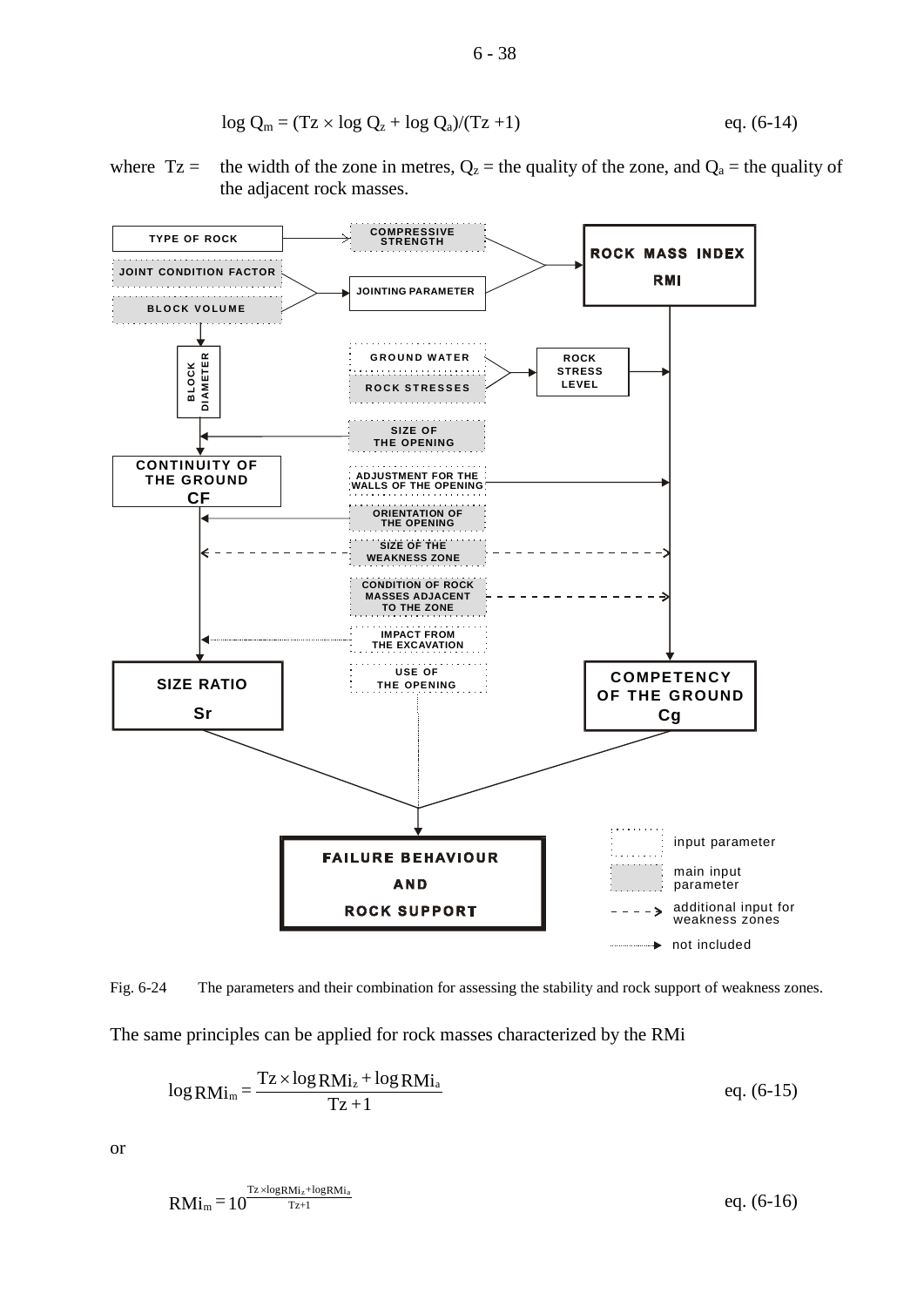For Tz = 0 (no weakness zone) eq. (6-16) is  $RMi_m = RMi_a$ 

As an alternative to the complicated eq. (6-16) a simplified expression has been developed RMi  $_m = (10Tz^2 \times RMi_z + RMi_z)/(10Tz^2 + 1)$  eq. (6-17)

 $10$ ا<br>RMi = 5 in adiacent rock values found from simplified expression  $\overline{1}$ Averaged RMi value RMi alues found from Löset (1990)  $0.1$  $RM = 0.02$  for zone  $0.01$ 0.001  $0.01$  $0.1$ 1000  $10$ 100  $\overline{1}$ Thickness of weaknesss zone (m)

The correlation between the two expressions for  $RMi<sub>m</sub>$  is shown in Fig. 6-25.

Fig. 6-25 The variation of RMi<sub>m</sub> with thickness of weakness zone (Tz) using the expression based on Löset (1990) (eq. (6-11)) and the simplified expression (eq. (6-13)). Input values:  $RMi_z = 0.02$  for the zone, and  $RMi_a =$ 5 for the adjacent rock masses.

For larger zones the effect of arching is limited; the ground condition for such zones should therefore be that of the zone  $(= RMi_z)$ . From eqs. (6-14) to (6-16) and Fig. 6-25 is found that for 20 m thick zones  $RMi_m \approx RMi_a$ . The stress reduction in zones may probably take place also in larger zones than this.

An expression for the ground condition factor has been chosen for weakness zones similar to that for discontinuous (jointed) rock masses.

 $Gc_z = SL \times RMi_m \times C$  eq. (6-18)

It may be discussed if the stress level factor (SL) has significant influence on stability in weakness zones since they, as mentioned in the beginning of this section, often exhibit reduced stresses compared to those in the adjacent rock masses. However, stresses influence on the shear strength along joints and hence the stability, especially in clay-free crushed zones. Another argument for including SL is the benefit of simplicity to apply similar expressions for Gc and  $Gc<sub>z</sub>$ .

## 6.4.3.2 The size ratio for zones

-

It is earlier mentioned that weakness zones show increased arching effect compared to the overall rock mass when they have thickness less than approximately the diameter (span) of the tunnel. For such zones the size ratio (Dt/Db)(Co/Nj) is adjusted for the zone ratio Tz/Dt to form the size ratio for zones [7](#page-38-0)



<span id="page-38-0"></span><sup>&</sup>lt;sup>7</sup> This ratio is applied provided  $Tz/Db_{zone} < Dt/Db_{adjacent}$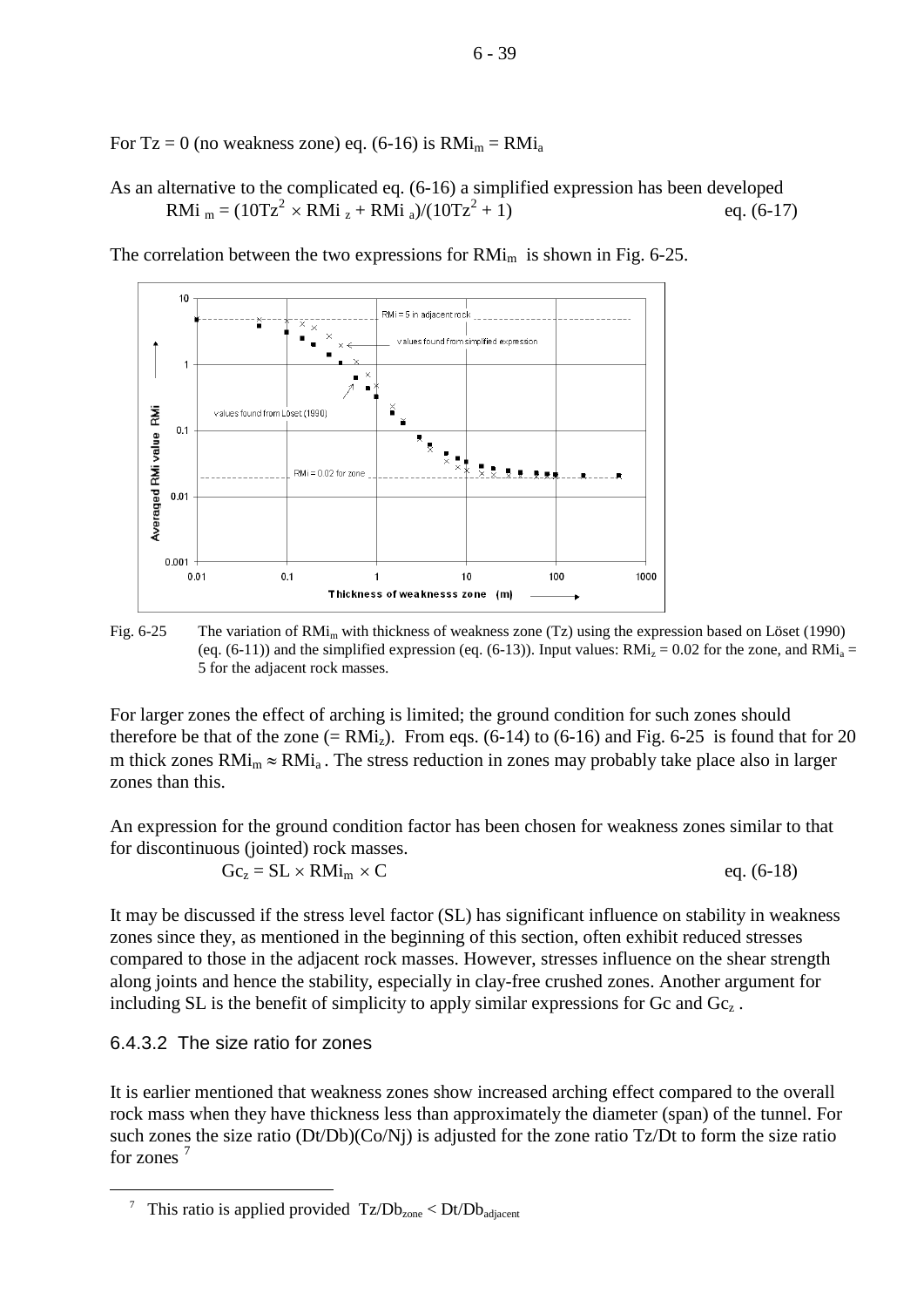$$
Sr_z = \frac{\text{diameter of tunnel}}{\text{block size (in zone)}} \times \frac{\text{size (width) of zone}}{\text{diameter of tunnel}} \times (\text{orientation of zone}) = \frac{Tz}{Dt_{zone}} \times \frac{Co}{Nj}
$$
eq. (6-19)

here,  $Tz =$  thickness of zones smaller than the diameter (span or height) of the tunnel;

- $Co =$  factor for the orientation of the zone as shown in Table 6-12
- $Dt =$  the diameter (span or wall height) of the tunnel.
- $Nj =$  the rating for the number of joint sets in the zone.

For zones thicker than the tunnel diameter the size ratio described for discontinuous (jointed) rock masses (eq. (6-9)) should be applied  $(Sr_z = Sr = Dt/Db \times Co/Ni)$ .

Similarly, as for jointed rock masses, a minimum block size  $Vb = 1$  cm<sup>3</sup> or block diameter  $Db =$ 0.01 m has been chosen. The support chart for weakness zones is shown in Fig. 6-26. For the few data collected for this type of ground (Table 6-14) there is relatively good agreement between the ground characteristics and the applied rock support.

TABLE 6-14 SUMMARY OF GROUND CHARACTERISTICS AND APPLIED ROOF SUPPORT IN WEAKNESS ZONES (from descriptions in Appendix 7).

|                                                                                                          | <b>Ground characteristics</b> |           |            |                                   |  |
|----------------------------------------------------------------------------------------------------------|-------------------------------|-----------|------------|-----------------------------------|--|
|                                                                                                          | Jointing parameter            | Ground    |            | Applied rock support              |  |
| Project and location                                                                                     | 8z                            | condition | Size ratio |                                   |  |
|                                                                                                          | Rock mass index               | factor    |            | $B() = rock bolt (spacing)$       |  |
|                                                                                                          | JP & RMi                      | Gc.       | <b>Sr</b>  | $F()$ = fibrecrete (thickness)    |  |
| Haukrei headrace tunnel, chainage 110                                                                    | $0.04 \& 3.7$                 | 4.7       | 14.4       | B(1.5 m)                          |  |
|                                                                                                          |                               | (3.7)     | (21.5)     | $F(80 \text{ mm})$                |  |
| Vinstra headrace tunnel                                                                                  | $0.01 \& 0.12$                | 0.1       | 311        | B(1 m)                            |  |
|                                                                                                          |                               | (0.09)    | (311)      | $F(200 \text{ mm}) + \text{ribs}$ |  |
| Horga headrace tunnel, chainage 810                                                                      | $0.008 \& 0.75$               | 1.6       | 67.8       | $F(120$ mm)                       |  |
|                                                                                                          |                               | (0.75)    | (67.8)     |                                   |  |
| Njunis acces tunnel, chainage 6300                                                                       | $0.026 \& 5.3$                | 4.2       | 22.8       | B(1.5 m)                          |  |
|                                                                                                          |                               | (2.7)     | (34.2)     | $F(60 \text{ mm})$                |  |
| Sumbiar road tunnel, chainage 600                                                                        | $0.05 \& 10.6$                | 18.1      | 4.2        | B(1.5 m)                          |  |
|                                                                                                          |                               | (10.6)    | (42)       | $straps + wire$ mesh              |  |
| The numbers in brackets are corresponding values applying expressions for discontinuous (jointed) ground |                               |           |            |                                   |  |

6.4.3.3 Problems related to special features in weakness zones

Faults and weakness zones have been further described in Appendix 2 and in Section 6.2.1 of this chapter. Many faults and weakness zones contain materials quite different from the surrounding rock. Various geologic processes may have caused alteration of the materials in the zone into clays, often with swelling properties. The special properties of swelling clays having very low friction and loss of strength in addition to heavy loads on support structures from swelling, can strongly influence and often overshadow other properties of the zone. Zones showing moderate and low swelling properties may behave similarly to moderate and low squeezing ground. In such cases the rock support may also be similar. The long-time effect of swelling, dissolving, and outwash may easily be underestimated during the construction period, and the permanent rock support recommendations taken to ensure long time stability may, therefore, prove inadequate.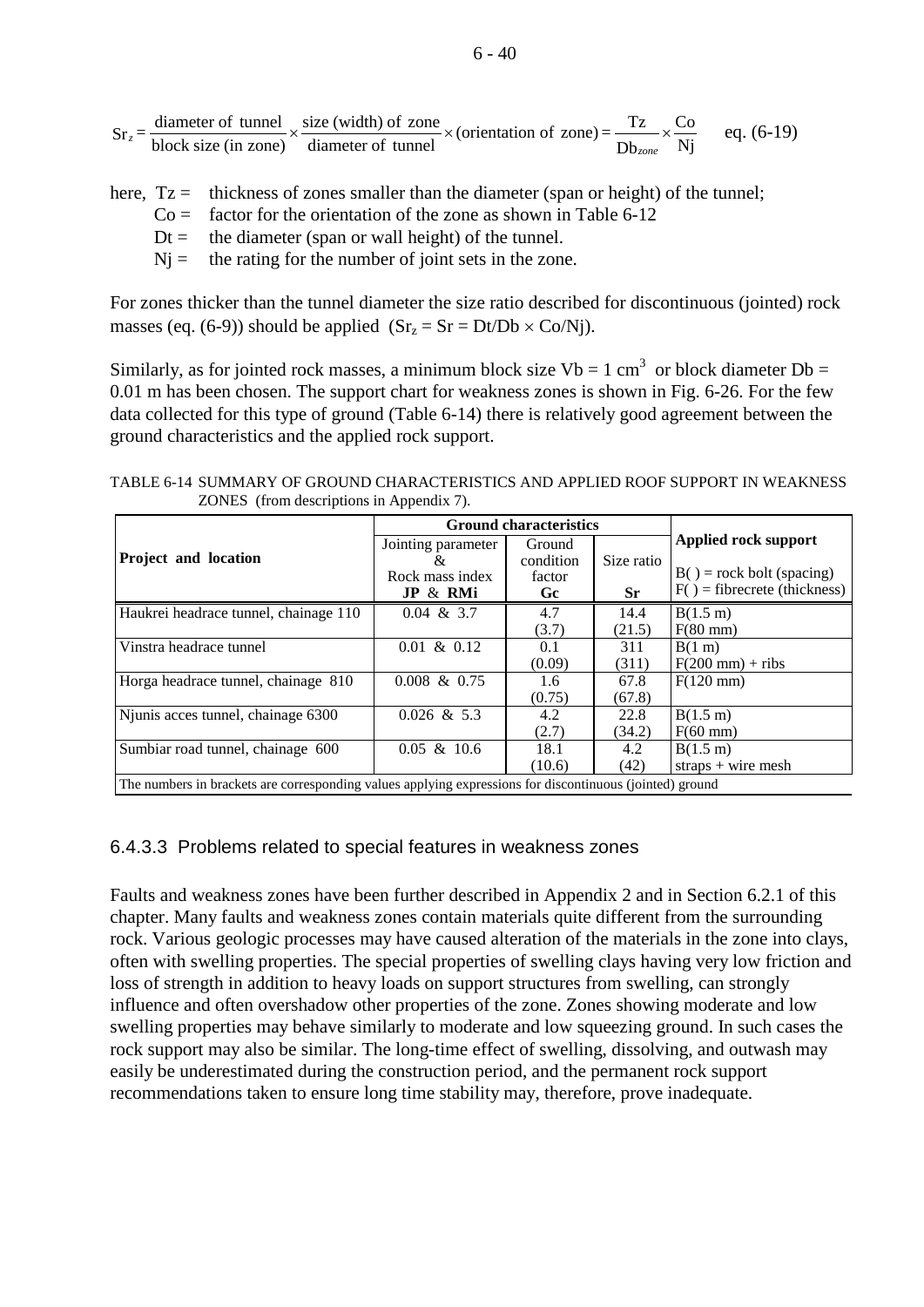6 - 41



Fig. 6-26 Rock support chart for moderate and small weakness zones, excluding zones with high swelling properties or high permeability. The diagram is similar to the chart in Fig. 6-23.

High water inflow in underground openings encountered when excavating from the weak central part of impervious gouge is, as mentioned earlier, one of the most adverse conditions associated with faults. Such ground conditions can seldom be characterized and assessed by a general system.

With the many varieties in structure and composition of faults and weakness zones (see Appendix 2) it will in many cases be relevant to carry out observations, tests and calculations adapted to each individual zone, and treating each of them as a special case in the engineering design process.

Brekke and Howard (1972) wrote that it is not uncommon that the construction problems associated with faults or seams have been described as "unexpected" while the fact has been that one knew of their existence, but their behaviour was incorrectly assessed prior to or during construction. Inadequate characterization may be a possible explanation for this.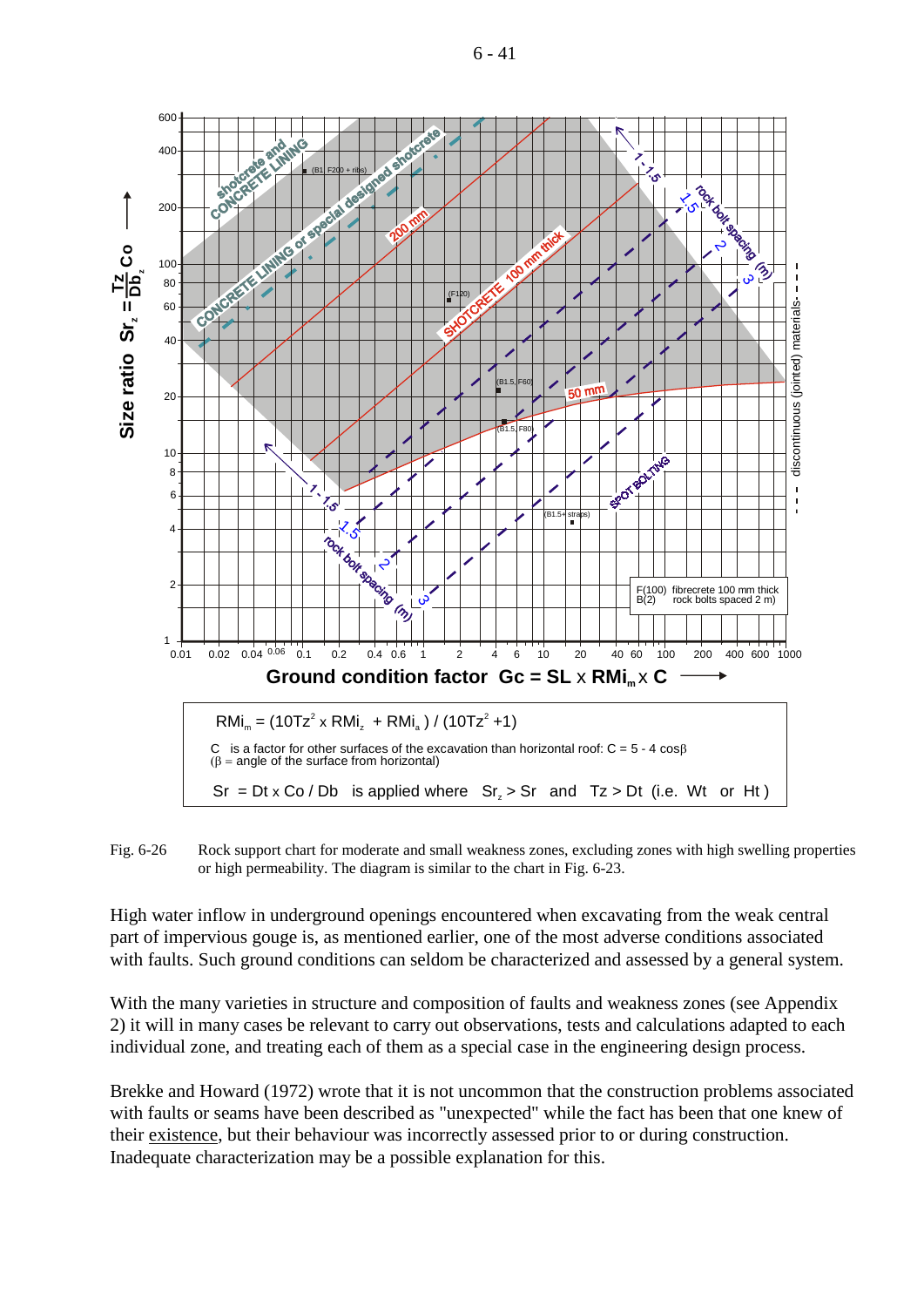## *6.4.4 Comments to the RMi method for assessing rock support*

The main features and parameters influencing stability of underground openings were discussed in Section 6.3. Based on this the parameters and features of importance for stability have been selected. The two main groups of ground applied in the methods are:

- *continuous ground*, which can be either massive rock or heavily jointed (particulate) rock masses; and
- *discontinuous ground*, composed of jointed rock masses.

## 6.4.4.1 On the input parameters applied

The behaviour of the materials in the two groups is completely different. Therefore, the two approaches to assess the rock support are different. Common for both groups is that the composition and inherent properties of the structural material (i.e. rock mass) can be characterized by the rock mass index, RMi. The influence from stresses is, however, different. For continuous ground the tangential stresses  $(\sigma_{\theta})$  set up in the ground surrounding the opening are applied, while for discontinuous ground a stress level factor has been selected. The magnitude of the stresses in the ground can be estimated by applying the method outlined in Appendix 8.

The influence/impact from ground water has not yet been outlined. In *continuous* ground it can be included in the effective stresses applied to calculate the tangential stresses set up in the rock masses surrounding the underground opening. In *discontinuous* ground the direct effect of water is often minor, hence this feature has not been selected. It is, however, possible to adjust the stress level factor where water pressure has a marked influence on stability.

Various methods to collect and determine the values of the parameters applied in the RMi have been described in Appendix 3. Among these, the block volume (Vb) is the most important, as it is also included in the continuity factor. Great care should be taken when this parameter is determined.

As described in Chapter 5 there is, however, often a problem in characterizing the variations in rock mass composition. The block size varies within wide limits and the calculations must often be based on a variation range. Where less than three joint sets occur, it is a general problem in measuring the block volume. Methods of assessing the equivalent volume have been shown in Chapter 5 based on the tools presented in Appendix 3. As shown in the latter the (equivalent) block volume can be found from the volumetric joint count and a block shape factor which is defined from the ratio between joint spacings. Common values for β are given in Table A3-27a. The block shape can also be estimated from the longest and shortest dimension of the block using eq. (A3-42)

$$
\beta = 27 + 7(a3/a1 - 1)
$$

The compressive strength  $(\sigma_c)$  of the rock can, for support assessments of discontinuous (jointed) rock masses, often be found with sufficient accuracy from simple field tests (Schmidt hammer, simple hammer test) or it is in many cases sufficient to estimate  $\sigma_c$  from the name of the rock using for example Table A3-8.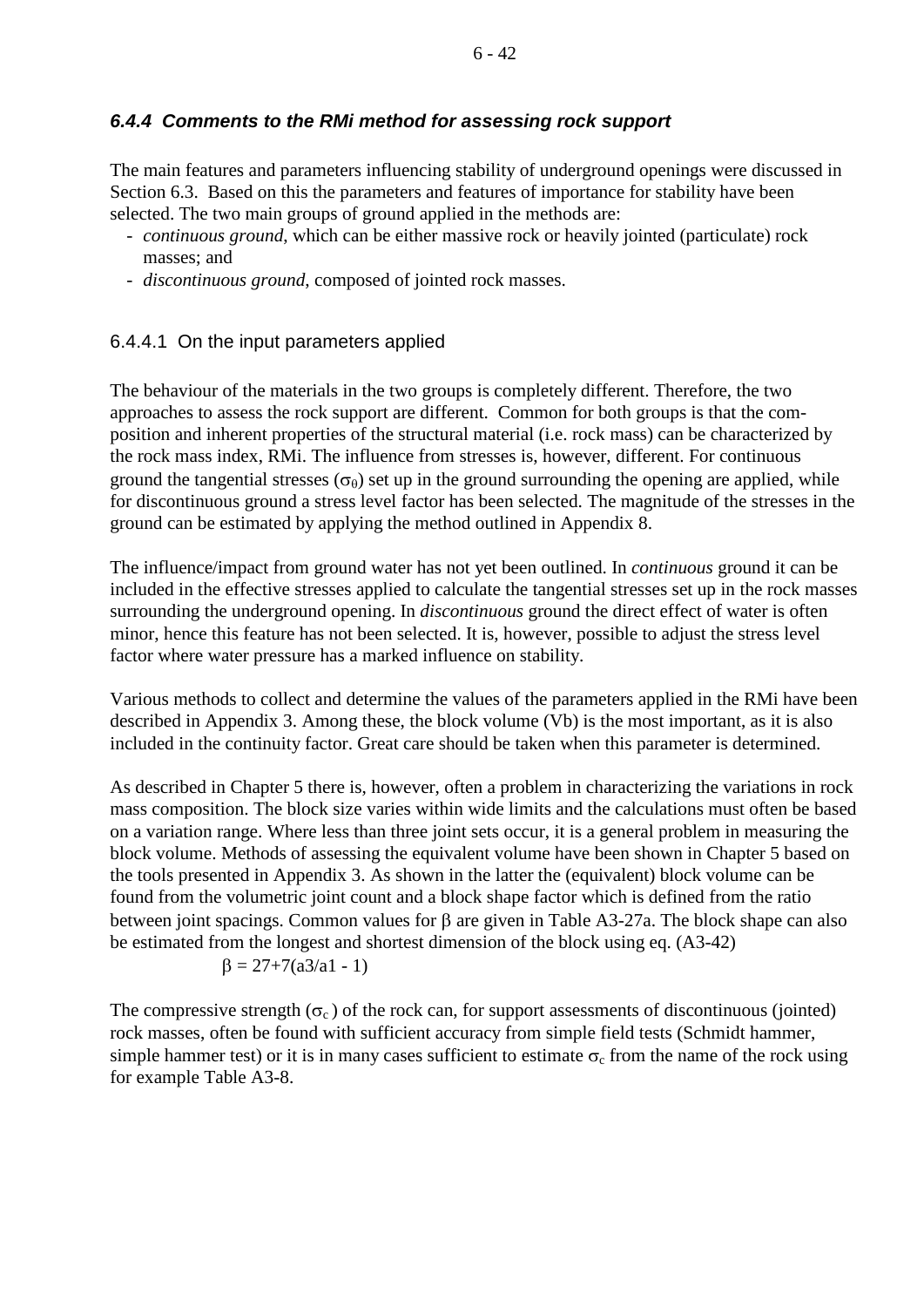## 6.4.4.2 The support charts

The support charts in Figs. 6-11, 6-23 and 6-26 cover most types of rock masses except squeezing. They are mainly based on Scandinavian practice where shotcrete (wet method, often fibre reinforced) plays an important part. The charts have been worked out from the author's own experience in addition to the 24 cases presented in Appendix 7 from visits to Norwegian and Danish tunnels. The compressive strength of the rocks varies from 2 MPa to 200 MPa and the jointing intensity from crushed to massive. In squeezing ground work remains to develop more adequate support charts. Also for this group of ground the application of RMi in the stability and support calculations seems very promising.

All support charts presented in the foregoing have been combined in Fig. 6-27, which covers most types of rock masses for estimating the types and amount of rock support. It is based on the condition that loosening and falls, which may involve blocks or large fragments, should be avoided. This also includes appropriate timing of rock support and excavation as is discussed later in this section.

In this connection it should be pointed out that, as the loosening or failures in jointed rock is mainly geometrically related, i.e. determined by the size of the blocks and the orientation and location of each joint, it is impossible to develop a precise support chart. Generally, support charts can only give the average amount of rock support. They can, therefore, be considered as an expression for the 'statistical average' of appropriate rock support. Further, a support chart can only give the amount and methods for support based on the support regulations and experience in the region. In other regions where other methods and applications have been developed, other support charts can be worked out based on the current practice.

The required level stability and rock support is determined from the utility of the underground opening. The Q-system applies the ESR (excavation support ratio) as an adjustment of the span to include this feature. From the current practice in underground excavations it is, however, difficult to include the different requirements for stability and rock support in a multiplication factor. For example, the roof in underground power houses will probably never be left unsupported even for a Q-value higher than 100; the same practice which is applied in traffic tunnels in Central Europe, seems to be gradually more common also in Norwegian road tunnels. Also, in large underground storage caverns in rock the roof is generally shotcreted before benching, because falls of even small fragments may be harmful in high caverns. Caused by this, a chart is preferably worked out for each main category of excavation.

## 6.4.4.3 What is new in the RMi support method compared to existing methods?

The support method developed differs from the existing support classification systems. While these directly combine all the selected parameters to arrive at a quality or rating for the ground conditions, the RMi method applies an index to characterize the construction material, i.e. the inherent rock mass and its properties. This index is applied as input in the ground conditions. The splitting up in the RMi support method into continuous and discontinuous rock masses and the introduction of the size ratio (tunnel size/block size) are new features in this method compared to existing methods.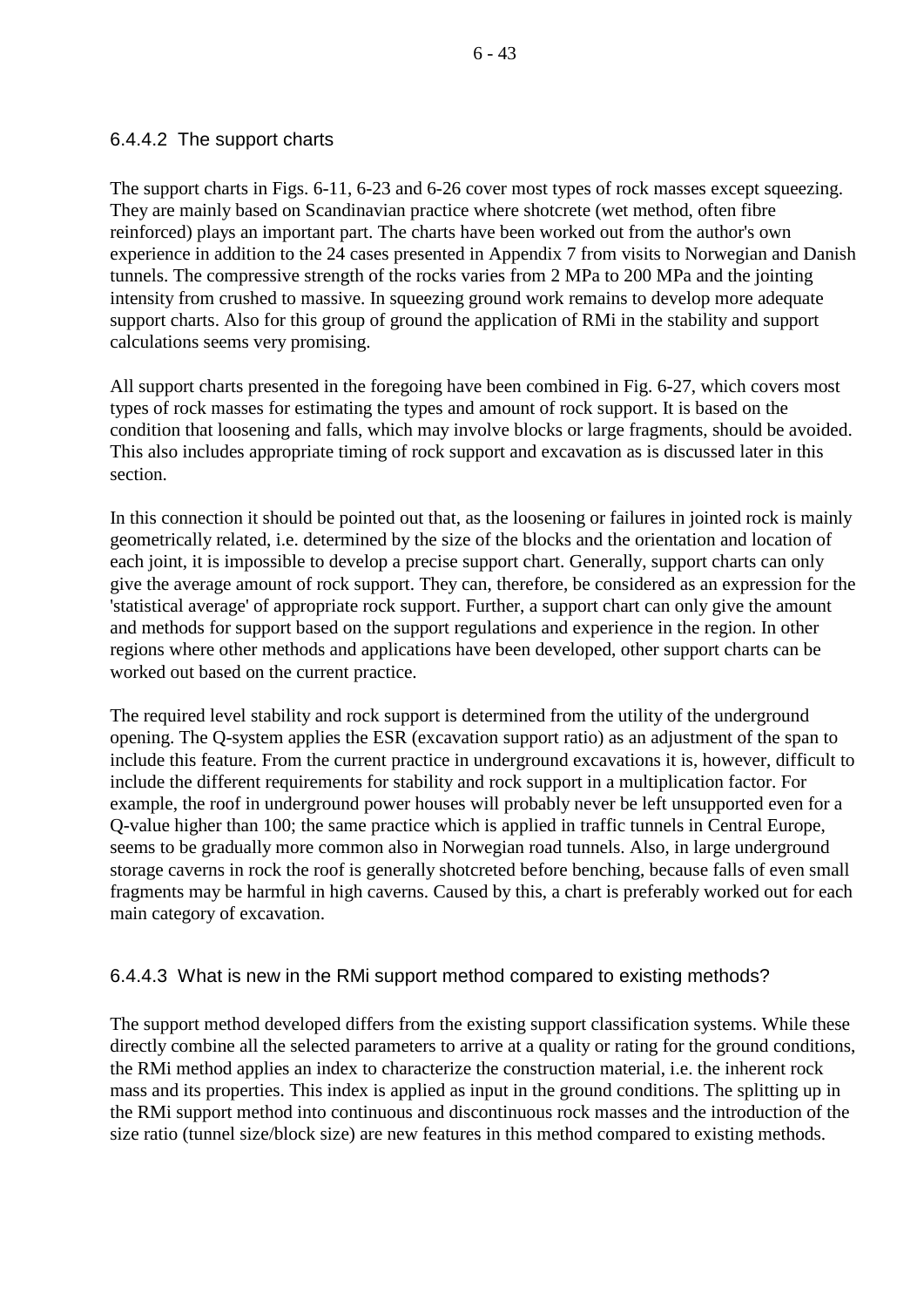6 - 44



Fig. 6-27 Combination of the support chart in Figs. 6-11, 6-18, 6-23 and 6-26.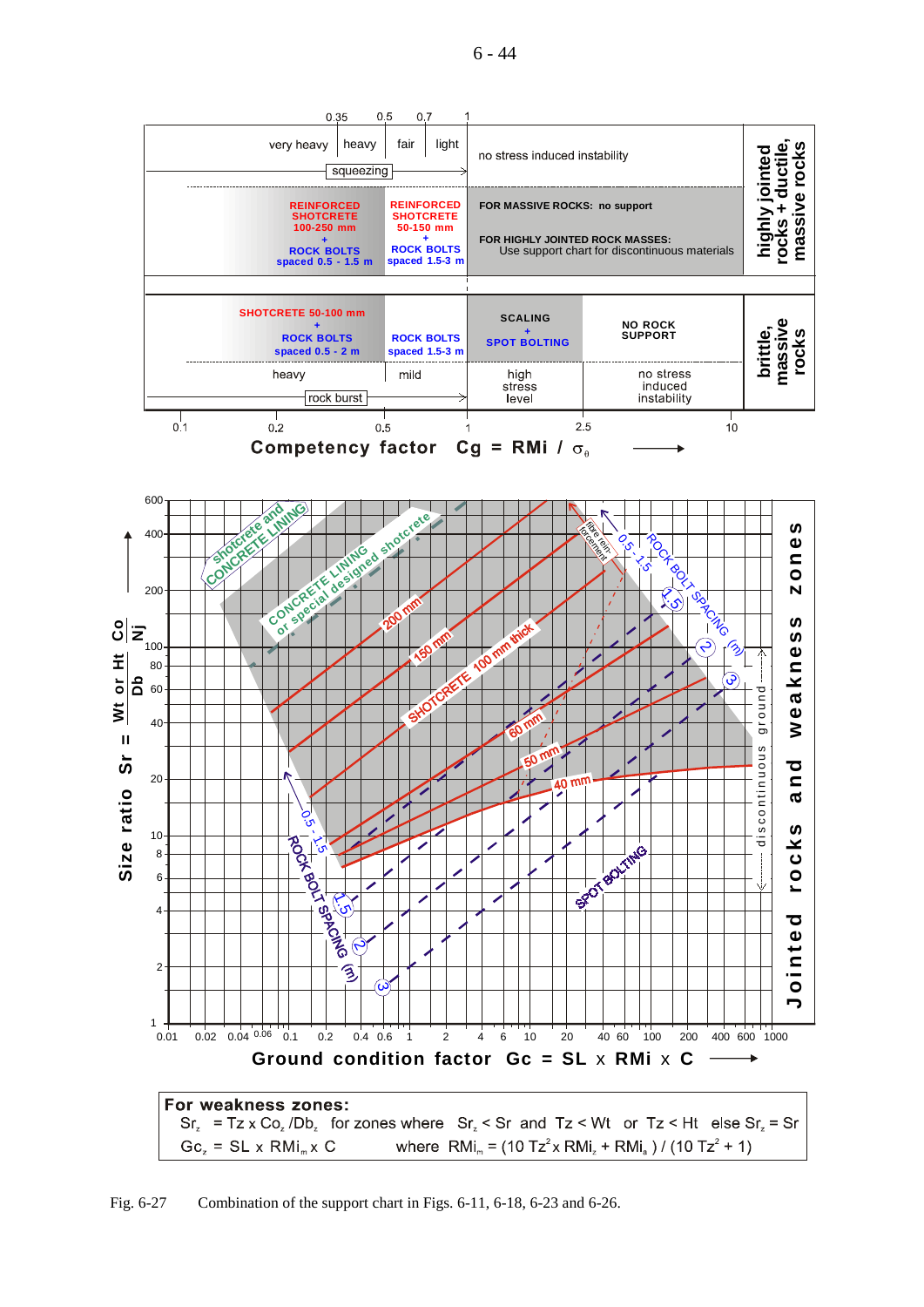The application of the RMi in rock support involves a systemized collection and application of input data. RMi makes also use of a clearer definition of the types of ground covered. It probably includes a wider range of ground than the two existing main support classification systems; the RMR and the Q-system. A comparison between the parameters selected in the different methods is given in Chapter 9.

Using the RMi in assessment of rock support may seem complicated at first glance. Possible beginner problems using the support chart should be relatively quickly overcome. Descriptions and collection of input data require, however, involvement of experienced engineering geologists, as is the case for most rock engineering projects.

The structure of RMi and its use in rock support engineering allows for accurate calculations where high quality data are available. It is, however, also possible in this method to apply simplified expressions for the ground conditions and size ratio when only rough sup-port estimates are required. Thus, for *'common' hard rock mass conditions*, i.e.  $SL = 1$  and  $RMi = 40 \sqrt[3]{Vb}$  (for  $\sigma_c =$ 150 MPa and jC = 1.75), the simplified expressions in eqs.  $(6-10)$  to  $(6-13)$  can be applied. As they only require input from the block volume, alternatively the spacing of the dominating joint set, the support estimates can quickly be carried out.

# 6.4.4.4 On the timing of rock support installation

It is common to distinguish between the primary or initial rock support installed to ensure stability during construction, and the final or permanent rock support usually added to ensure stability for the lifetime of the structure. The time expired between the two stages can, however, vary considerably as the latter often is performed after completion of the excavation works. In the following some comments are given for installation of the initial support.

## *A. In low stability ground*

The great influence of time in tunnel construction was first clearly formulated by Lauffer (1958). Since then several papers have been published to further develop the stand-up time concept of Lauffer. The best known are the works by Bieniawski (1974, 1984, 1989) where the stand-up time is related to rock mass quality in the RMR system.

Also Fairhurst (1988) writes that time is a variable of potentially major significance in tunnel excavation. Delay of the installation of a support system can result in increased instability that can lead to collapse of the excavation. In rocks with very short stand-up time at the face it is always a problem to design a support system because of:

- the variability and uncertainty of the structural properties (strength and deformability) of the rock mass being encountered; and
- the uncertainties regarding stresses and loads.

There is neither any time nor accessibility to carry out necessary observations to make the calculations that are needed to analyse the stability problem. The decisions have often to be made quickly based on experience and available equipment.

In squeezing ground it is essential that a confining rock support be applied in proper time. This can increase the stability of the rock behind the excavation surface very effectively so that the rock remains in position to create an arching effect of the tunnel system (Müller, 1982). In NATM, which